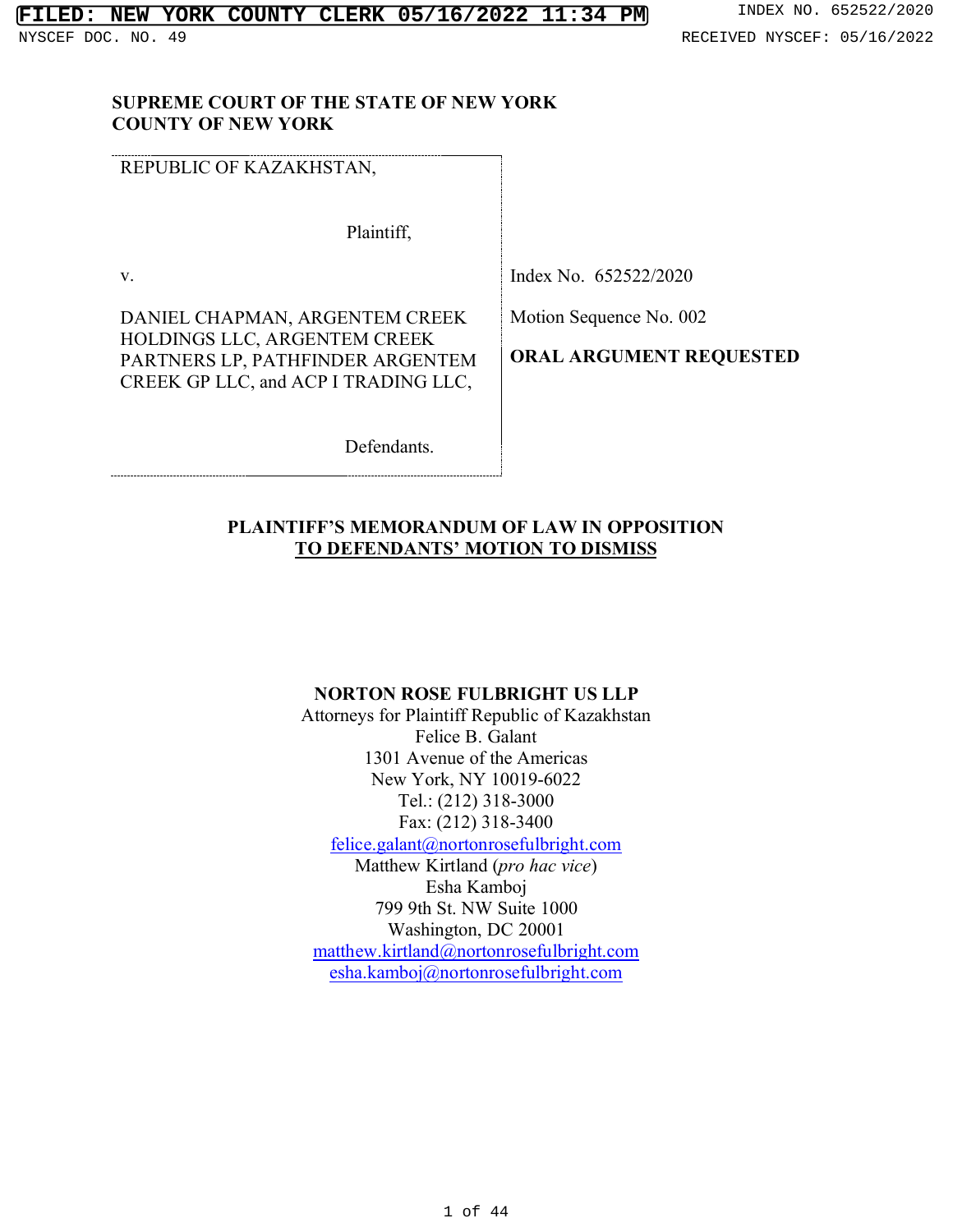#### **TABLE OF CONTENTS**

#### **Page**

| DEFENDANTS' RES JUDICATA ARGUMENTS ARE MERITLESS19<br>I.                                                                                                                                                                                 |
|------------------------------------------------------------------------------------------------------------------------------------------------------------------------------------------------------------------------------------------|
| Defendants' Assertion That The Complaint Is A "Collateral Attack" On<br>A.<br>The Statis' Arbitral Award Contradicts Judge Koeltl and the DDC's                                                                                          |
| Defendants' Argument That This Action Is Barred By Collateral Estoppel<br><b>B.</b><br>Is Meritless Because Plaintiff's Fraud Claims Are Far Broader Than Fraud<br>In The Arbitration And The Frauds Alleged Here Have Not Been Properly |
| THE NOERR-PENNINGTON DOCTRINE DOES NOT BAR PLAINTIFF'S<br>II.                                                                                                                                                                            |
| III.                                                                                                                                                                                                                                     |
| The Complaint Sufficiently Pleads An Underlying Fraud. 31<br>А.                                                                                                                                                                          |
| The Complaint Sufficiently Pleads Civil Conspiracy and Aiding and<br><b>B.</b>                                                                                                                                                           |
| The Complaint Sufficiently Pleads Unlawful Means Conspiracy36<br>$\mathcal{C}$ .                                                                                                                                                         |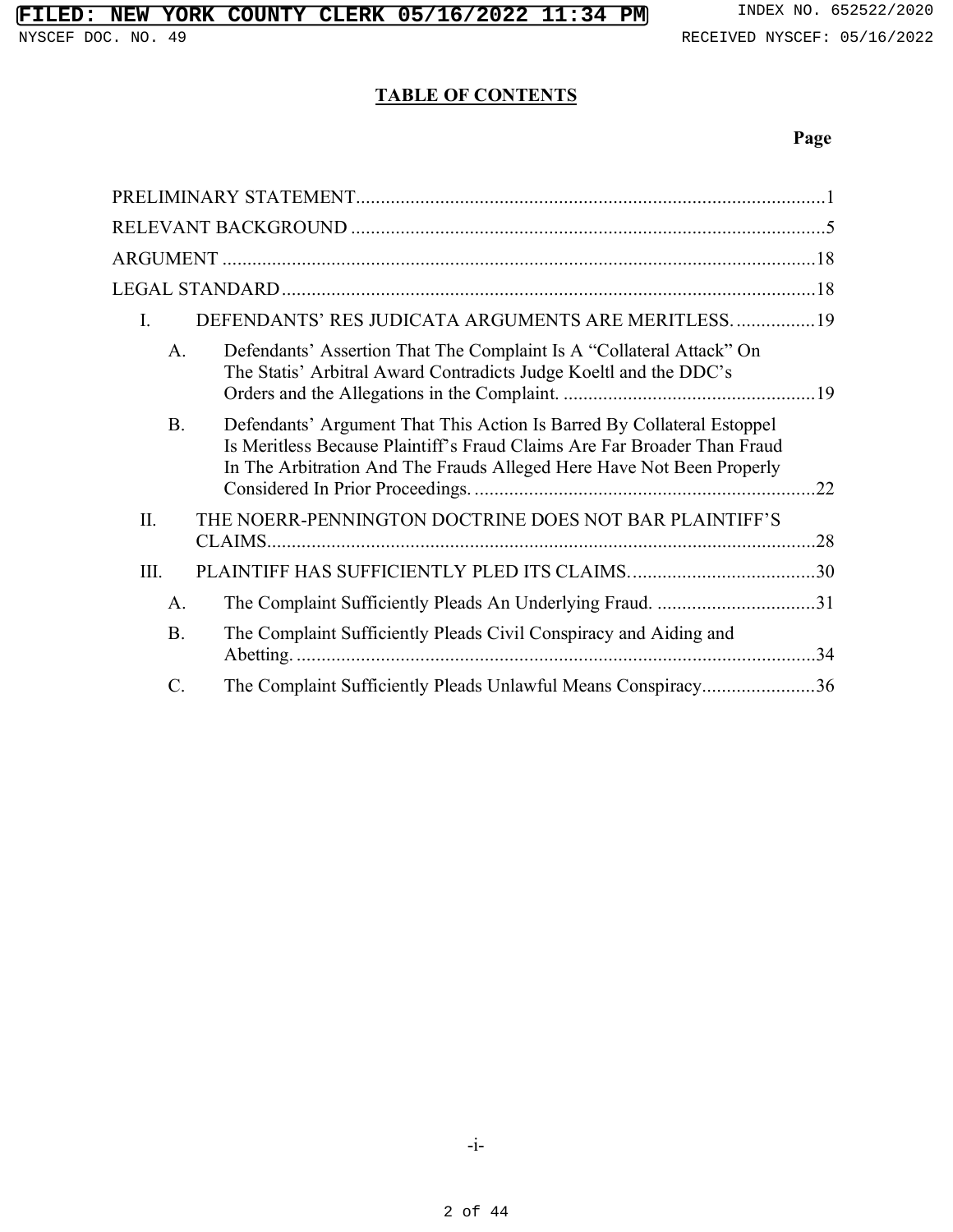## **FILED: NEW YORK COUNTY CLERK 05/16/2022 11:34 PM** INDEX NO. 652522/2020

#### **TABLE OF AUTHORITIES**

| ager<br>18. |
|-------------|
|-------------|

| Abrams v. Macy Park Constr. Co.,                                   |
|--------------------------------------------------------------------|
| Aglira v. Julien Schlesinger, P.C.,                                |
| Alfred Weissman Real Estate, Inc. v. Big V Supermarkets, Inc.,     |
| <b>Buechel v. Bain</b>                                             |
| Centro Empresarial Cempresa S.A. v. America Movil, S.A.B. de C.V., |
| Cipollone v. Liggett Group, Inc.,                                  |
| City of Almaty v. Sater,                                           |
| Clarke-St. John v. City of N.Y.,                                   |
| Concourse Nursing Home v. Engelstein,                              |
| Connaughton v. Chipotle Mexican Grill, Inc.,                       |
| Domini Int'l S.p.A. v. Satec (U.S.A.) LLC,                         |
| Edmondson & Gallagher v. Alban Towers Tenants Ass'n,               |
| Eurycleia Partners, LP v. Seward & Kissel, LLP,                    |
| Goel v. Ramachandran,                                              |
| In re Gormally,                                                    |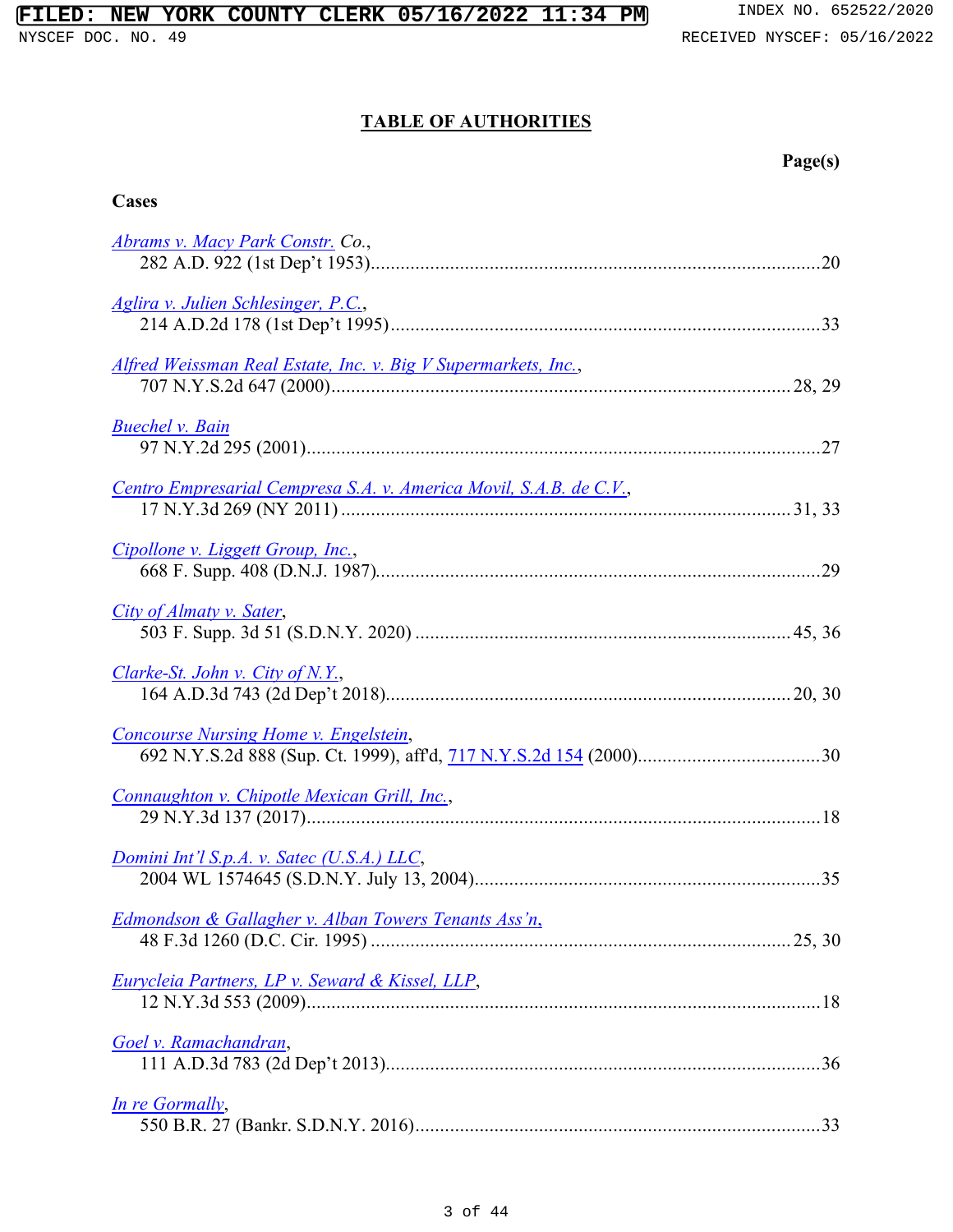## **FILED: NEW YORK COUNTY CLERK 05/16/2022 11:34 PM** INDEX NO. 652522/2020<br>NYSCEF DOC. NO. 49<br>RECEIVED NYSCEF: 05/16/2022

| Grynberg v. Sullivan & Cromwell, LLP,                          |
|----------------------------------------------------------------|
| Guggenheimer v. Ginzburg,                                      |
| Gulf Petro Trading Co., Inc. v. Nigerian Nat. Petroleum Corp., |
| <u>H.J. Inc. v. Nw. Bell Tel. Co.,</u>                         |
| Hamilton v. Accu-tek,                                          |
| Kottle v. Nw. Kidney Centers,                                  |
| LeFebvre v. New York Life Ins. & Annuity Corp.,                |
| Leon v. Martinez,                                              |
| Liberty Lake Invs., Inc. v. Magnuson,                          |
| Lukowsky v. Shalit,                                            |
| Meisel v. Grunberg,                                            |
| Mian v. Donaldson, Lufkin & Jenrette Sec. Corp.,               |
| Mosdos Chofetz Chaim, Inc. v. Vill. Of Wesley Hills            |
| <b>NCA Holding Corp. v. Ernestus,</b>                          |
| Nonnon v. City of New York,                                    |
| <u>In re Nortel Networks, Inc.,</u>                            |
| People v. N. Leasing Sys., Inc.,                               |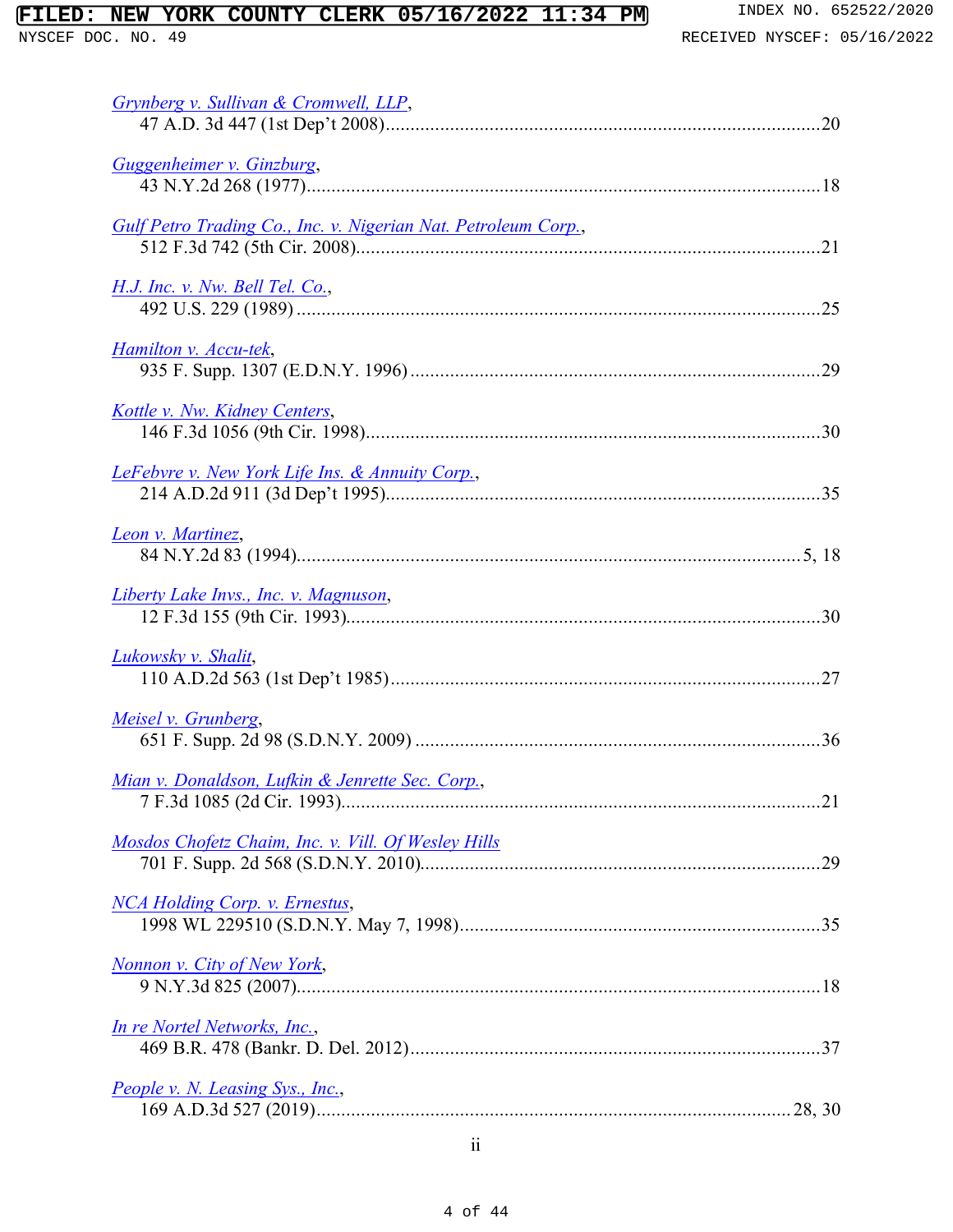## **FILED: NEW YORK COUNTY CLERK 05/16/2022 11:34 PM** INDEX NO. 652522/2020<br>NYSCEF DOC. NO. 49<br>RECEIVED NYSCEF: 05/16/2022

| Perez v. Lopez,                                                                                                                                         |
|---------------------------------------------------------------------------------------------------------------------------------------------------------|
| Pludeman v. N. Leasing Sys., Inc.,                                                                                                                      |
| Prime Charter Ltd. v. Kapchan,                                                                                                                          |
| Republic of Kazakhstan et al. v. Chapman et al,                                                                                                         |
| Republic of Kazakhstan v. Stati,                                                                                                                        |
| RJR Nabisco, Inc. v. European Community,                                                                                                                |
| <b>Schwartz v. Society of N.Y. Hosp.,</b>                                                                                                               |
| <b>Shaffer v. Gilberg,</b>                                                                                                                              |
| <b>Singh v. Sukhram,</b>                                                                                                                                |
| Stati et al. v. Republic of Kazakhstan,                                                                                                                 |
| Stati v. Republic of Kazakhstan,<br>302 F. Supp. 3d 187 (D.D.C. 2018), aff'd sub nom. Stati v. Republic of<br>Kazakhstan, 773 F. App'x 627 (D.C. Cir.), |
| Tex. Brine Co., L.L.C. v. Am. Arbitration Ass'n, Inc.,                                                                                                  |
| <b>Whelan v. Abell,</b>                                                                                                                                 |
| <b>Rules and Statutes</b>                                                                                                                               |
|                                                                                                                                                         |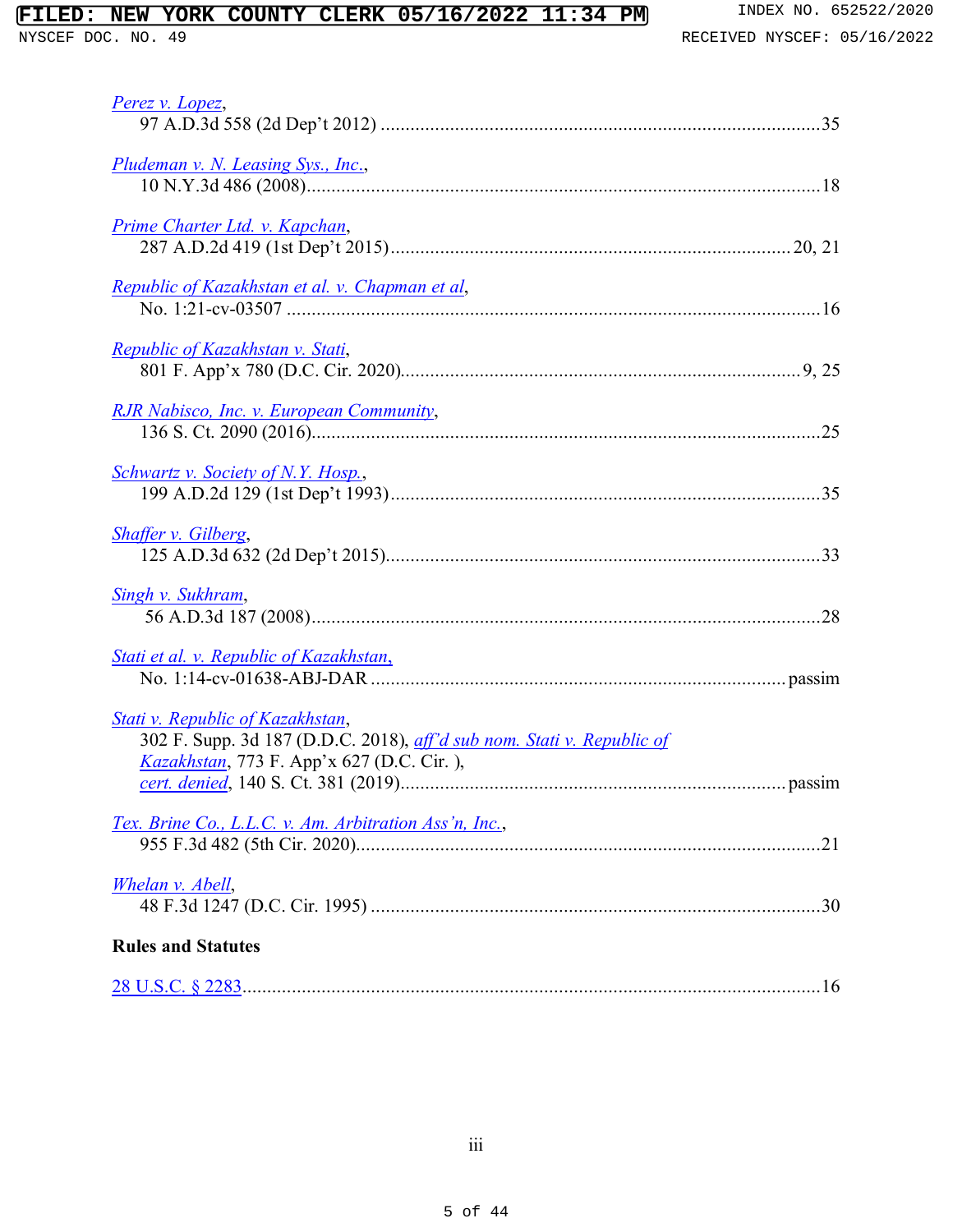Plaintiff Republic of Kazakhstan ("**Plaintiff**" or "**Kazakhstan**") respectfully submits this Memorandum of Law in Opposition to the Motion to Dismiss the Third Amended Complaint (the "**Complaint**") filed by Defendants Daniel Chapman, Argentem Creek Holdings LLC, Argentem Creek Partners LP, Pathfinder Argentem Creek GP LLC, and ACP I Trading LLC ("**Defendants"**).

#### **PRELIMINARY STATEMENT**

Defendants' Motion to Dismiss has no merit whatsoever and should be denied in its entirety. It relies on arguments that are contradicted either by the plain allegations of the Complaint or decisions of other courts on precisely these same issues. It also represents Defendants' third attempt to prevent or delay Plaintiff from litigating the merits of its claims and, like the prior two failed attempts in the U.S. District Court for the District of Columbia ("**DDC**") and the U.S. District Court for the Southern District of New York ("**SDNY**"), it too should be summarily rejected.

Defendants' first and primary argument – that this action is a collateral attack on an arbitral award obtained by non-parties Anatolie Stati, Gabriel Stati, and their group of companies (the "**Statis**") – fails for a number of reasons. First, Judge Koeltl of the SDNY already rejected this exact argument when he denied Defendants' motion to dismiss Plaintiff's claims and declined to find subject matter jurisdiction, holding that "*the connection between the litigation and the arbitral award is so tenuous*" and "*Kazakhstan does not seek to vacate or enforce the arbitral award against it or to obtain any relief that would affect the validity of that award.*"1 Second, Judge Berman Jackson of the DDC rejected this same argument when denying Defendants' request to enjoin this action, finding in pertinent part that Defendants were wrong to

<sup>1</sup> *See infra* at 17.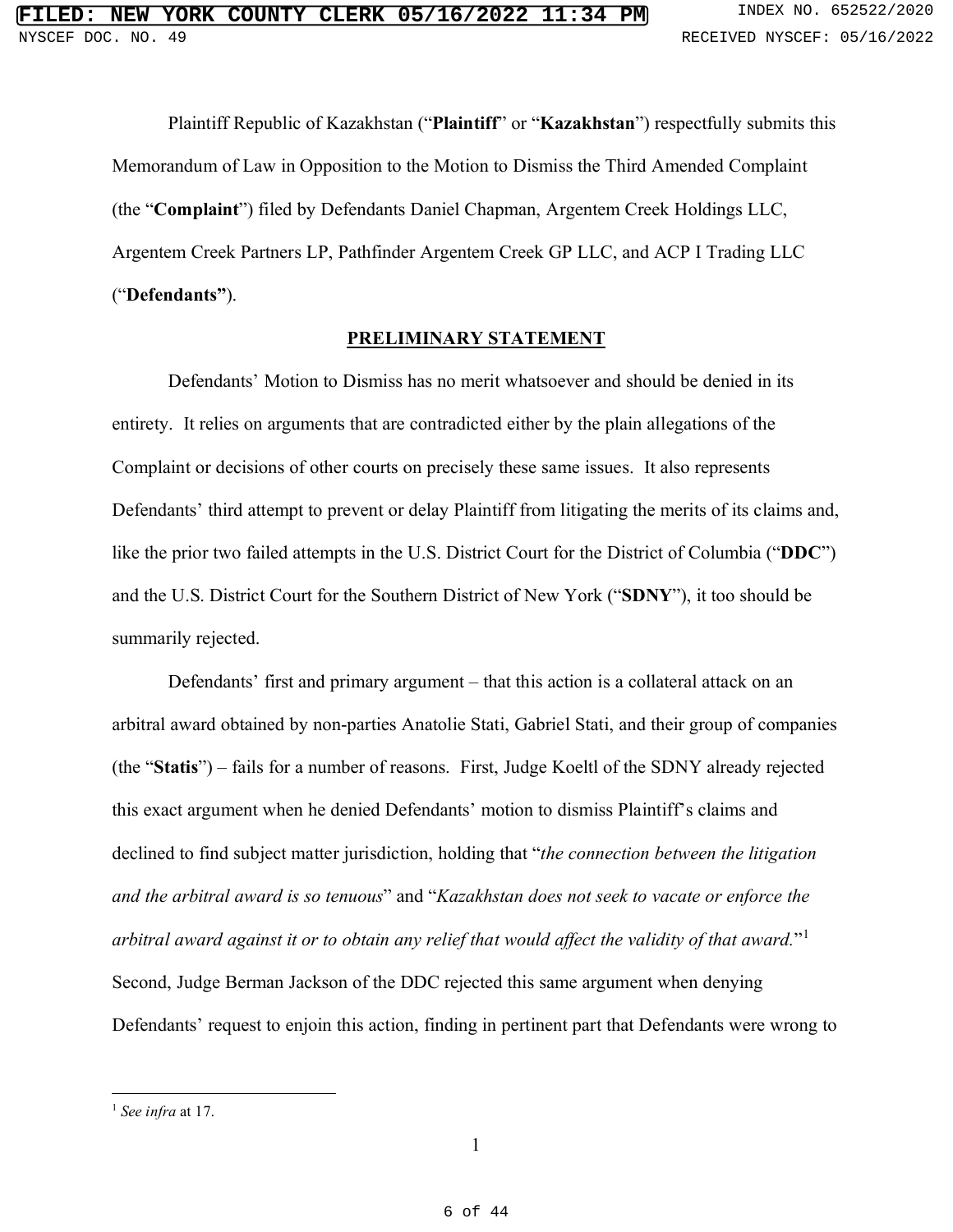argue that Plaintiff's present claims would impact her prior judgment confirming the arbitral award. Third, contrary to Defendants' assertions, the gravamen of Plaintiff's allegations is not a collateral attack on the Statis' arbitral award but rather Defendants' ongoing complicity in a years-long series of frauds by the Statis' that existed before, during, and after the arbitration. These fraud schemes have a number of victims including *inter alia* the Statis' investors, their auditors, the arbitral tribunal, various courts in subsequent litigation proceedings, *and* Plaintiff. Defendants cannot avoid litigation of their knowing involvement in these multifaceted fraud schemes merely by pointing to an arbitral award that was but *one* component of the schemes.

Defendants' second argument – that Plaintiff's fraud allegations are precluded by prior court judgments – is also wrong. Indeed, the opposite is true. As alleged, in November 2021, the Brussels Court of Appeal in Belgium ("**Belgium Court of Appeal**") adjudicated virtually the same factual allegations of fraud as appear in the Complaint. This ruling was made *inter partes* and with the Statis fully represented. The Belgium Court of Appeal reviewed all of the evidence presented by Plaintiff, as well as the Statis' counter-arguments, and decisively found that the Statis had in fact engaged in all of the fraud schemes alleged by Plaintiff – before, during, and after the underlying arbitration.

Furthermore, the Belgium Court of Appeal held that the Statis' fraud schemes included deliberately deceiving the Swedish courts in the proceedings previously brought by Plaintiff to annul the arbitral award. Despite this, Defendants now attempt to have this Court rely on exactly these same Swedish court rulings that the Statis obtained by fraud, as well as the rulings of other courts based on these Swedish court rulings. In this respect, Defendants are now parroting the Statis' "new key lie," *i.e.*, that the allegations concerning their fraud schemes have already been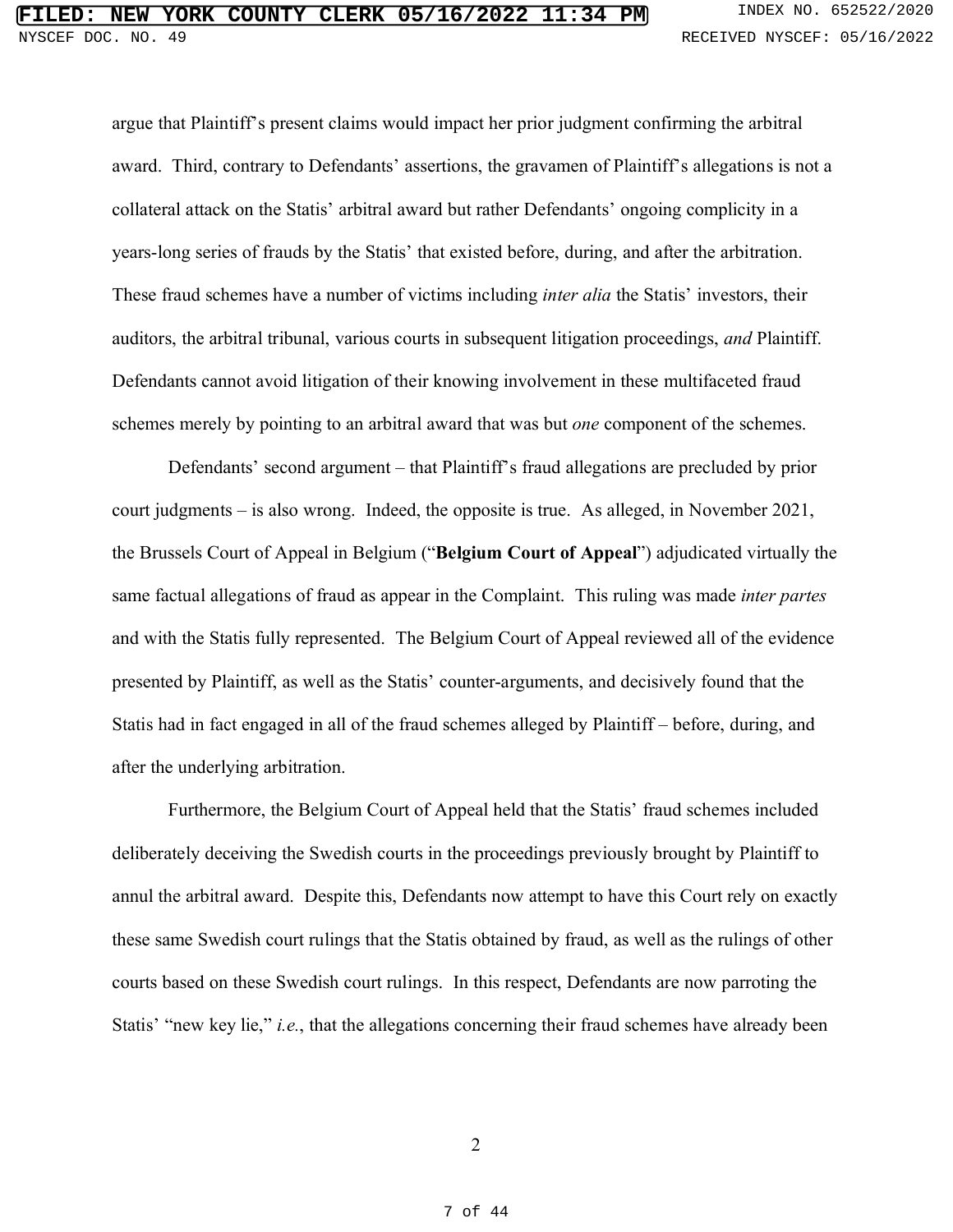rejected on the merits.<sup>2</sup> In fact, Defendants fail to identify an issue presented here that was previously decided by other courts. And, in any event, in those proceedings where the merits of Plaintiff's fraud allegations were not actually considered and therefore not ruled upon, Plaintiff did not have a full and fair opportunity to present its case. First, as mentioned, the Swedish court decision on which Defendants place so much emphasis was itself obtained by fraud. Furthermore, it did not address the merits of *any* fraud allegation, much less the broad and wideranging fraud schemes alleged here. Second, the DDC has confirmed that it too never addressed the merits of any of Plaintiff's fraud allegations, much less the fraud allegations presented in the Complaint.

Defendants' third argument – that the *Noerr-Pennington* doctrine bars Plaintiff's claims – borders on the frivolous. In addition to the alleged fraud extending beyond litigation or arbitration activity, it is well established that neither the First Amendment nor *Noerr-Pennington*  protects fraudulent litigation, much less funding and otherwise assisting with such litigation while aware of its fraudulent nature. In arguing to the contrary, Defendants seek not only to contradict the plain factual allegations of the Complaint, but also to establish that the "sham litigation" exception to *Noerr-Pennington* does not apply merely because some of the Statis' prior arbitration and litigation activities were successful. But that ignores that these supposed successes – many of which have now been reversed as further evidence of the Statis' fraud schemes has been discovered – were themselves a direct result of the very frauds alleged in the Complaint. Because neither *Noerr-Pennington* nor the First Amendment protects such fraudulent conduct, Defendants cannot escape liability for participating in it.

<sup>&</sup>lt;sup>2</sup> Despite this, Defendants concede that "at least some foreign tribunals" have allowed Plaintiff's "fraud claims to go forward." NYSCEF 30 at 5.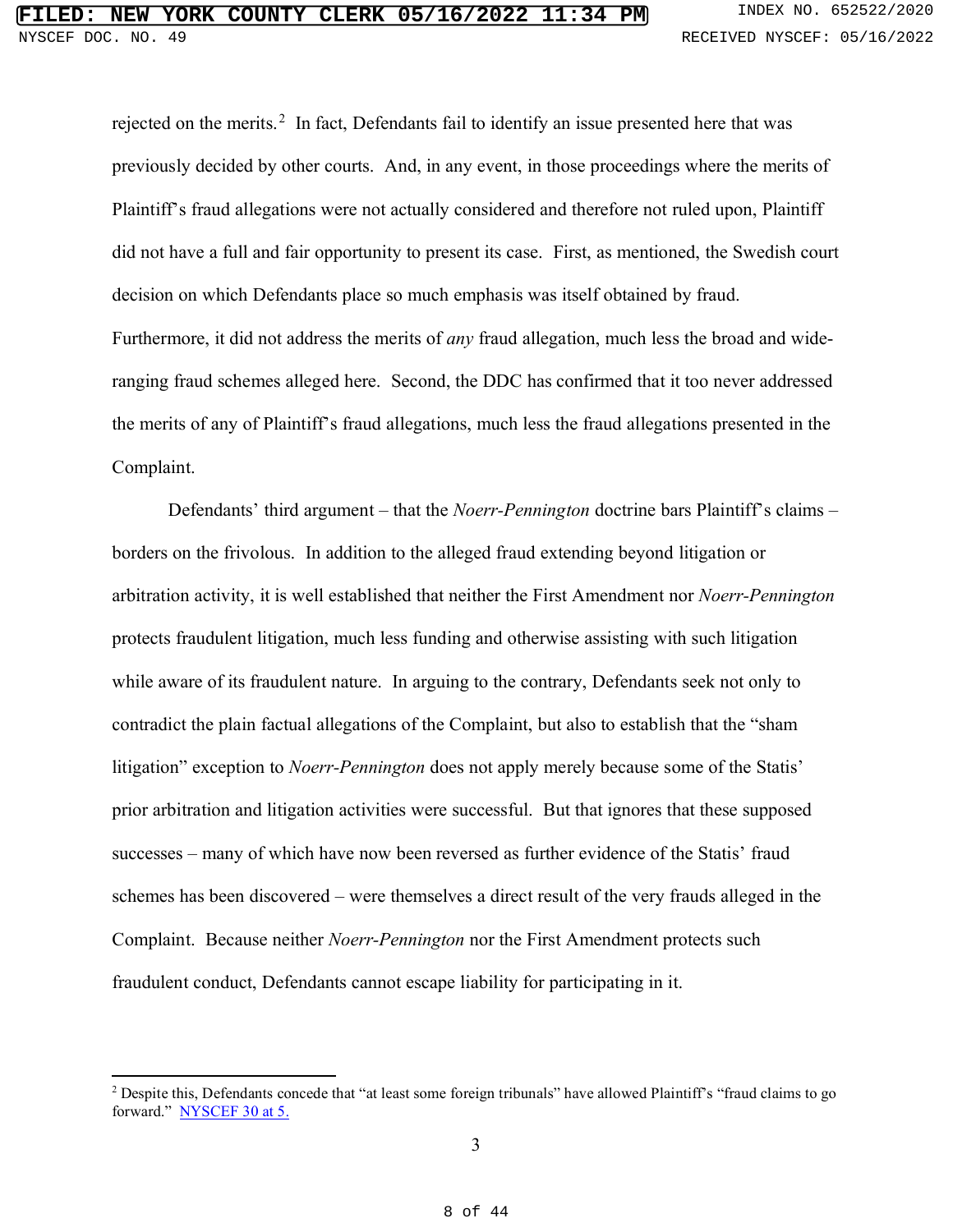Defendants' fourth argument – that Plaintiff has failed to properly allege the underlying fraud and Defendants' complicity – is also a non-starter. First, the only element of the Statis' underlying fraud that Defendants even attempt to contest is Plaintiff's allegations concerning reliance. But the Complaint alleges that Plaintiff relied on the Statis' misrepresentations – made both inside and outside judicial and arbitral proceedings – for many purposes. Second, the assertion that the Complaint does not detail Defendants' involvement in the fraud also cannot withstand scrutiny. The Complaint specifically alleges that Defendants became aware of the Statis' fraud through an investigation (whose findings the Complaint details), and that thereafter Defendants chose to align with the Statis, including funding the Statis' efforts to injure Plaintiff and conceal the fraud. Those allegations easily provide the requisite detail for both Plaintiff's justifiable reliance on the Statis' fraudulent misrepresentations and Defendants' knowing assistance with the Statis' fraud.

Defendants' final argument – that Plaintiff cannot press its unlawful means conspiracy claim under English law – is wrong. Whether or not New York has the "most significant" relationship to much of the wrongdoing alleged here, the elements of an English law claim for unlawful means conspiracy are satisfied because, as alleged, certain of the conduct occurred in England. The claim is therefore within the reach of English law. *See, e.g.*, *City of Almaty v. Sater*, 503 F. Supp. 3d 51, 62–63 (S.D.N.Y. 2020) (law of place where unlawful conduct occurred governs claim). No New York public policy prevents a New York court from recognizing a valid claim under English law merely because Defendants and the Statis undertook additional, or even the most significant, unlawful acts in New York. And, the mere fact that New York does not recognize the exact same claim, with the same elements, that Plaintiff asserts under English law does not mean that the Court cannot adjudicate it. For those reasons, and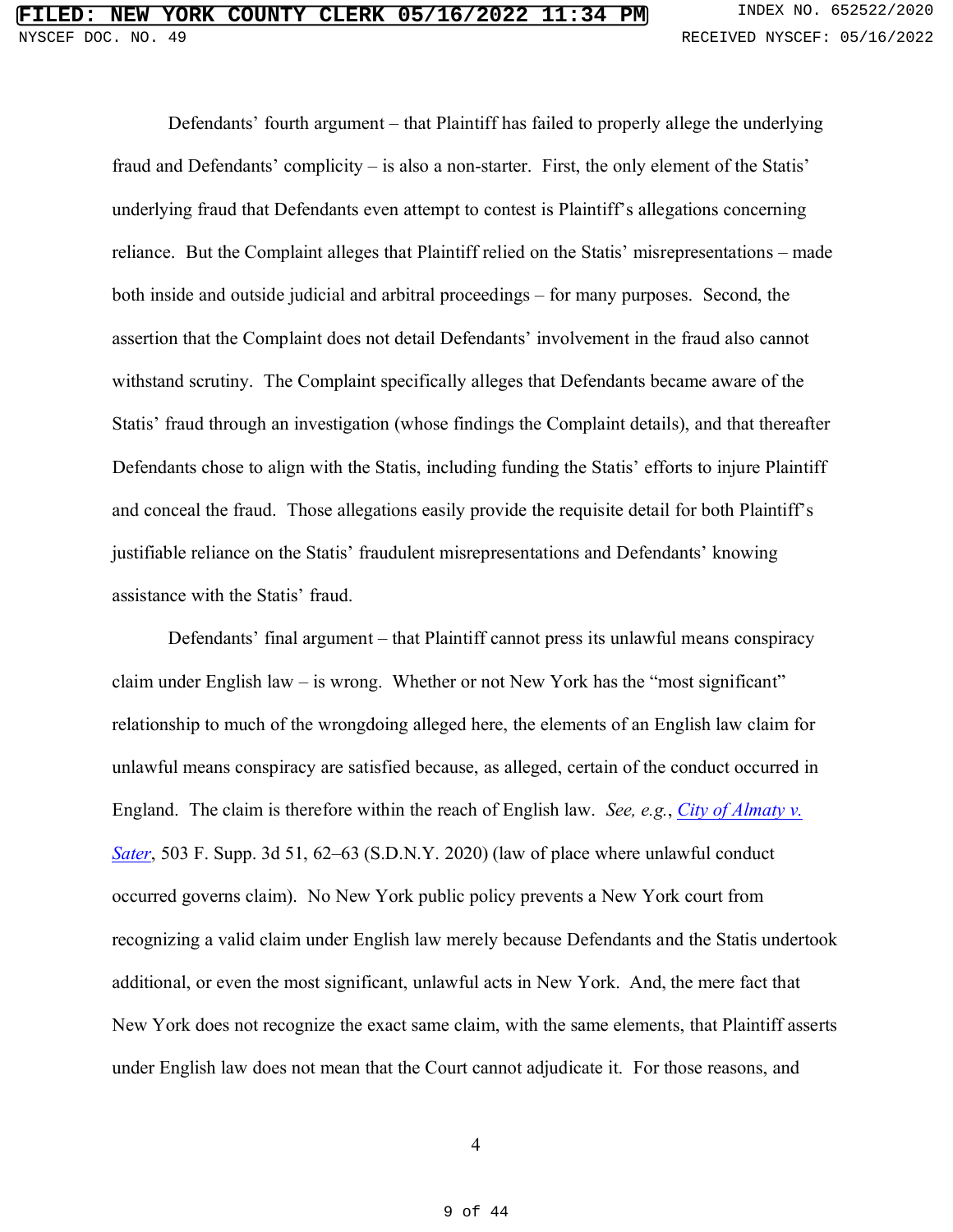because Defendants do not dispute that the elements of the claim are satisfied, there is no basis to dismiss to Count III.

For these reasons, and as further set forth below, the Court should deny the Motion to Dismiss in its entirely.

#### **RELEVANT BACKGROUND**

The following facts are taken from the Third Amended Complaint, NYSCEF 23, which on a Motion to Dismiss must be treated as true. *Leon v. Martinez*, 84 N.Y.2d 83, 87–88 (1994). A true and correct copy of the Third Amended Complaint is attached as Exhibit 1 to the Affirmation of Felice Galant ("**Galant Affirmation**") hereto.

Defendant Daniel Chapman ("**Chapman**") controls Defendants Argentem Creek Holdings LLC and Argentem Creek Partners LP (collectively, "**Argentem**"), Defendant Pathfinder Argentem Creek II LP ("**Pathfinder**"), and Defendant ACP I Trading LLC ("**ACP I**"). Before founding Argentem, Chapman was a member of the senior management at Black River Asset Management LLC ("**Black River**"). NYSCEF 23 ¶¶ 12–18.

This case centers on Chapman's continuing actions on behalf of himself and the corporate defendants in conspiring with, and aiding and abetting, complex, long-running fraudulent schemes that the Statis engineered to defraud their investors and multiple other persons, including Plaintiff. Although Defendants now try to frame these fraud schemes as only pertaining to an arbitral award obtained by the Statis between 2010 and 2013, the fraud actually began no later than 2006, when the Statis engaged in a series of covert related-party transactions for the purpose of massively inflating the stated expenses of their business operations in Kazakhstan. *Id.* ¶ 30.

Specifically, in December 2006, for the alleged purpose of financing their operations in Kazakhstan, the Statis raised millions of dollars by selling notes (the "**Tristan Notes**") issued by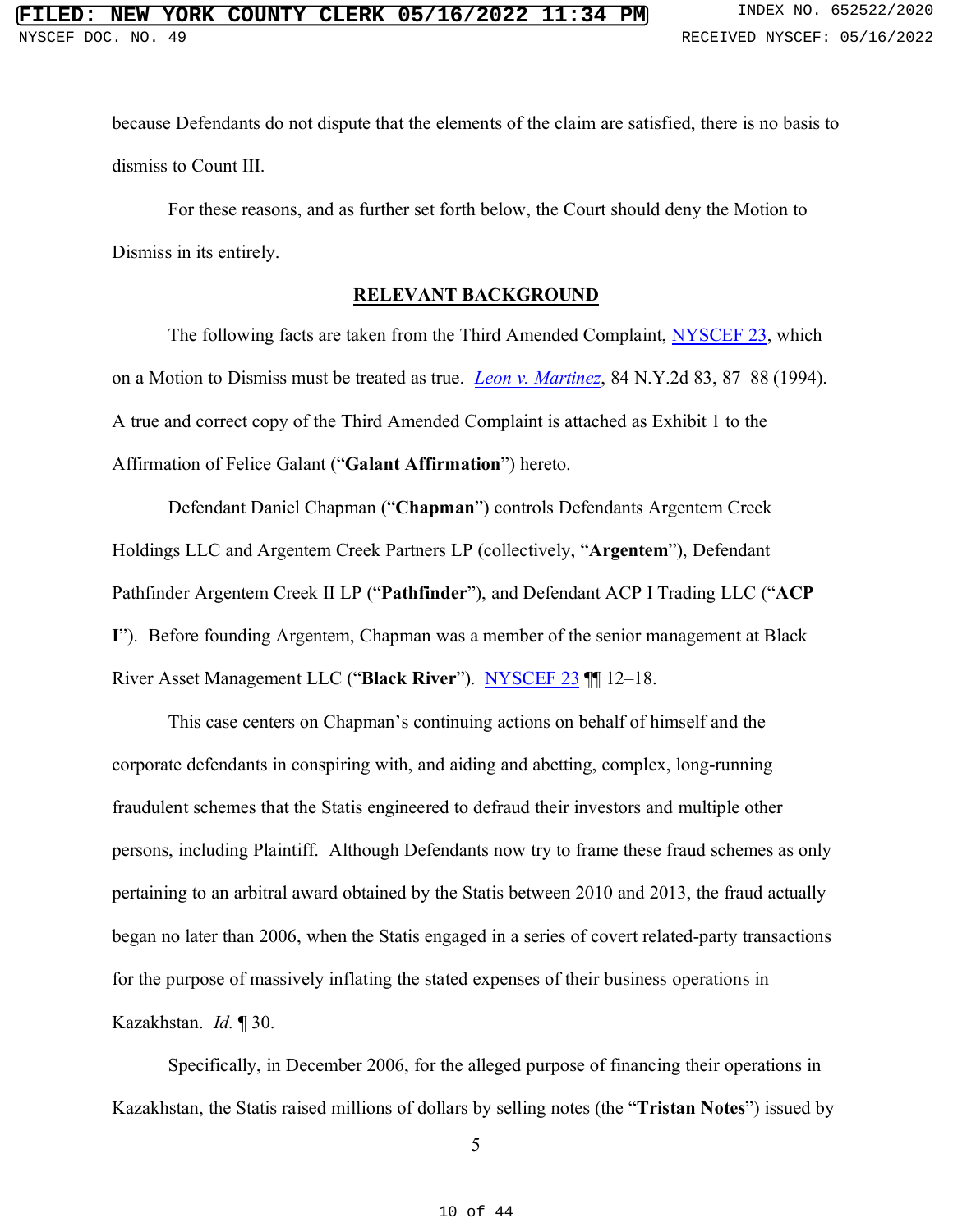their company, Tristan Oil Ltd. ("**Tristan Oil**"), to third-party investors (the "**Noteholders**") including Black River. *Id.* ¶¶ 23–25. The Statis represented to their investors that the invested funds would be used for legitimate business purposes. *Id.* ¶ 26. Instead, the Statis intended to (and ultimately did) embezzle the invested funds through fraudulent transactions. *E.g.*, *id.*  ¶¶ 27–31. Among other unlawful acts, between 2006 and 2010, the Statis: (1) falsely represented that various related entities were independent third parties; (2) used those covert related entities to artificially inflate prices for equipment and services for their Kazakh operations; (3) fraudulently skimmed hundreds of millions of dollars from oil and gas sales by "selling" at artificially low prices to related third parties; (4) made material misrepresentations to their auditor, KPMG, in order to obtain audit reports to legitimize their fraudulent financial statements (resulting in KPMG's decision to withdraw all its audit reports in August 2019); and (5) used the falsified financials and falsely acquired audit reports to defraud their investors and obtain inflated bids for their Kazakh operations. *Id.* ¶¶ 102–92.

In 2010, prior to learning of the Statis' scheme to defraud their investors, Plaintiff terminated the contracts of the Statis' Kazakh operations. After the Statis defaulted on the Tristan Notes, the Statis initiated arbitration proceedings against Plaintiff, arguing that Plaintiff caused them to default on the notes by allegedly engaging in a campaign of harassment and expropriating their Kazakh assets. *Id.* ¶ 194. This was knowingly false. *Id.* ¶¶ 195–200. Indeed, the apparent purpose of this arbitration was to conceal the Statis' embezzlement from their investors and unlawfully obtain equivalent amounts from Plaintiff. *Id.* ¶ 220.

Unbeknownst to Plaintiff at the time, the Statis then employed falsified information and misrepresentations throughout the arbitration proceedings. *Id.* Among other things, Plaintiff relied on the Statis' misrepresentations and false evidence in formulating its own arguments (and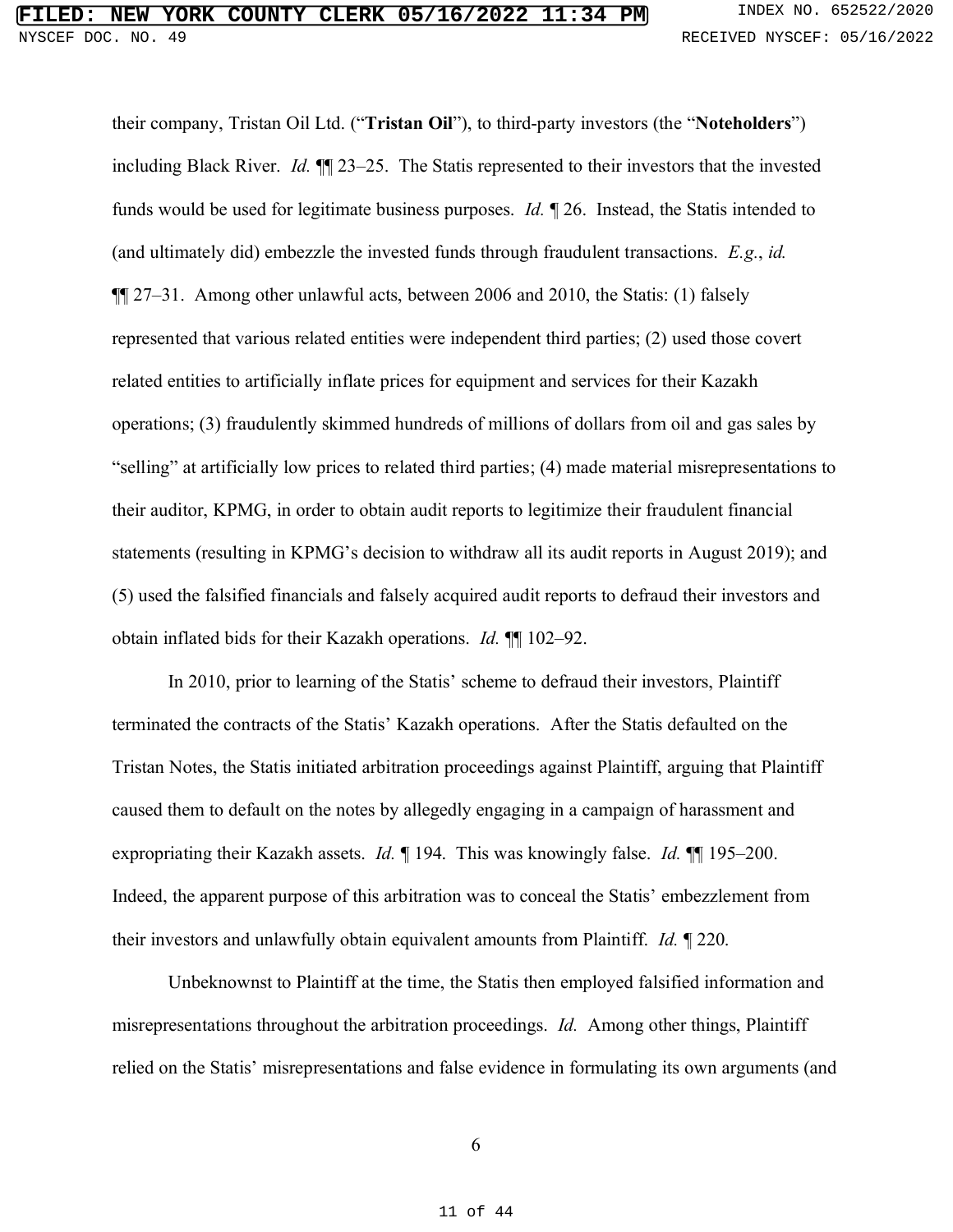for other purposes). *Id.* ¶¶ 207–11. The arbitral tribunal also relied on the Statis' misrepresentations when it issued its 2013 award in the Statis' favor on the basis of their falsified arguments and evidence. *Id.* ¶¶ 212–16. This was confirmed by the Belgium Court of Appeal in November 2021, when it overturned recognition of the Statis' arbitral award in Belgium (the "**Belgium Decision**"). *Id.* ¶ 68 (holding that the arbitral tribunal "relied on evidence that is now known to be inaccurate and tainted by misstatements."). A copy of this judgment is attached as Exhibit 2 to the Galant Affirmation, NYSCEF 44; *see also* NYSCEF 24 (Belgium Decision).

Because the Statis went through great efforts to cover up their fraudulent activity, Plaintiff did not begin to uncover the first, limited evidence of the Statis' fraud until July 2015, more than a year after the arbitration ended. *Id.* ¶ 47. Specifically, Plaintiff discovered certain evidence of fraud related to an unfinished liquefied petroleum plant (the "**LPG Plant**"). *Id.* It is now known that the Statis' fraud is ongoing and includes at least four additional fraud schemes throughout the years, the details and evidence of which are still being uncovered. *Id.* ¶ 28. Plaintiff did not discover the evidence underlying its present fraud allegations until well after the Statis had begun a worldwide campaign to have the arbitral award recognized. *Id.* ¶¶ 219–22.

For example, in 2014, the Statis filed a petition to confirm the award in the DDC. *See Stati v. Republic of Kazakhstan*, 302 F. Supp. 3d 187 (D.D.C. 2018), *aff'd sub nom. Stati v. Republic of Kazakhstan*, 773 F. App'x 627 (D.C. Cir. 2019), *cert. denied*, 140 S. Ct. 381 (2019). At the time briefing was completed on that petition in May 2015, Plaintiff was not aware of any of the Statis' fraud schemes, and its opposition did not contain any fraud-based argument. *Id.* at 193. As a result, after Plaintiff began to uncover evidence that the Statis had engaged in fictitious transactions with respect to the LPG Plant, it was forced to move for leave of court to add additional grounds regarding the LPG Plant Fraud. *Id.* When DDC denied that motion in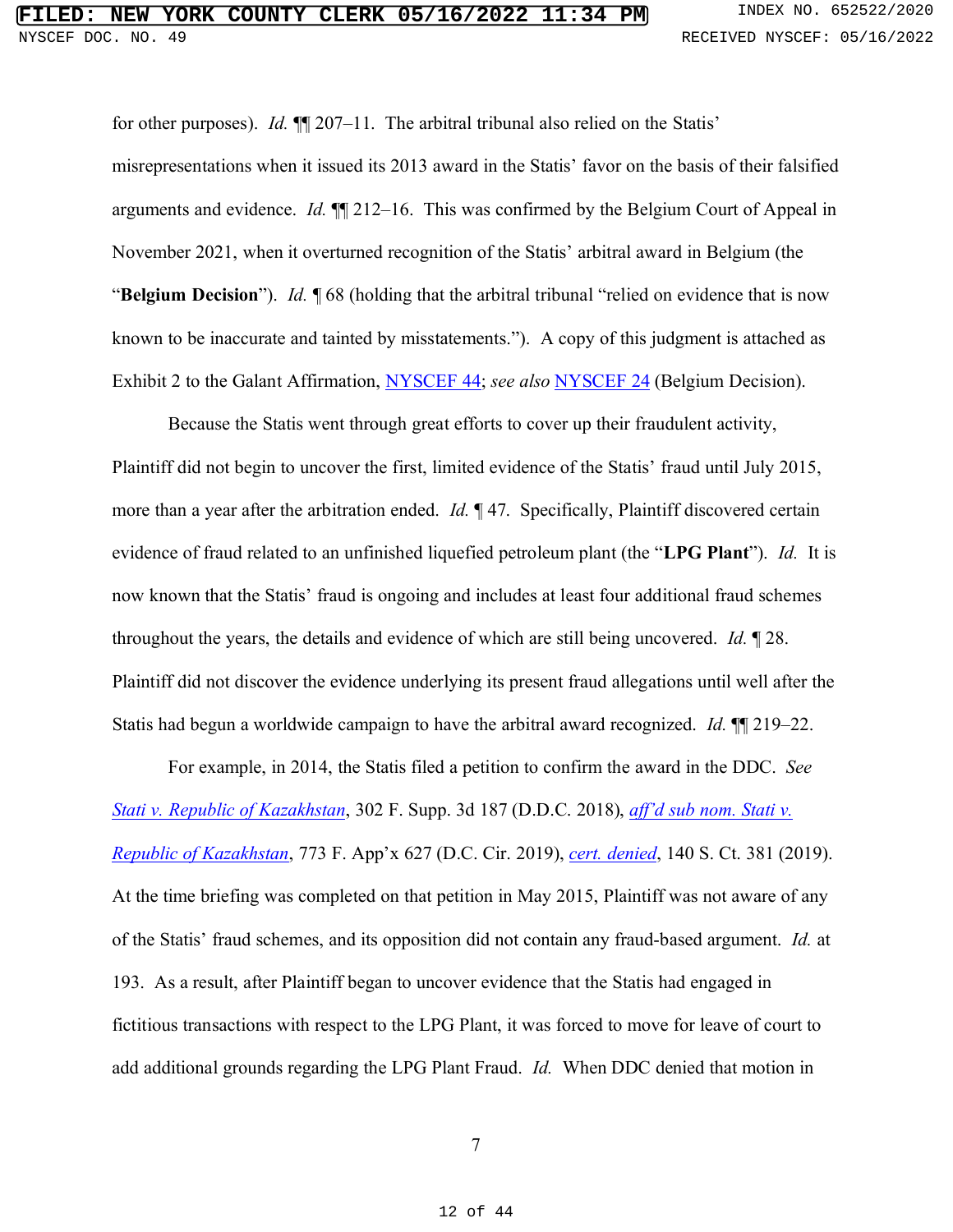May 2016, *id.* at 194, it made clear it was not ruling on the merits of even the limited fraud allegations that Kazakhstan was able to make at that time. *See Stati et al. v. Republic of Kazakhstan*, No. 1:14-cv-01638-ABJ-DAR, ECF 36 at 4 ("**DDC Action**")**.** 

This was confirmed by Justice Knowles of the English High Court in his June 2017 decision finding that Plaintiff had established a *prima facie* case that the Statis had obtained the award by fraud with respect to the LPG Plant.<sup>3</sup> See NYSCEF 48, Approved Judgment of Justice Knowles, June 6, 2017,  $\sqrt{\frac{1}{50}}$  50–55 (finding that the DDC's 2016 decision did not "conclude the question of the consequences of the Tribunal's reliance on the" materials fraudulently obtained by the Statis).<sup>4</sup>

In the DDC proceedings, Plaintiff then moved for reconsideration of the Court's May 2016 decision in order to add additional evidence of the fraud with respect to the LPG Plant. *See Stati*, 302 F. Supp. 3d at 194.On March 23, 2018, the Court denied that motion and confirmed the Statis' arbitral award without permitting Plaintiff the opportunity to present its then-existing fraud case. Rather, the court deemed Plaintiff's further allegations with respect to the LPG Plant to be "new facts" that were not properly before it. *Stati*, 773 F. App'x at 629; *see also Stati*, 302 F. Supp. 3d at 193. The Court also relied on the Swedish courts' decision not to annul the award – but as is now known, the Swedish annulment proceedings were also tainted by fraud. This has been confirmed by the Belgium Court of Appeal in its November 2021 decision, in which it

<sup>3</sup> Defendants claim that in prior versions of its Complaint, "Kazakhstan falsely alleged that the English High Court was the only court to rule on the merits of the Statis' fraudulent scheme," and that now, Kazakhstan concedes that the English decision was not a full decision on the merits, but that the English court merely found that "there is a sufficient prima facie case" to proceed to trial. NYSCEF 30 at 13. Kazakhstan did not make any false allegations indeed, the High Court did rule on the merits of Kazakhstan's fraud case after reviewing its then-limited evidence concerning the LPG Plant Fraud.

<sup>4</sup> [Stati et al. v. The Republic of Kazakhstan, In the High Court of Justice, Queen's Bench Division, Commercial Court, CL-2014-000070], copy attached to Galant Affirmation as Exhibit 6, NYSCEF 48; reported at 2017 EWHC 1348 (Comm); and found at http://www.bailii.org/ew/cases/EWHC/Comm/2017/1348.html.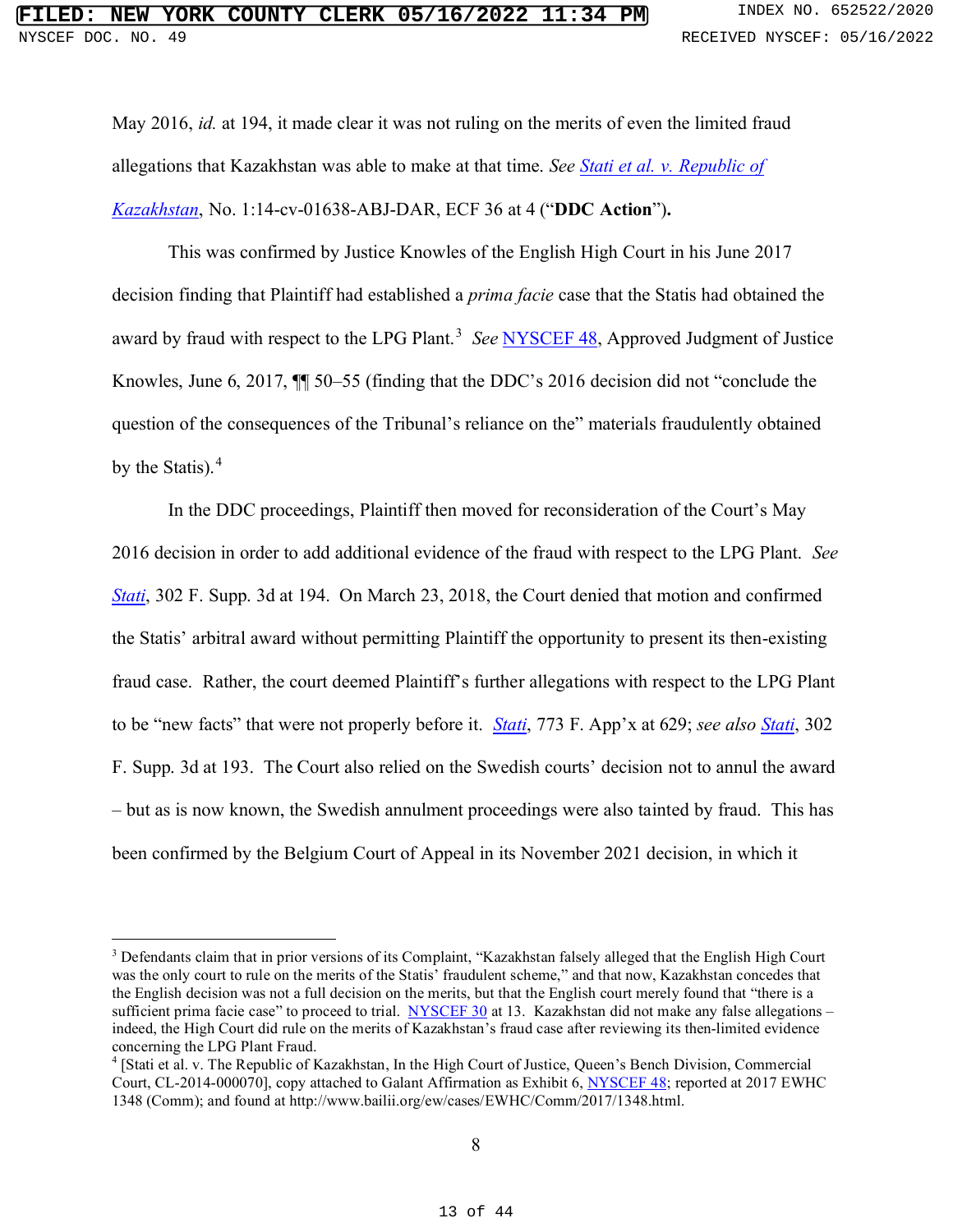found that the Statis "deliberately misled the Swedish courts…which – purposefully – prevented these jurisdictions from ruling on the matter on the basis of all information and evidence available." NYSCEF 24 (Belgium Decision) at 7–8.

In October 2017, Plaintiff had filed civil RICO claims and various state-law claims against the Statis based on the then-available, limited information it had gathered regarding the LPG Plant Fraud. The DDC dismissed Plaintiff's RICO claims under Rule 12(b)(6) for failing to allege a RICO "pattern" of racketeering activity. *See Republic of Kazakhstan v. Stati*, 801 F. App'x 780, 780–81 (D.C. Cir. 2020). Again, however, the DDC again did not rule on the merits of Plaintiff's fraud allegations (which only consisted of the then-known evidence regarding one of the five fraud schemes alleged here, *see infra* at 22–23), as confirmed when it dismissed Plaintiff's state-law fraud claims *without prejudice* after declining to exercise supplemental jurisdiction. *Id.* at 781.

With respect to Sweden, those proceedings to annul the arbitral award were initiated by Plaintiff in 2014, also before any evidence concerning the Statis' fraud was discovered. After the initial LPG Plant Fraud evidence was discovered in July 2015, Plaintiff amended its papers in Sweden to include the evidence then available.<sup>5</sup> NYSCEF 23  $\parallel$  219. This was limited to the evidence that Plaintiff had managed to discover at the time, meaning that nothing was alleged regarding four of the five frauds alleged here and the allegations regarding the fifth (the LPG Plant Fraud) were severely limited. *Id. ¶*¶ 62–63; *see infra* at 22–24. In December 2016, the Svea Court of Appeal denied Plaintiff's annulment petition but did not rule on the merits of any

<sup>5</sup> Defendants erroneously claim that the Statis' award has been "confirmed" in Sweden. NYSCEF 30 at 10. In fact, the Statis never brought confirmation proceedings in Sweden.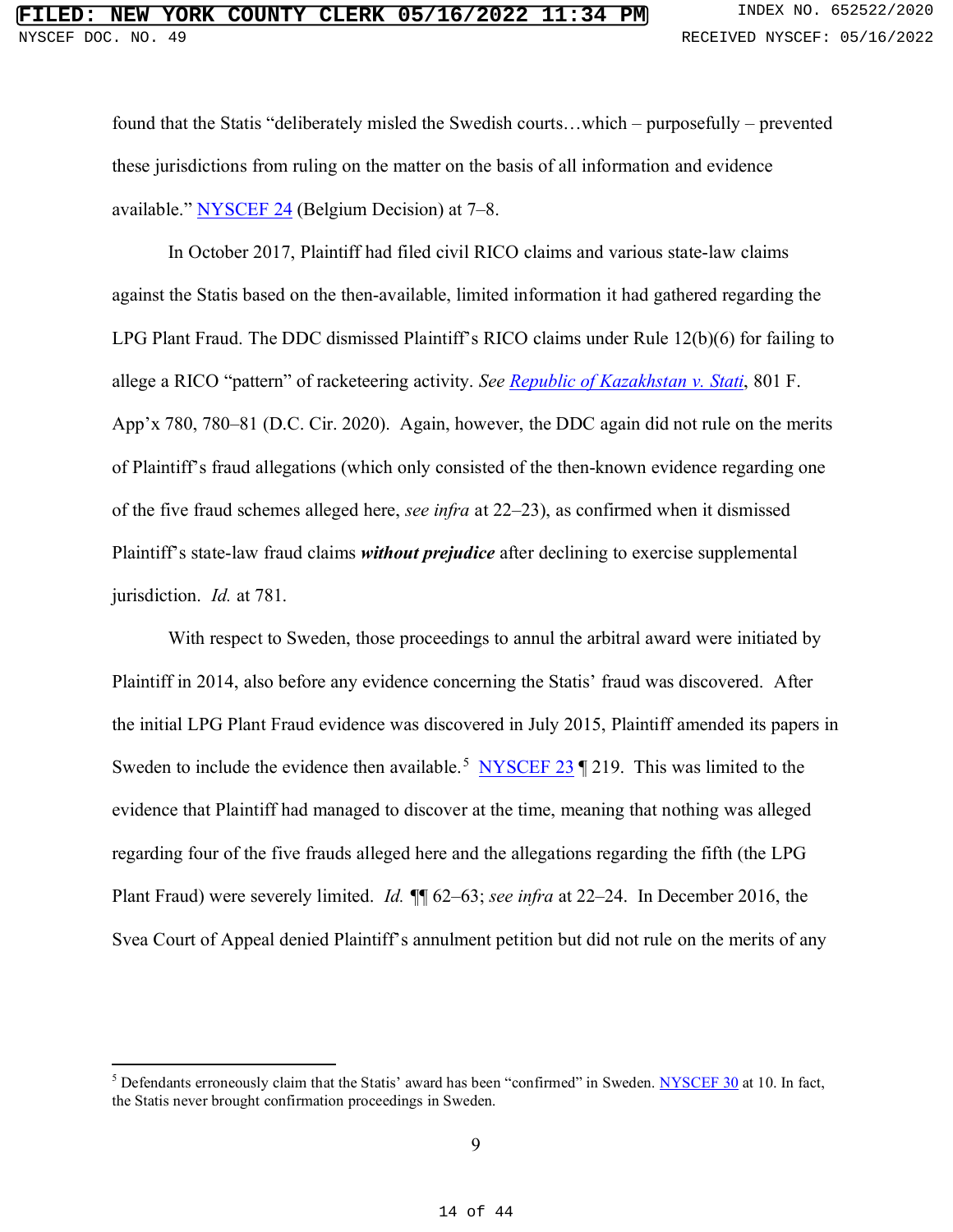fraud allegations; rather, the court merely held that Plaintiff's then-existing evidence, if accepted as true, would not violate *Swedish public policy*. NYSCEF 23 ¶¶ 59–63.

Even this ruling, as limited as it is, is invalid. This is because, unbeknownst to Plaintiff at the time, the Statis made a number of material assertions that were relied upon by the Swedish court and Plaintiff that are now known to be false. *See, e.g.*, NYSCEF 23 ¶¶ 224, 245, 252. This was confirmed by the Belgium Court of Appeal and by Patrik Schöldström (now a judge on the Svea Court of Appeal), who concluded in an August 2020 expert opinion that the Statis had "violated the duty to tell the truth" during the Swedish annulment proceedings and that, accordingly, the Svea Court "did not have a correct and truthful basis for its 2016 Decision." *See*  Expert Report of Patrik Scholdstrom, attached as Exhibit 3 to the Galant Affirmation, NYSCEF 45 ¶¶ 84, 87; *see also* NYSCEF 23 ¶¶ 85–86.

Although Plaintiff began to uncover some evidence of the fraud related to the LPG Plant during the DDC and Swedish proceedings, it continued to investigate after the proceedings concluded. Through this investigation, Plaintiff discovered more evidence of the LPG Plant Fraud and discovered the existence of four *additional and entirely new* fraudulent schemes that the Statis engaged in. At present, five fraudulent schemes of the Statis have been uncovered:

1. The "**LPG Plant Fraud**," wherein the Statis fraudulently inflated the construction expenses of an unfinished liquefied petroleum gas plant (the "**LPG Plant**") in Kazakhstan through a series of covert, fraudulent related-party transactions. For example, the principal equipment for this LPG Plant cost the Statis only circa \$35 million, but in their financial statements the Statis claimed to have invested \$245 million in the construction of the LPG Plant. The Statis diverted into their own pockets the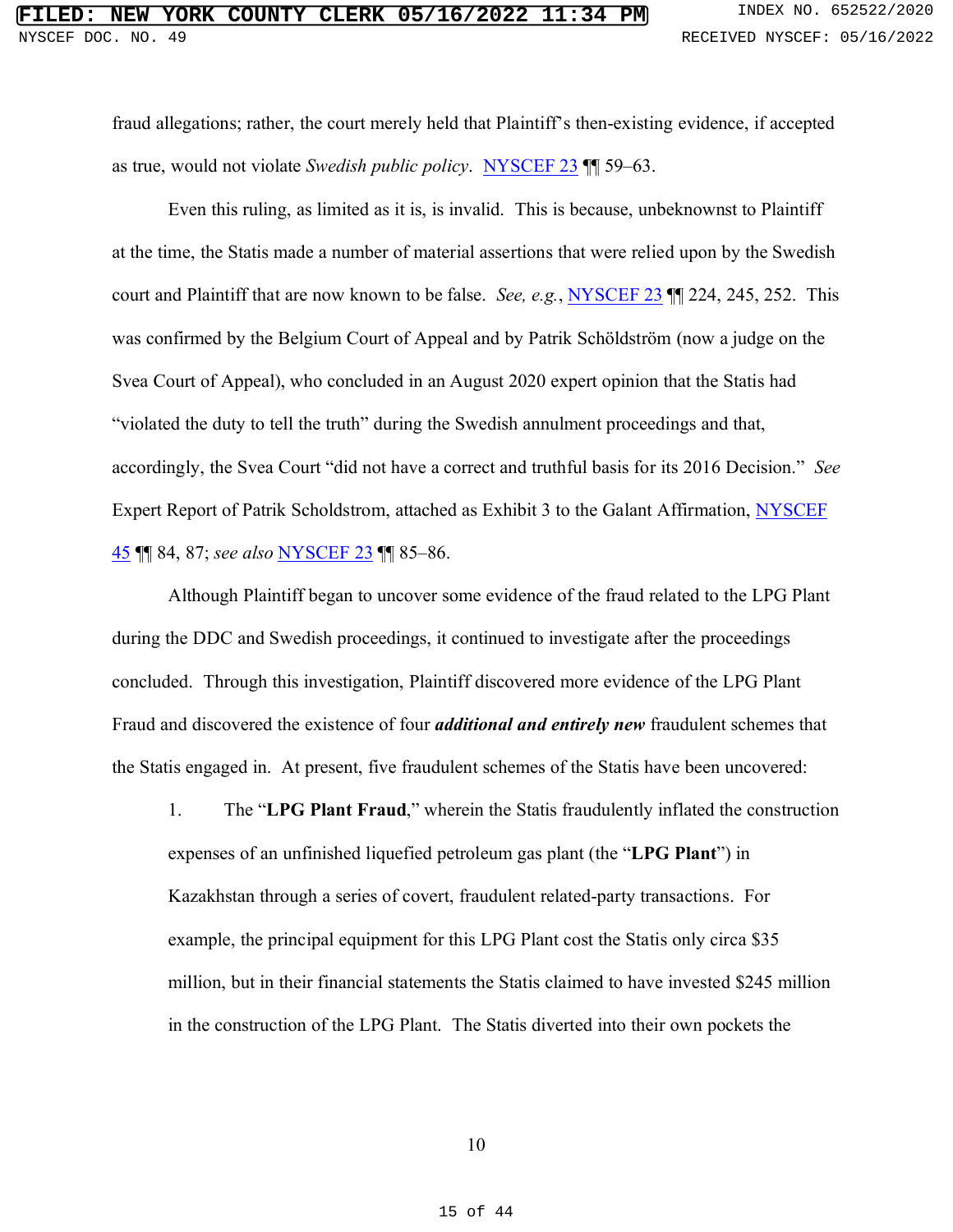difference between the amount of their actual costs and the fraudulently inflated \$245 million. *Id.* ¶¶ 119-27.

2. The "**Tristan Circular Fraud**," wherein the Statis falsely represented to investors in the Tristan Notes that \$70 million of the monies raised from the sale of those notes would be applied to repay amounts that one of the Statis' other companies, Terra Raf, owed to one of the Statis' Kazakh companies (TNG), but instead diverted those monies to their other companies. *Id.* ¶¶ 102–18.

3. The "**Oil Skimming Fraud**," wherein the Statis fraudulently skimmed over \$200 million from sales of oil and gas from the Kazakh fields by "selling" the oil and gas at artificially low prices to their own companies, and then re-selling it to a third party at market prices. The Statis then diverted the amount of the price differential into their own pockets rather than returning the full market price to their Kazakh companies (KPM and TNG). *Id.* ¶¶ 128–30*.* 

4. The "**Laren Transaction Fraud**," wherein the Statis made fraudulent misrepresentations concerning Tristan Oil's issuance of an additional \$111,110,000 in notes to Laren Holdings Ltd. ("**Laren**") in June 2009. *Id.* ¶¶ 189–92.

5. The "**Cash Collateral Fraud**," wherein the Statis – in violation of the documents governing the issuance of the Tristan Notes – used for their own purposes cash that should have been sequestered as collateral for repayment of the Tristan Notes. *Id.* 

¶¶ 260–76.

*See, e.g.*, **NYSCEF 23** | 28.

At the time of the proceedings in Sweden and the DDC, Plaintiff was not aware of the entirety of the LPG Plant Fraud and had no knowledge of the other four fraudulent schemes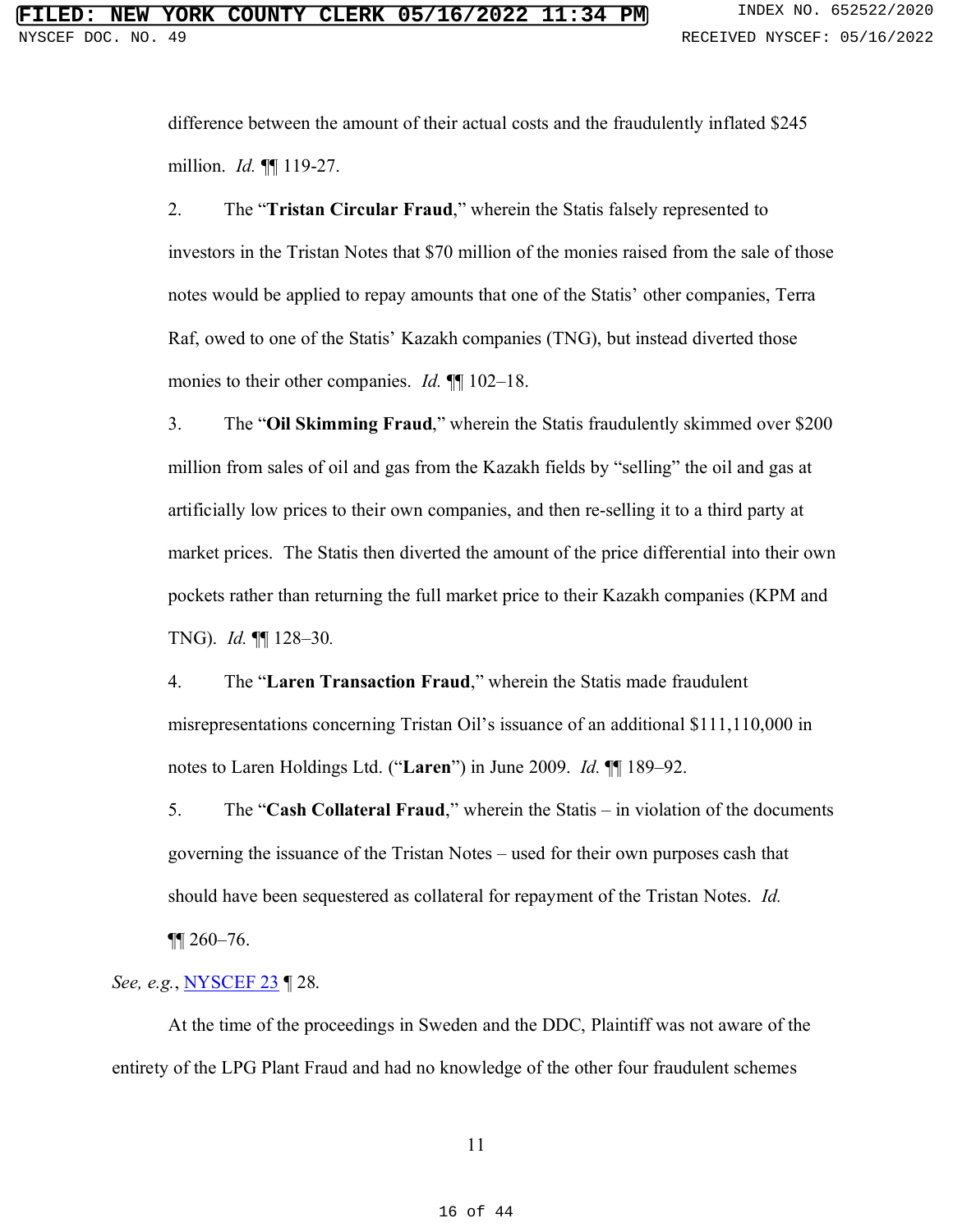discussed above. Therefore, none of these courts was confronted with anything close to a full evidentiary picture, as confirmed by the Belgium Court of Appeal. Moreover, none of the courts reached any conclusion regarding the validity of Plaintiff's evidence of the Statis' fraud. Instead, each proceeding was corrupted by false and fraudulent statements made by the Statis. *Id.* ¶¶ 69– 70. Indeed, the Statis (with Defendants' substantial assistance) have continued to make material misrepresentations, rely on falsified evidence, and knowingly mislead the courts in the various other proceedings they have brought.

While the courts in Luxembourg, the Netherlands, and Belgium initially were taken in by the Statis' fraud and confirmed the arbitral award, they have since reversed course as further evidence of the fraud has been discovered.<sup>6</sup>

In Luxembourg, in February 2021, the Luxembourg Court of Cassation (the highest court) granted Plaintiff's application and annulled the judgment confirming the Statis' award, on the basis that the Luxembourg Court of Appeal had incorrectly dealt with key evidence of the Statis' fraud. NYSCEF 23 | 64(a). Then, in December 2021, the Luxembourg Court of Appeal ruled in favor of Plaintiff and stayed the Statis' proceedings to enforce the award because of ongoing criminal proceedings against the Statis in Luxembourg for forgery, fraud, and money laundering in connection with their efforts to enforce the award there. *Id.* ¶ 64(c).

In the Netherlands, in December 2021, the Dutch Supreme Court granted Plaintiff's appeal in cassation and reversed the prior judgment granting exequatur to the arbitral award on the basis that the Statis had instituted their proceedings in the wrong court. NYSCEF 23 ¶

<sup>6</sup> In contrast, in June 2017, the High Court of Justice in England found on a *prima facie* basis that the Statis committed fraud with respect to the LPG Plant and ordered a trial on Plaintiff's then-existing allegations with respect to this one fraud. *Id.* ¶ 217. However, to avoid this trial, the Statis discontinued their own enforcement action. The English courts permitted this only on the harsh conditions that the Statis pay Plaintiff's legal fees and expenses and agree to *never again* initiate enforcement proceedings in England. *Id.* ¶ 49, 218*.* The arbitral award is thus unenforceable in England because of the Statis' fraud. Conspicuously, the Statis were only able to avoid trial in England with Defendants' financial assistance. *Id.* ¶ 219–20.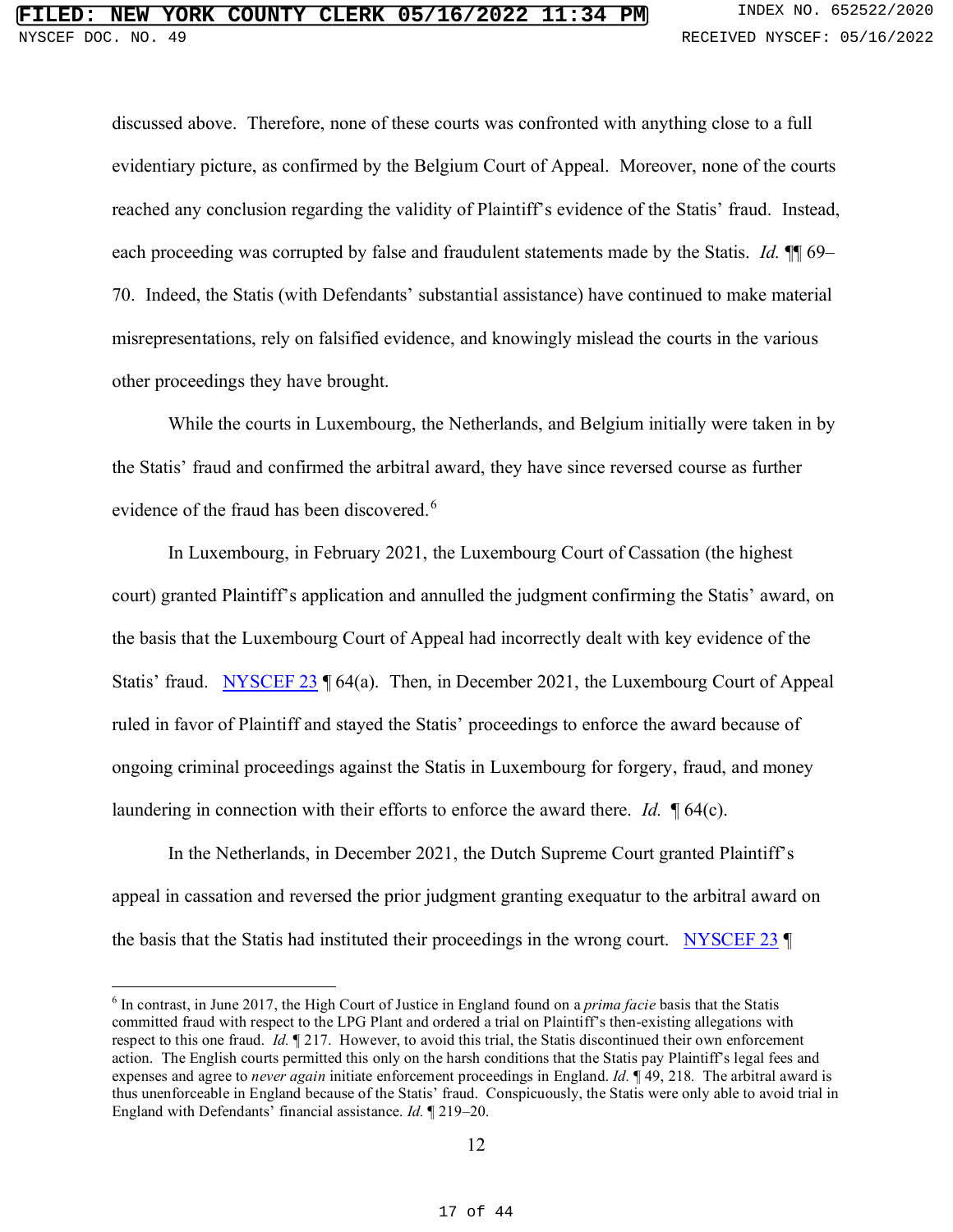64(d). It then remanded the case for new proceedings to the correct court, during which Plaintiff will be able to present its full fraud evidence. *Id.* Those Dutch proceedings are now ongoing. *The Belgium Decision* 

In Belgium, while the court of first instance initially confirmed the award, the timing of the proceedings permitted Plaintiff to present virtually all of the evidence it has collected to date regarding the Statis' five fraud schemes on appeal. NYSCEF 23 ¶ 65. After reviewing this evidence, the Belgium Court of Appeal conclusively determined in November 2021 that the Statis had engaged in long-running fraudulent schemes before, during, and after the arbitration that defrauded not only Plaintiff and the arbitral tribunal, but also the courts in subsequent proceedings concerning the award.<sup>7</sup> *Id*. ¶ 65; NYSCEF 24 (Belgium Decision) at 29.

With respect to the Statis' fraud before the arbitration, the court found *inter alia* that "[t]he Statis had purposefully misled their auditor [KPMG] in order to give credibility to their financial statements in the eyes of third parties," and that they have since "admitted to concealing (Stati-owned company Perkwood from their financial statements…with a view in particular to avoid a review of the transactions between Perkwood and TNG by an independent third party." NYSCEF 23 ¶ 66.

With respect to the Statis' fraud during the arbitration, the court found *inter alia* that: (1) the Statis legitimized their fraudulent financial statements by relying on audit reports that were later "withdrawn" in August 2019 by KPMG when it learned of the fraud, *id.* ¶ 67(a);

 $7$  Defendants try to minimize the Belgium Decision by claiming that the decision is by a "mid-level court...which is now on appeal," NYSCEF 30 at 2, but they conspicuously fail to inform the Court that the Statis have not appealed the Belgium Court of Appeal's factual findings of fraud.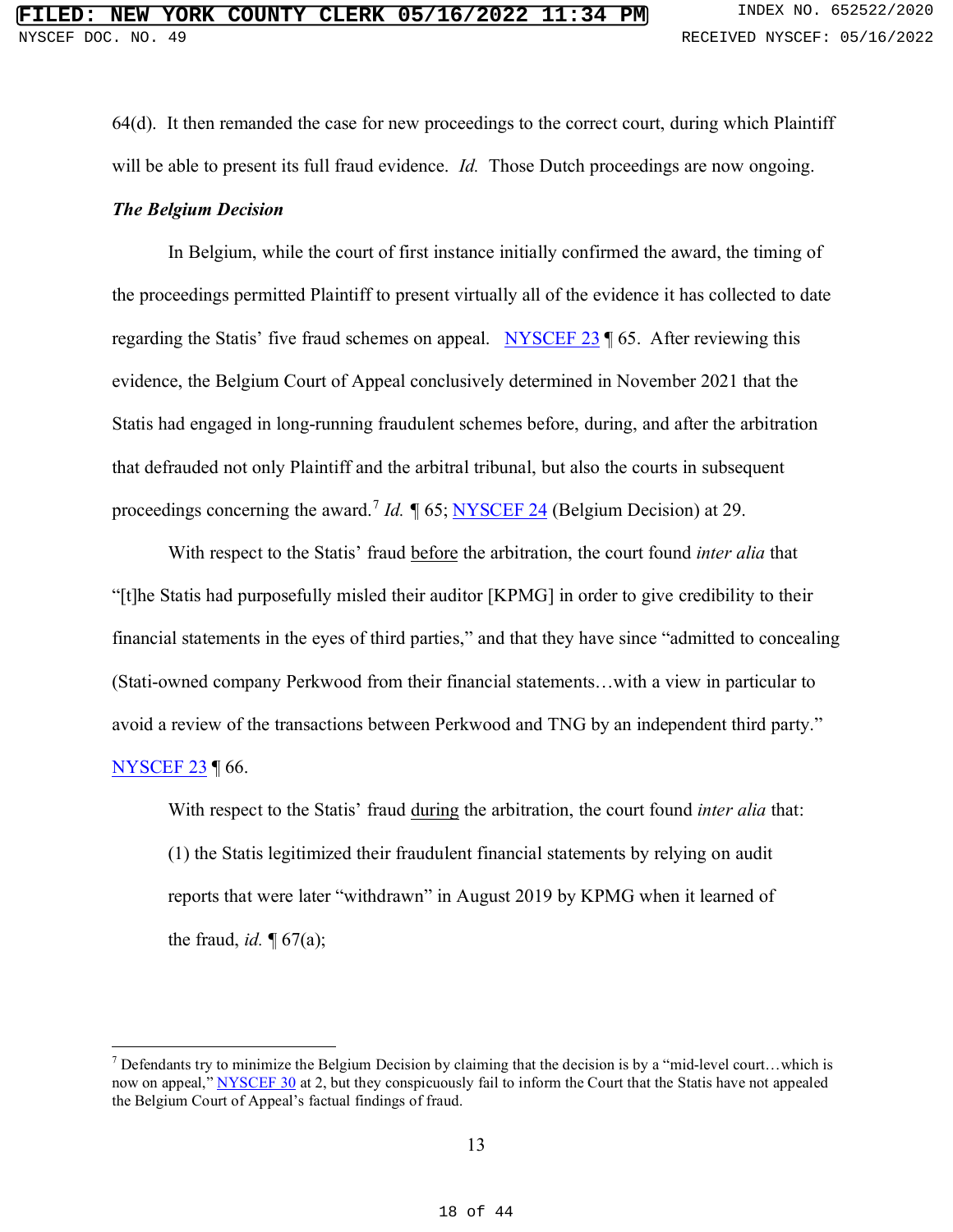(2) the Statis obtained damages from Plaintiff on the basis of an indicative offer they knew to be based on falsified financial statements and fraudulently-obtained audit reports, *id.* ¶ 67(b);

(3) the failure of the Statis to disclose accurate financial information was the result of a purposeful scheme of deceit to manipulate the costs of construction of their Kazakh operations, *id* ¶ 67(c);

(4) the Statis relied on documents that their former CFO confirmed were materially false in April 2019, *id.* ¶ 67(d);

(5) the Statis insisted on the reliability of their financial statements to demonstrate the legality of their investment in Kazakhstan, and that they had been audited by a "Big Four" auditing firm without disclosing that the auditors had been deceived, *id.* ¶ 67(e); and

(6) the "documents and evidence discovered after the notification of the Award would have had a fundamental impact on the Award," and demonstrate "beyond any possible doubt the fraudulent behavior of the Statis," *id.* ¶ 68.

With respect to the Statis' fraud after the arbitration, the court found *inter alia* found that in the Swedish annulment proceedings the Statis "knowingly concealed….the truth" and "deliberately misled the Swedish courts…which – purposefully – prevented these jurisdictions from ruling on the matter on the basis of all the information and evidence available." *Id.* ¶ 69.

Based on these findings, the Belgium Court of Appeal rejected the Statis' (and now Defendants') claim that the prior Swedish judgments were entitled to *res judicata* effect, and further held that the subsequent courts that relied on the Swedish decisions, including the DDC when it confirmed the Statis' award, similarly did not have all the relevant information and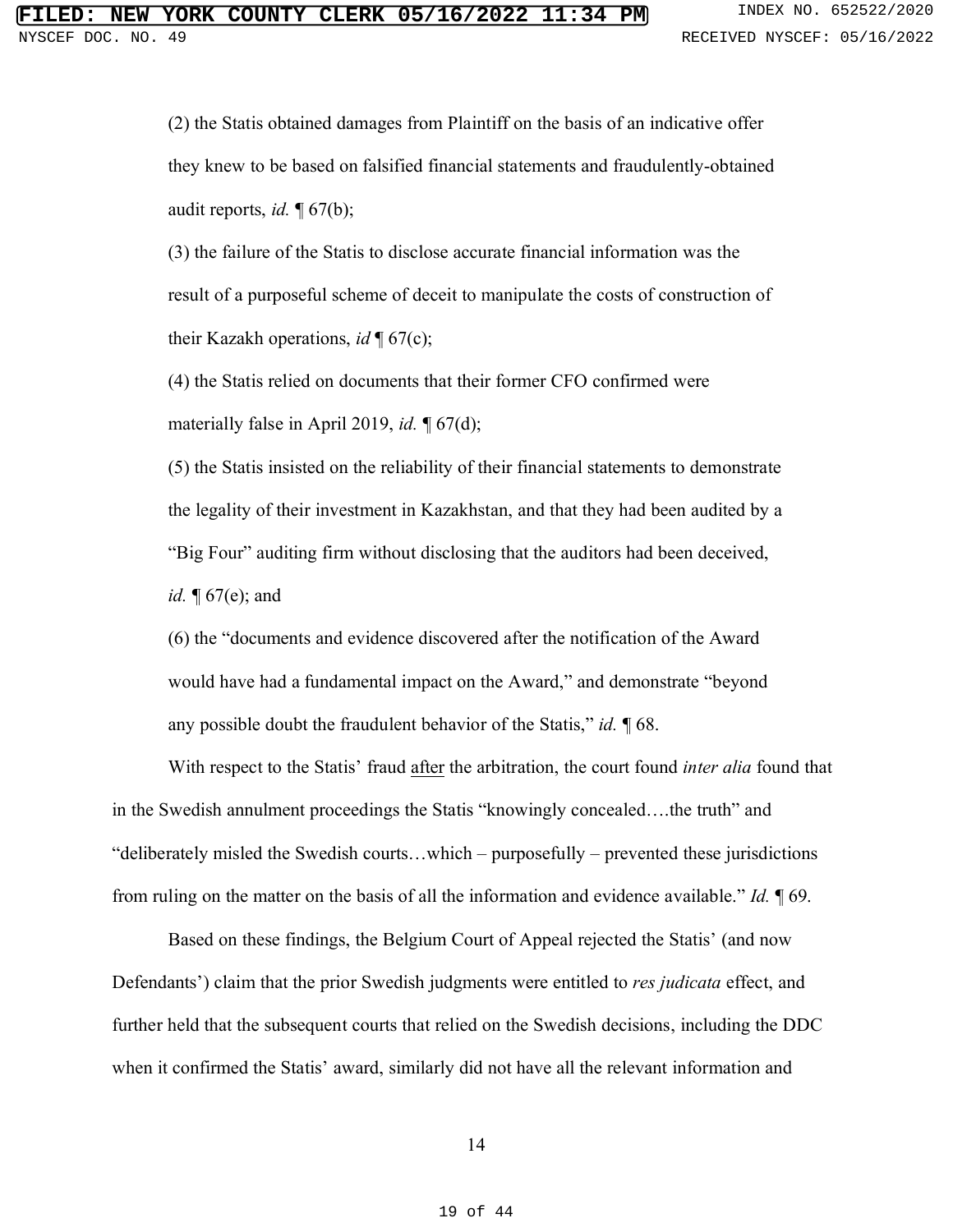evidence. *Id.* ¶ 70. In this respect, the Belgium Court analyzed the decisions in each jurisdiction and found that no other court had the opportunity to consider Plaintiff's full fraud case on the merits. *Id.* 

#### **PROCEDURAL HISTORY**

After Plaintiff learned of the Statis' additional fraud schemes, and of Defendants' involvement in the same, Plaintiff brought this suit in this Court in June 2020, seeking redress for Defendants' alleged conspiracy in, and aiding and abetting of, the Statis' various fraudulent schemes. NYSCEF 2. Outrider Management LLC ("**Outrider**"), a former Stati investor and purchaser of the Tristan Notes, joined the action and asserted its own claims based on the same facts in an amended complaint filed on December 31, 2020. NYSCEF 14.

In part, the Complaint alleges that while serving on an ad hoc committee of Noteholders, during the course of the arbitration proceedings, Chapman – then a member of management at Black River which was also a Tristan Noteholder – discovered certain elements of the Statis' fraud schemes, including their use of covert related-party transactions to defraud the investors. NYSCEF 23 ¶¶ 277–87. Rather than taking legal action against the Statis to recover the amounts the Statis defrauded from their Noteholders, however, *see infra* at 34–35, Chapman (and later, the corporate defendants) conspired with and supported the Statis in perpetuating their fraudulent schemes through a number of overt acts. *Id.<sup>8</sup>* The Complaint alleges claims of aiding and abetting fraud and conspiracy to commit fraud under New York law and unlawful means conspiracy under English law. *Id.* ¶¶ 326–361.

<sup>8</sup> For example, in addition to funding the Statis' efforts and repeating the Statis' lies on their website, Defendants caused the delivery of a letter in November 2021 to Kazakhstan's U.S. Ambassador that threatened to communicate false and/or fraudulent information to the U.S. Government unless Kazakhstan agreed to "enforce" the Statis' award (*i.e.* that Kazakhstan make payment on account of the award) and unless the Ambassador meet with counsel for Defendants to discuss the terms of payment. NYSCEF 23 ¶ 318.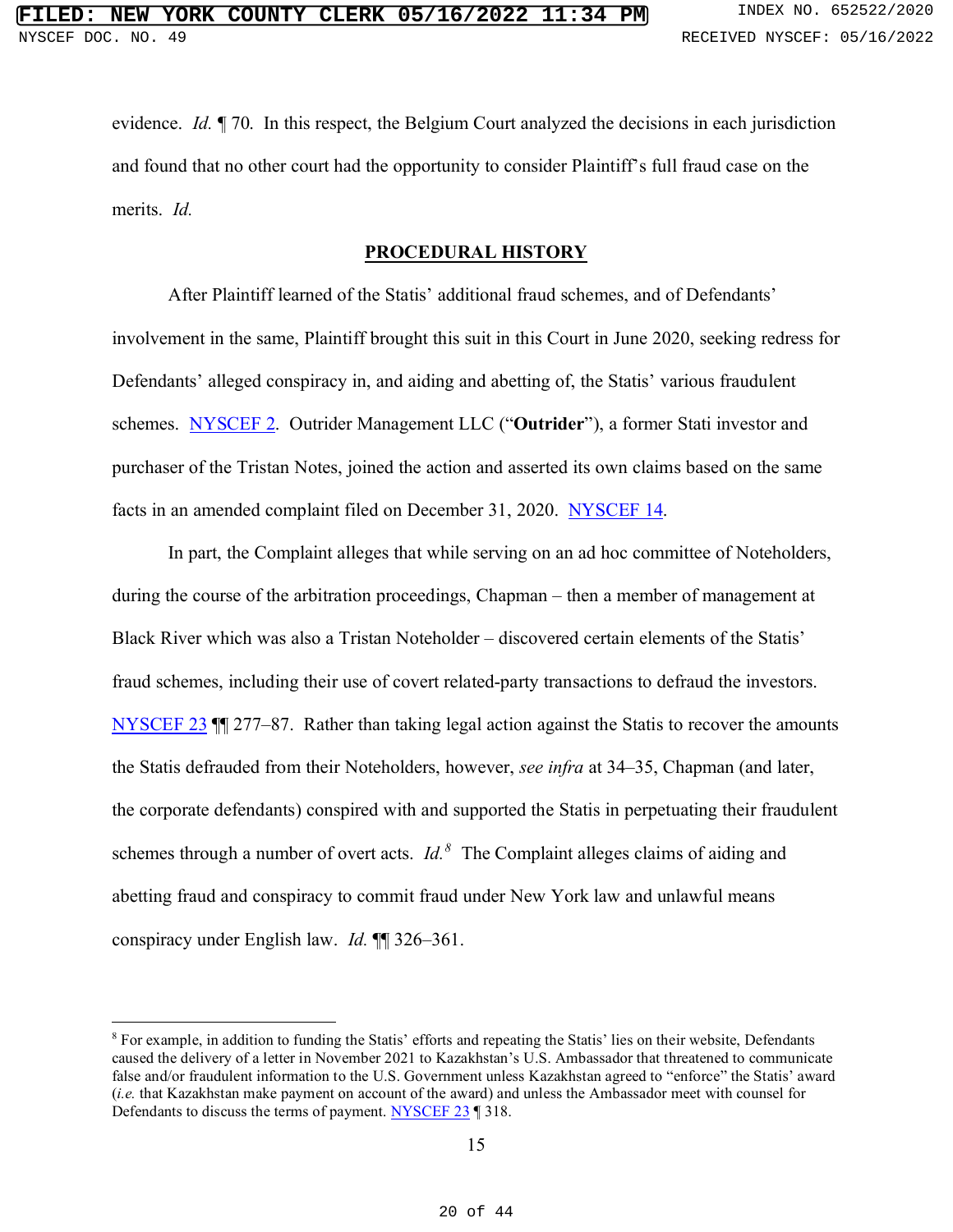Defendants have sought to delay litigating the merits of their participation in the Statis' fraud. They first did so in August 2020, by seeking to have the DDC enjoin this action pursuant to the Anti-Suit Injunction Act, 28 U.S.C. § 2283. *Id.* ¶ 61; *see also* DDC Action, ECF 153*.* Defendants based their motion on the same arguments they make here: that Plaintiff's predicate for this action is "identical to its theory for contesting confirmation of the . . . Award," that this action is a collateral attack on the Statis' award, and that Plaintiff had raised "identical allegations of fraud" before the DDC. DDC Action, ECF 153-3, at 9, 19. On this erroneous basis, Defendants asserted that Plaintiff should be collaterally estopped from prosecuting this action because the DDC had already decided the issues presented here. *See generally id.* Defendants further asserted, like here, that any decision in this New York action would necessarily attack the DDC's judgment confirming the Statis' award. *Id.* at 22–26.

The DDC squarely rejected those arguments. In an order dated March 19, 2021 denying Defendants' motion (the "**DDC Order**"), the court found that the Complaint in this Court "asserts claims under state law as well as English law, while the [DDC's] decision confirming the arbitration award was based solely on the application of the Federal Arbitration Act and the New York Convention[,]" and that, although it had "*touched upon* Kazakhstan's allegations of fraud, [its decision] did not involve the Argentem Parties or consideration of any state claims against those parties – much less any claims under English law." *See* DDC Order, Exhibit 4 to the Galant Affirmation, **NYSCEF 46** at 4 (emphasis added). "Further," the court held, its "decision in the racketeering case was based on the sufficiency of the federal claims in the complaint filed against the Stati Parties on their face, and it expressly *did not* address the validity of any state law claims." *Id.* at 4 (emphasis added).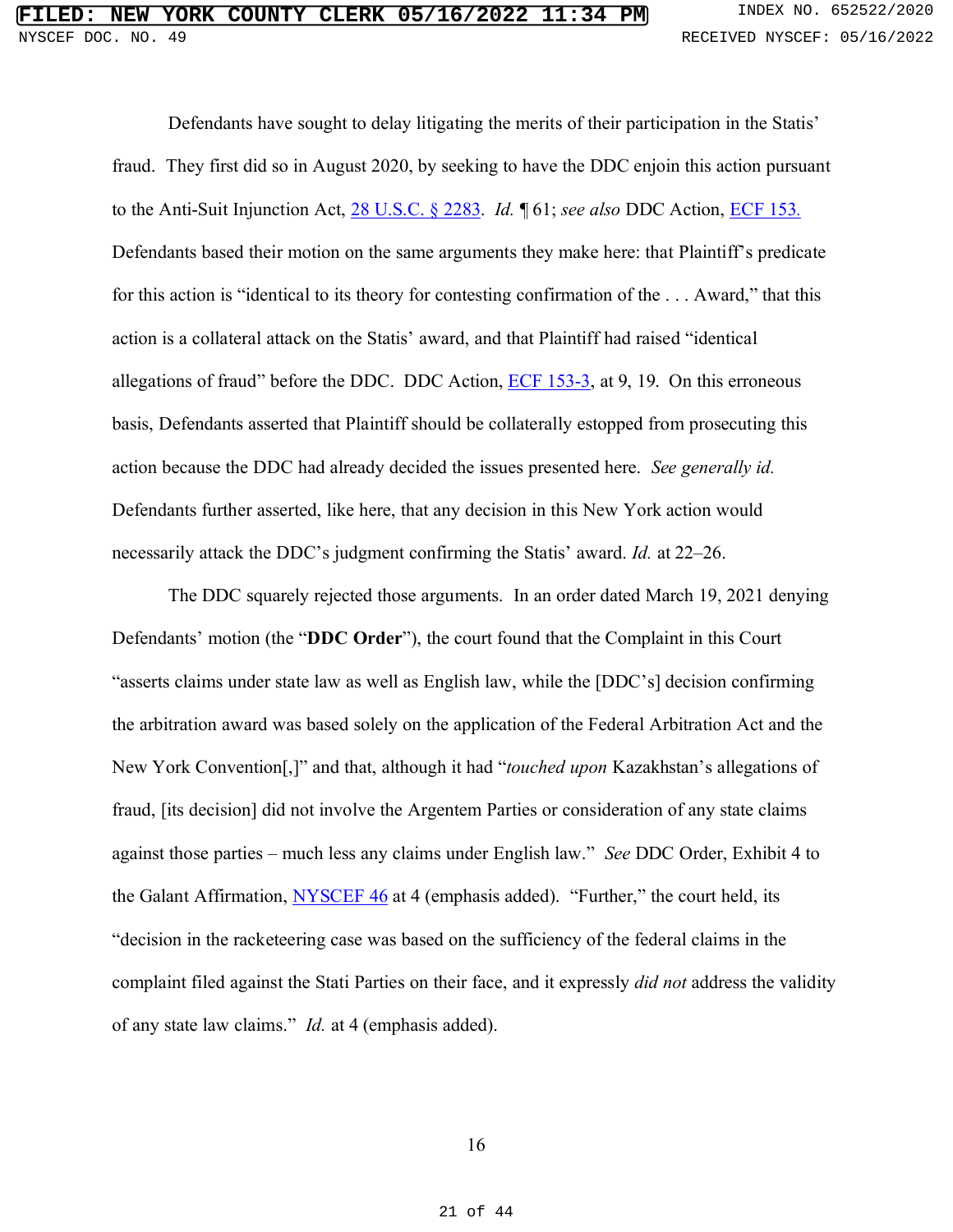After the DDC Order was issued, Defendants engaged in their second attempt to delay adjudicating the merits of this case by removing it to the SDNY. NYSCEF 17 (Notice of Removal); *Republic of Kazakhstan et al. v. Chapman et al*, No. 1:21-cv-03507, ECF No. 1 (**"SDNY Action"**). In those proceedings, after Plaintiff and Outrider filed a Second Amended Complaint, Plaintiff moved to remand for lack of subject matter jurisdiction, Defendants moved to dismiss Plaintiff's claims under Federal Rules of Civil Procedure 8(a), 9(b), and 12(b)(6), and moved to compel arbitration of Outrider's claims (and/or dismiss such claims). Opinion and Order, J. Koeltl, February 11, 2022, attached to the Galant Affirmation as Exhibit 5, NYSCEF 47 at 13.

In response to Plaintiff's motion for remand, Defendants recycled the same arguments that were rejected by the DDC, but that they again make here. Specifically, Defendants argued that the federal court had jurisdiction over Plaintiff's claims under Sections 203 and 205 of the Federal Arbitration Act ("**FAA**") in part because this case was effectively a collateral attack on the Statis' award – and that: (1) Plaintiff's claims here "all turn on whether the Award was fraudulently obtained," and are "all founded on the allegation that Defendants helped perpetrate a fraud on an international arbitration panel;" SDNY Action, ECF 66 at 1, 18; and (2) in order to succeed on its claims, "Kazakhstan must necessarily establish that the Award should not have been entered or enforced [and that] if the award *is* valid and enforceable, then Kazakhstan's claim to have been injured by it must necessarily fail." *Id.* at 18; *see also* Galant Affirmation ¶ 8.

On February 11, 2022, Judge Koeltl rejected these arguments when granting Plaintiff's motion to remand and denying Defendants' motion to dismiss without prejudice. Specifically, Judge Koeltl found that no subject matter jurisdiction existed under the FAA because "*the connection between the litigation and the arbitral award is so tenuous* that Section 203 cannot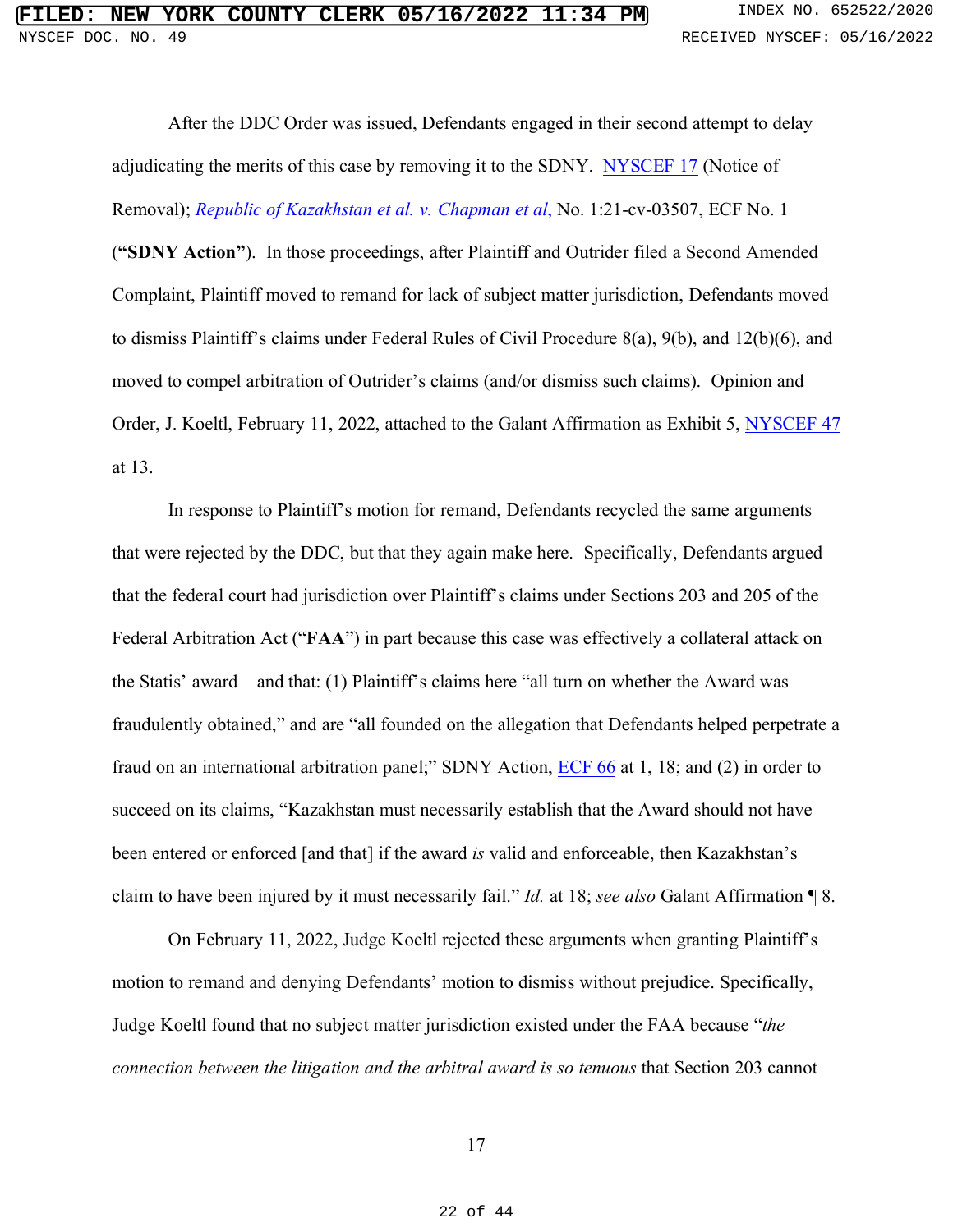confer jurisdiction over the claims by Kazakhstan" and because "Kazakhstan does not seek to vacate or enforce the arbitral award against it or to *obtain any relief that would affect the validity*  of that award." NYSCEF 47 at 13 (emphasis added).<sup>9</sup>

#### **ARGUMENT**

#### **LEGAL STANDARD**

"On a CPLR 3211 motion to dismiss, the court will 'accept the facts as alleged in the complaint as true, accord plaintiffs the benefit of every possible favorable inference, and determine only whether the facts as alleged fit within any cognizable legal theory.'" *Nonnon v. City of New York*, 9 N.Y.3d 825, 827 (2007) (quoting *Leon v. Martinez*, 84 N.Y.2d 83, 87–88 (1994)). In determining whether a claim should be dismissed, "the criterion is whether the proponent of the pleading has a cause of action, not whether he has stated one." *Leon*, 84 N.Y.2d at 88 (quoting *Guggenheimer v. Ginzburg*, 43 N.Y.2d 268, 275 (1977)). Dismissal of a complaint is warranted only "if the plaintiff fails to assert facts in support of an element of the claim, or if the factual allegations and inferences to be drawn from them do not allow for an enforceable right of recovery." *See Connaughton v. Chipotle Mexican Grill, Inc.,* 29 N.Y.3d 137, 142 (2017). Where CPLR 3016(b) applies, "the complaint must 'allege the basic facts to establish the elements of the cause of action."" *Eurycleia Partners, LP v. Seward & Kissel, LLP*, 12 N.Y.3d 553, 559 (2009) (quoting *Pludeman v. N. Leasing Sys., Inc*., 10 N.Y.3d 486, 492 (2008)). This burden does not require "unassailable proof of fraud" and it "may be met when the facts are sufficient to permit a reasonable inference of the alleged conduct." *Pludeman,* 10 N.Y.3d at 492.

<sup>&</sup>lt;sup>9</sup> In addition to granting Kazakhstan's motion to remand and denying Defendants' motion to dismiss, Judge Koeltl granted Defendants' motion to compel arbitration of Outrider's claims, and stayed such claims. *Id.* at 6.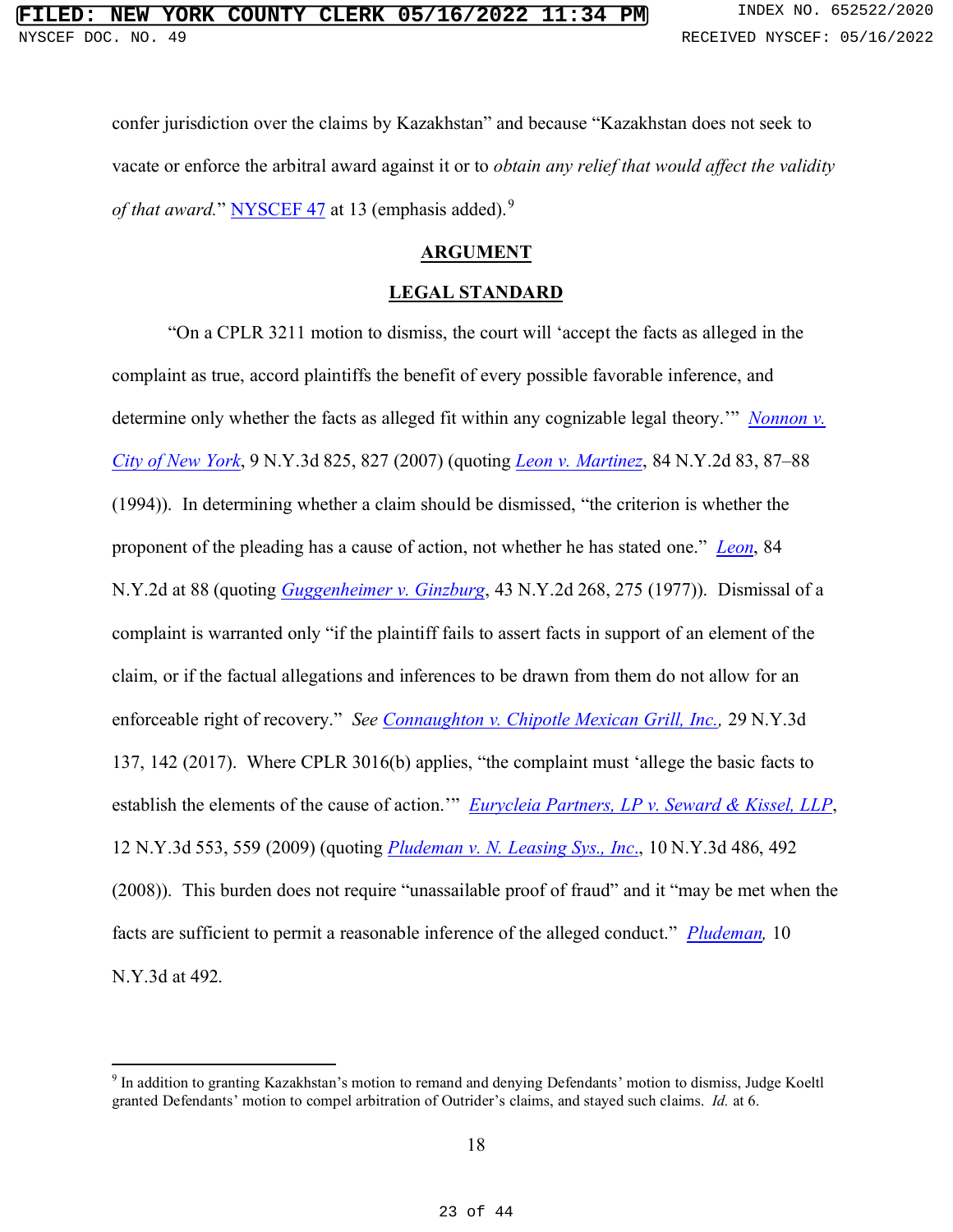#### I. **DEFENDANTS' RES JUDICATA ARGUMENTS ARE MERITLESS.**

#### **A. Defendants' Assertion That The Complaint Is A "Collateral Attack" On The Statis' Arbitral Award Contradicts Judge Koeltl and the DDC's Orders and the Allegations in the Complaint.**

Defendants' main argument – that the litigation with respect to the Statis' arbitral award somehow precludes this action – is erroneous and has been rejected by the judgments and orders of Judge Koeltl and the DDC. NYSCEF 30 at 14–23.

First, Judge Koeltl has already rejected Defendants' argument that this case is simply a "re-telling" of Plaintiff's claims in the arbitration and that the judgment here would necessarily effect the validity of the award. Specifically, Judge Koeltl found that unlike other cases involving the FAA and arbitral awards, the connection between the claims here and the award is "so tenuous" that the court could not even exert *federal jurisdiction* over such claims. NYSCEF 47 at 13. With respect to Defendants' present argument that Plaintiff's fraud claims against Defendants are an "attempted end run around the FAA" and that the resolution of same would "justify vacatur of the Award," NYSCEF 30 at 17, 19, Judge Koeltl already confirmed that "Kazakhstan does not seek…any relief that would affect the validity of that award." NYSCEF 47 at 13*.* The Court should reject Defendants' attempt to make the same argument here for this reason alone.

Second, the DDC also confirmed that Defendants' collateral attack arguments are meritless by denying Defendants leave to file their motion for an anti-suit injunction. Like here, in their motion for leave and accompanying motion for preliminary and permanent injunctive relief, Defendants argued that "[i]n the New York Action, Kazakhstan is attempting to relitigate, frustrate, and effectively nullify this Court's judgment in this matter confirming the SCC Award." DDC Action, ECF 153 at 2. Had the DDC thought that resolution of this action would attack its judgment confirming the Statis' award or that the claims here were barred by that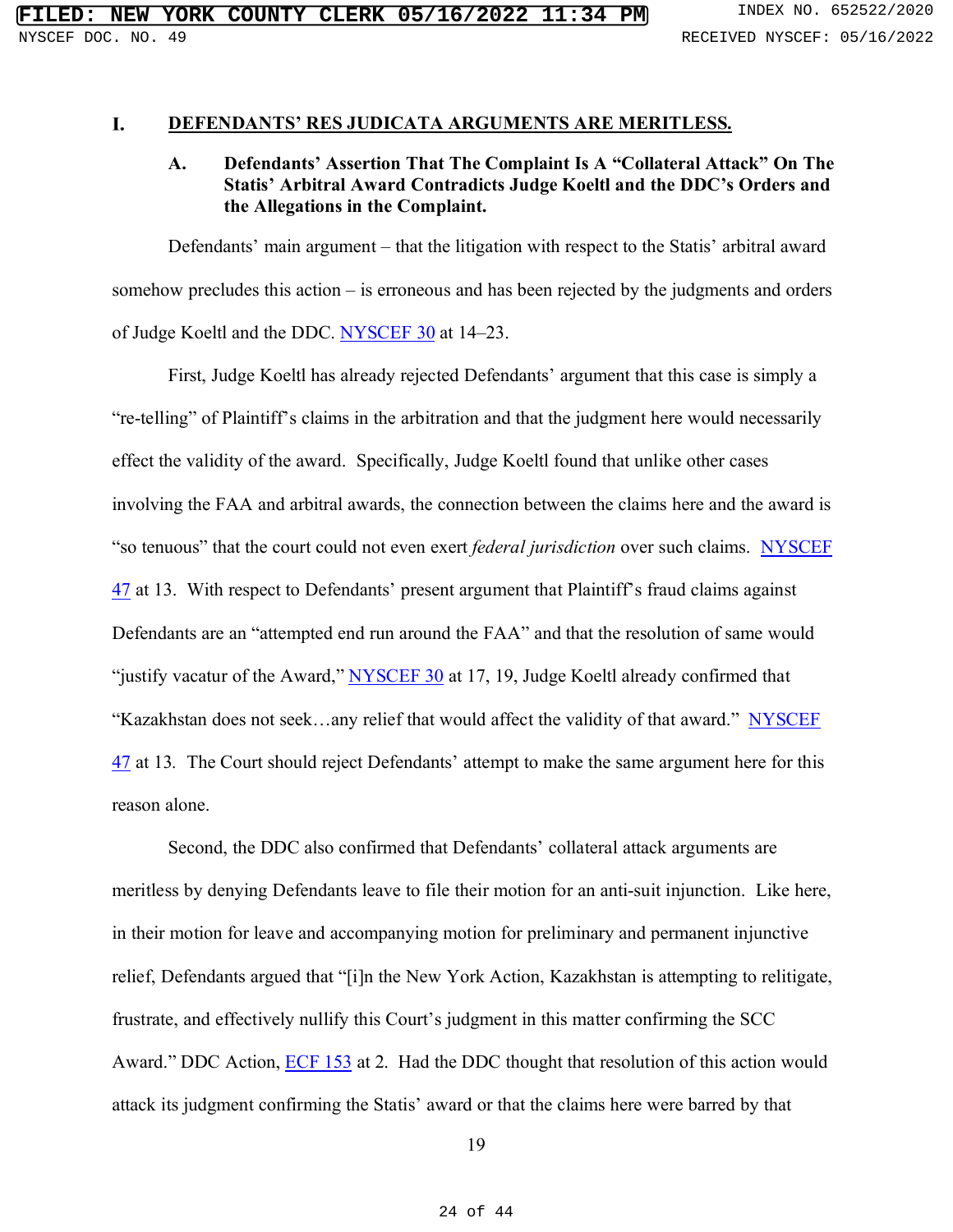judgment, it would have at least allowed Defendants to file their motion for injunctive relief. Instead, it outright refused to interfere with this action.

Third, the Complaint makes clear that Plaintiff's claims and allegations are far broader than the arbitration itself, as evidenced by the fact that Outrider – which had nothing to do with the arbitration Defendants invoke – also pursued relief against Defendants under substantially the same set of facts. Defendants cannot avoid litigation arising from their assistance with a yearslong, multifaceted fraud by pointing to an arbitral award that was but *one* component of that wrongful scheme, particularly given that the fraud alleged here began well before the award was issued or confirmed, continues to be perpetrated and cause damages to Plaintiff and others to this day, and extends far beyond anything resolved in the arbitration itself. The fact that Plaintiff alleges in part that it suffered damages resulting from the Statis' fraud committed before, during, and after an arbitration does not change this.

The cases Defendants cite do not support their argument. NYSCEF 30 at 14–18. Most pertain to efforts to effectively vacate an earlier award, unlike here (as confirmed by the Judge Koeltl and the DDC), or are entirely inapplicable to the facts of this case. *See, e.g. Prime Charter Ltd. v. Kapchan,* 287 A.D.2d 419, 731 N.Y.S.2d 734 (1st Dep't 2015) (involving a claim to void an ongoing arbitration); *Clarke-St. John v. City of N.Y.,* 164 A.D.3d 743, 83 N.Y.S.3d 549 (2d Dep't 2018) (dismissing complaint for failure to state a claim of fraud); *Abrams v. Macy Park Constr. Co.,* 282 A.D. 922, 923, 125 N.Y.S.2d 256, 257 (1st Dep't 1953) (plaintiff discovered fraud claims during the arbitration but failed to bring them in that proceeding); *Grynberg v. Sullivan & Cromwell, LLP,* 47 A.D. 3d 447, 848 N.Y.S.2d 535 (1st Dep't 2008) (finding that the amended complaint precisely replicated the arguments submitted to the arbitrator).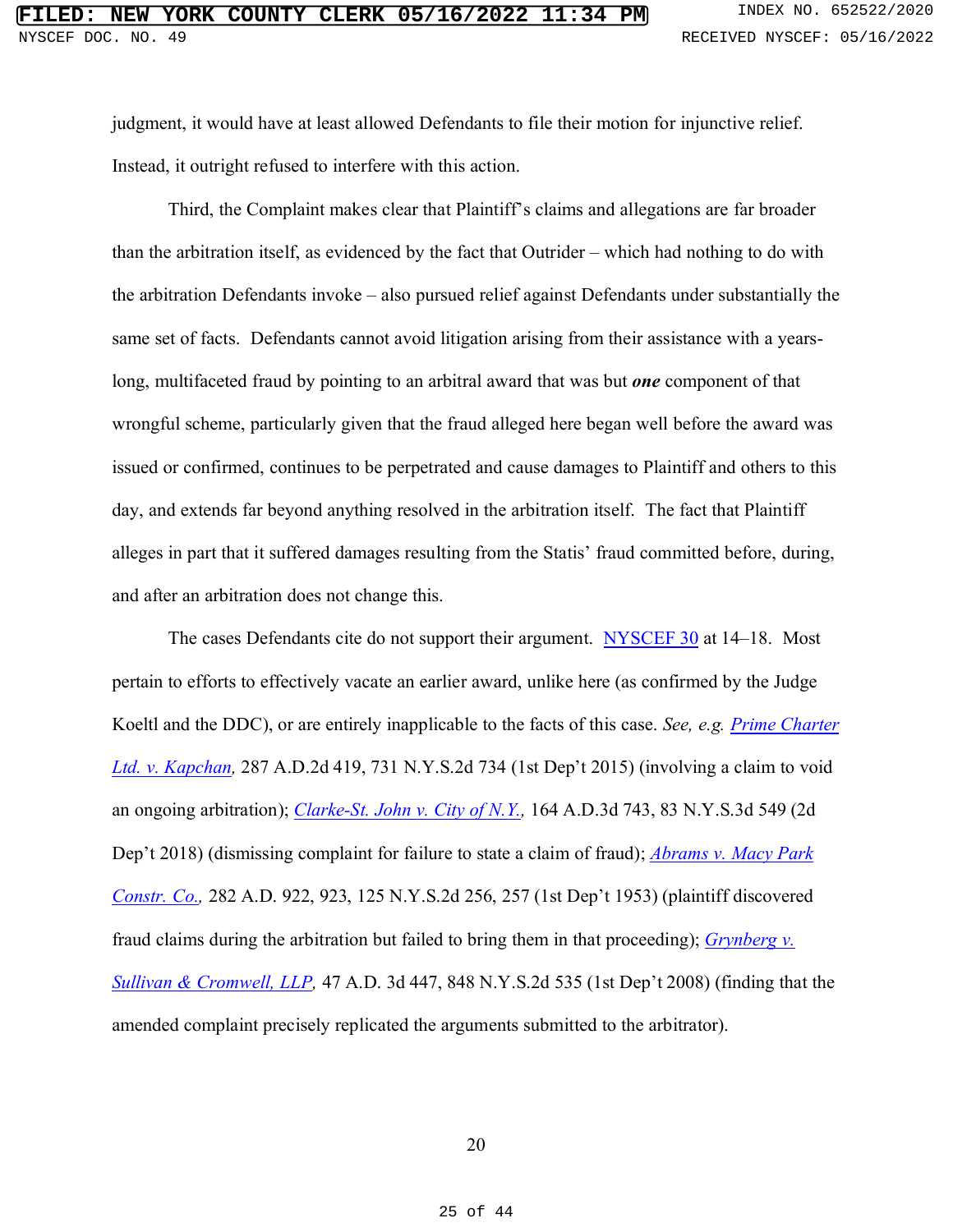Defendants' reliance on the Fifth Circuit decision in *Tex. Brine Co., L.L.C. v. Am. Arbitration Ass'n, Inc.,* 955 F.3d 482, 488–89 (5th Cir. 2020) is also misplaced. There, the court reasoned that the plaintiff's claims could not succeed because the plaintiff alleged "wrongdoing that would justify vacatur" of an arbitral award. Here, by contrast, Plaintiff does not seek relief that would affect the validity of any arbitral award, as confirmed by Judge Koeltl. Rather, Plaintiff seeks damages from Defendants for their participation in a years-long fraudulent scheme. Further, under the Second Circuit's decision in *Mian v. Donaldson, Lufkin & Jenrette Sec. Corp.*, 7 F.3d 1085, 1086–87 (2d Cir. 1993), the mere fact that an award has not been vacated "does not prevent [a plaintiff] from seeking to recover damages for alleged . . . violations that occurred during the arbitration proceeding itself." The holding in *Tex. Brine Co.* relies on that of *Gulf Petro Trading Co., Inc. v. Nigerian Nat. Petroleum Corp.,* 512 F.3d 742, 749 (5th Cir. 2008), which was reached only because the Fifth Circuit "*decline*[*d*] . . . *to apply* the reasoning found in *Mian*." *Gulf Petro*, 512 F.3d at 749 n.3 (emphasis added); *see also Prime Charter Ltd. v. Kapchan,* 287 A.D.2d 419, 731 N.Y.S.2d 734 (1st Dep't 2001) (finding that, like here, the *Mian* action "was truly independent of the claims asserted in the original arbitration").

Nor does Plaintiff's reliance on the Belgium Decision "affirm[] that Kazakhstan is seeking relief that would justify vacatur of the Award." NYSCEF 30 at 17. Plaintiff relies on the Belgium Decision for two reasons. First, it confirms the factual allegations regarding the underlying fraud of the Statis in which Defendants are complicit. Second, it expressly contradicts Defendants' repeated canard that the fraud allegations have been "rejected" by the courts. Indeed, the Belgium Court of Appeal found that the Statis not only committed fraud *during* the arbitration, but also before and after it, as alleged in the Complaint.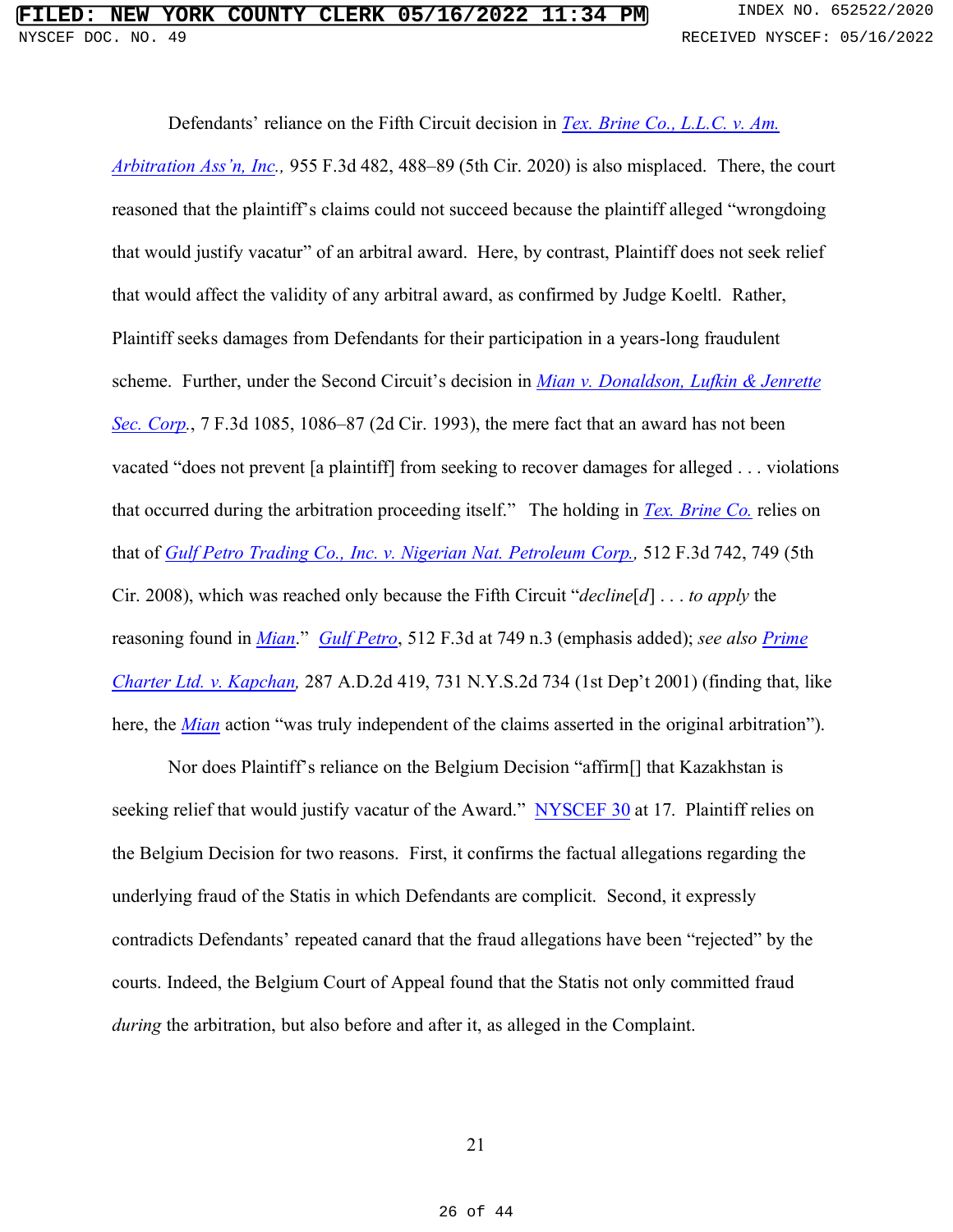#### **B. Defendants' Argument That This Action Is Barred By Collateral Estoppel Is Meritless Because Plaintiff's Fraud Claims Are Far Broader Than Fraud In The Arbitration And The Frauds Alleged Here Have Not Been Properly Considered In Prior Proceedings.**

Defendants are also wrong to assert that Plaintiff's claims are estopped by Swedish and D.C. proceedings. NYSCEF 30 at 19–23. Indeed, in addition to the five frauds the complaint alleges, the Statis' and Defendants' contention made here and in other courts that the issues here have been fully litigated on their merits amounts to a sixth, new misrepresentation to suppress the truth and further their fraudulent scheme.

First, Defendants' collateral estoppel argument is predicated on Defendants' false factual contention that in each of these proceedings Plaintiff "asserted the same theory of fraud that it asserts in the Complaint" and that the claims here "have been fully and fairly rejected." *Id.* at 14; *see also id.* at 17, 20, 23. Although Defendants inexplicably claim that the "relevant facts are undisputed,"<sup>10</sup> Defendants' factual arguments directly contradict the allegations in the Complaint that the "prior proceedings have considered only one of the Statis' fraud schemes – the LPG Plant Fraud. Now, because of new evidence – including but not limited to the April 2019 Lungu deposition, the August 2019 KPMG withdrawal of its audit reports, the August 2019 discovery of the Statis' Latvian banking records, and the October 2019 discovery of additional KPMG correspondence – four additional Stati fraud schemes have been discovered." NYSCEF 23 162.

 $10$  In fact, Defendants dispute a number of Kazakhstan's factual allegations. For example, Defendants assert that "[a]fter the [Tristan] notes were issued, Kazakhstan expropriated the Statis' oil and gas business, in response to which the Statis commenced an arbitration seeking compensation for that expropriation" and that "Kazakhstan (in all-too-familiar post-Soviet kleptocratic fashion) unlawfully expropriated the Statis' assets by engaging in a 'string of measures of coordinated harassment' against the Statis." NYSCEF 30 at 1, 5. This directly disputes the Complaint's allegation that Defendants learned that "the Statis' claim in the ECT Arbitration that the cash crunch [their Kazakh operations] experienced in 2009 was the result of an alleged harassment campaign by Kazakhstan was false; that in fact the cash crunch was caused by the Statis' asset stripping." NYSCEF 23 ¶ 278(b). Defendants further assert that the Statis invested "more than one billion dollars in the development of oil and gas fields in Kazakhstan," NYSCEF 30 at 5, which disputes the Complaint's allegations detailing the Belgium Court's finding that "'the Statis' investment in Kazakhstan was conducted in bad faith.'" *Id.* ¶ 68.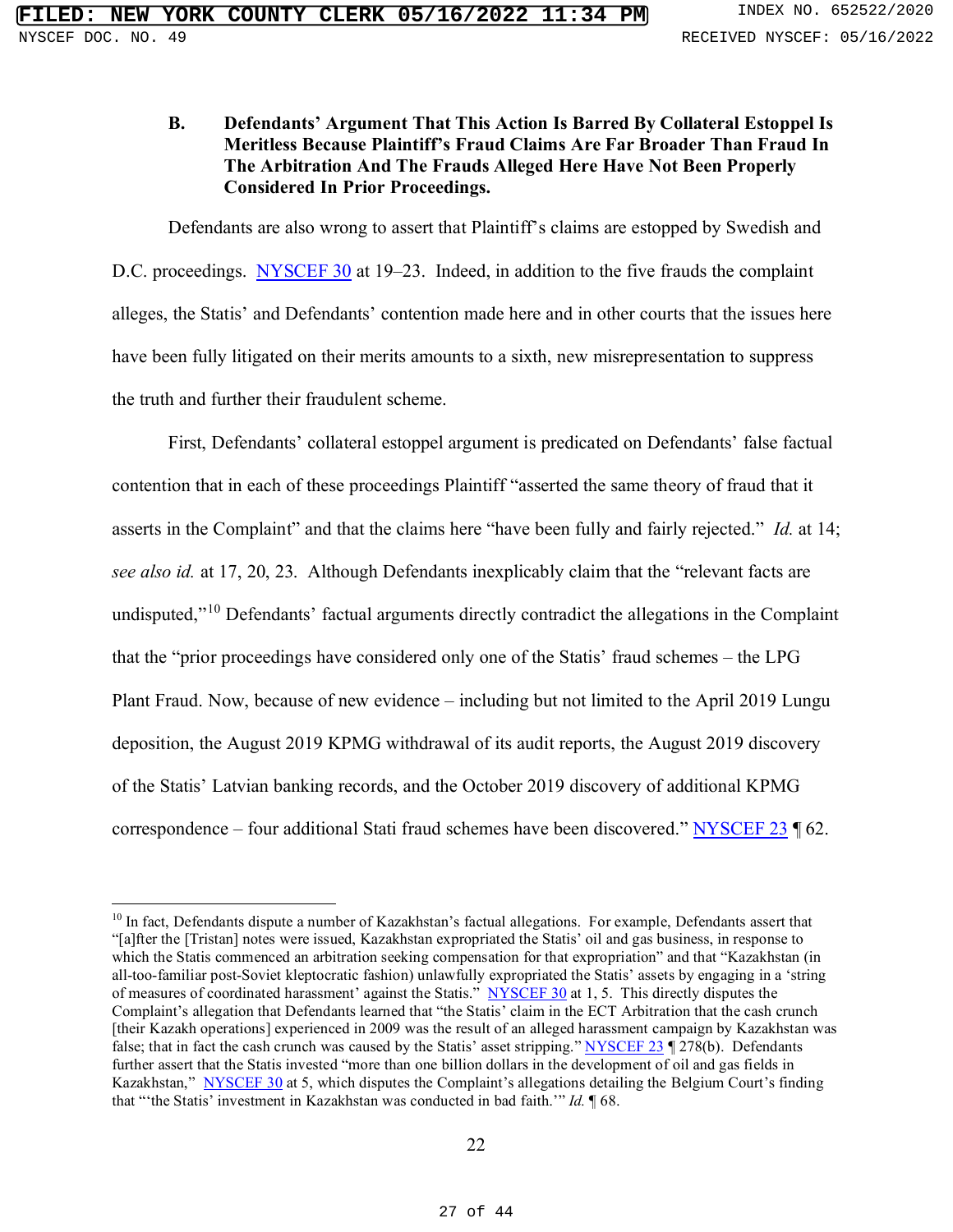They also contradict the Complaint's allegation "that such courts did not decide the merits of Kazakhstan's current fraud allegations was confirmed by the Belgium Court of Appeal overturning recognition of the [Statis' award]." *Id.* ¶ 63. Finally, they contradict the allegation that "[i]n these proceedings, and as now confirmed by the Belgium Court, the Statis continued to perpetrate their fraudulent schemes. They did so with the substantial assistance of Defendants, and to the detriment of Kazakhstan." *Id.* ¶ 219. At the motion to dismiss stage, the Complaint's allegations must be accepted as true and Defendants' attempt to argue the facts must be ignored.

Second, neither the Swedish nor the D.C. courts actually adjudicated the merits of Plaintiff's factual allegations regarding the only fraud scheme for which Plaintiff had some evidence at the time – the LPG Plant Fraud – let alone the four other newly discovered frauds or the far broader issues surrounding Defendants' longstanding and ongoing participation in the frauds the Complaint alleges here. The only court to now do so on the basis of the full evidentiary picture is the Belgium Court of Appeal, which adjudicated virtually the same factual allegations of fraud as presented here and found that the Statis had committed all the fraud schemes alleged in the Complaint.

Moreover, as explained above, collateral estoppel would be inappropriate even if the Swedish and D.C. courts had resolved Plaintiff's limited fraud allegations because none of those courts had access to anything close to the full array of evidence Plaintiff has now uncovered. *See supra* at 8–10. This is confirmed by Defendants' Motion, in which they point to a few arguments made by Plaintiff in these proceedings that only concern the *part of* the LPG Plant Fraud. NYSCEF 30 at 21. And Defendants fail to mention that neither the Swedish courts nor the DDC considered even *these* limited allegations.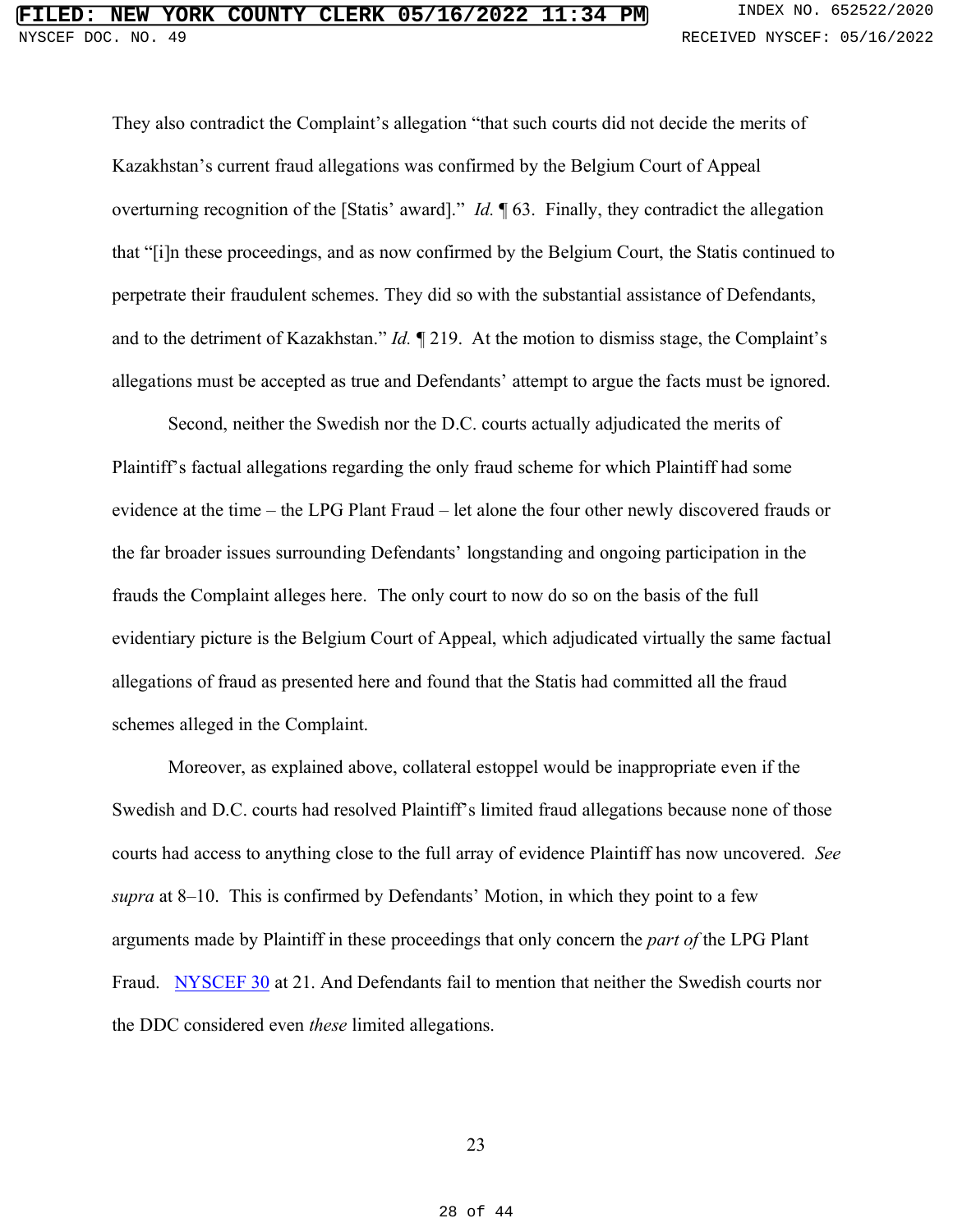To begin with, the Swedish court concluded only that, *even if it occurred*, the Statis' fraud *in the arbitration* would not constitute a violation of Swedish public policy. *See generally*  Joint Report, DDC Action, ECF 45 (D.D.C. Dec. 30, 2016). Confirming the Swedish proceeding's limited nature, the English High Court later concluded that Plaintiff's factual allegations, and the evidence supporting them, established a *prima facie* case that the Statis obtained the arbitral award by fraud, and that such fraud *would* constitute a violation of *English* public policy. NYSCEF 48  $\parallel$  89–92. As the English court explained, the Swedish court did not make any finding of fact with respect to the extent or materiality of the Statis' fraud in the arbitration, *see id.* ¶ 80 ("*No Court has decided the question whether there has been the fraud alleged.*" (emphasis added)), much less one pertaining to the much broader fraud alleged here.

Nor does any U.S. proceeding have the preclusive effect Defendants assert. With respect to the D.C. proceedings, Defendants' collateral estoppel argument was squarely rejected by Judge Amy Berman Jackson in denying Defendants' motion for leave in March 2021. Relying on arguments that are materially identical to the ones they raise here, Defendants asked the very same district judge who adjudicated the confirmation and RICO proceedings to enjoin this case based on the court's rulings in those proceedings. *See supra* at 15–16. Judge Jackson declined that invitation. In confirming the error of Defendants' argument, Judge Jackson found that:

*The Court notes that Kazakhstan's complaint against the Argentem Parties asserts claims under state law as well as English law, see NY Compl. ¶¶ 227–59, while the Court's decision confirming the arbitration award was based solely on the application of the Federal Arbitration Act and the New York Convention. See Stati, 302 F. Supp. 3d at 202, 209. While it touched upon Kazakhstan's allegations of fraud, it did not involve the Argentem Parties or consideration of any state claims against those parties – much less any claims under English law. See id. Further, the Court's decision in the racketeering case*  was based on the sufficiency of the federal claims in the complaint filed against *the Stati Parties on their face, and it expressly did not address the validity of any state law claims.*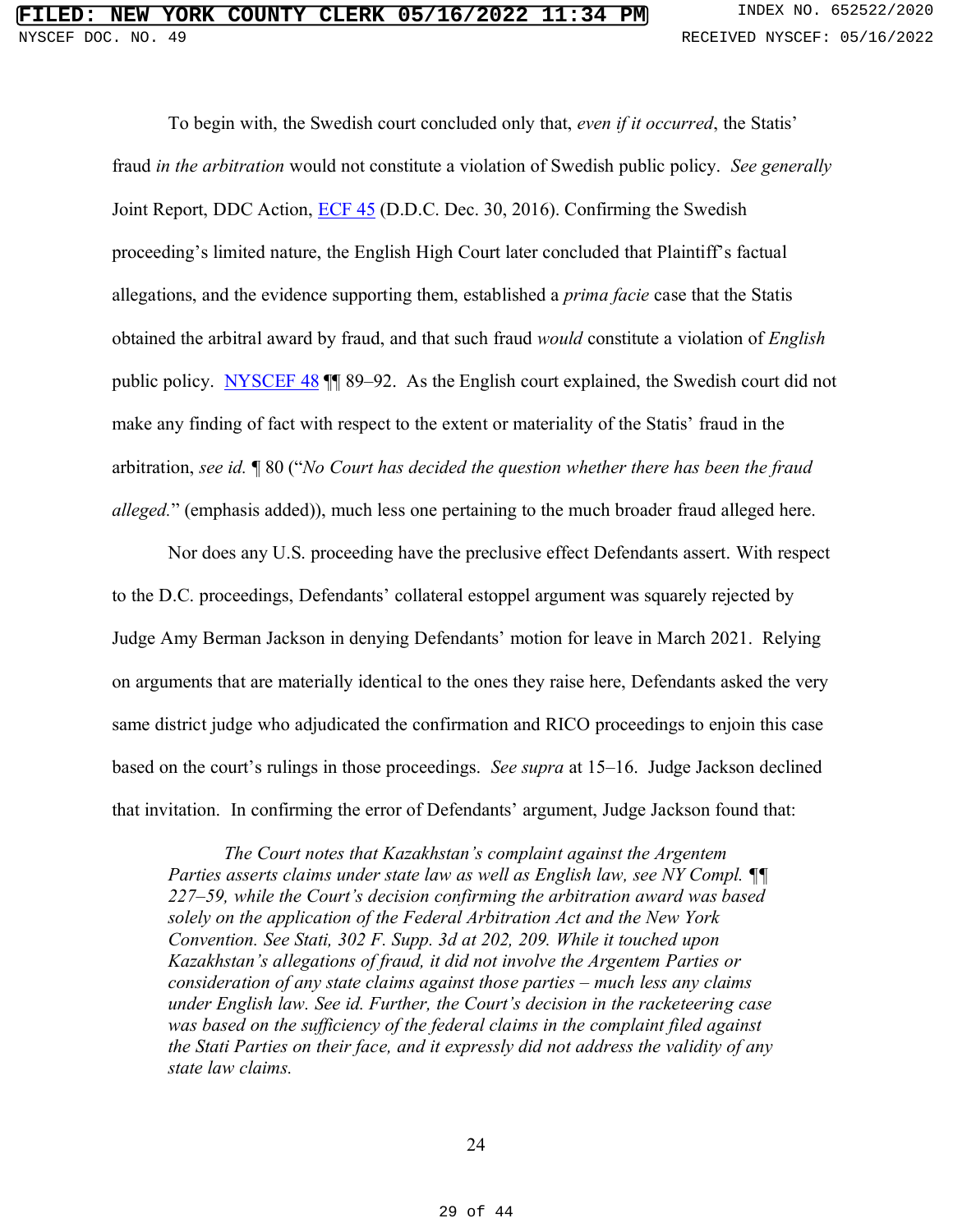NYSCEF 46 at 4. For this reason alone, Defendants' argument should be rejected.

A review of those D.C. decisions confirms this point. In the RICO case relied on by Defendants, which excluded consideration of any acts causing injury to Plaintiff outside the United States, *see generally RJR Nabisco, Inc. v. European Community*, 136 S. Ct. 2090 (2016) (holding that RICO can apply extraterritorially), the D.C. Circuit held only that Plaintiff had "failed to allege a pattern of racketeering, and thus failed to state a claim for violations of RICO or conspiracy to violate RICO." *Republic of Kazakhstan*, 801 F. App'x at 780. RICO's "pattern" and domestic injury requirements are intrinsic to the RICO statute, *see, e.g.*, *Edmondson & Gallagher v. Alban Towers Tenants Ass'n*, 48 F.3d 1260, 1264–65 (D.C. Cir. 1995), and thus have nothing to do with whether fraud or other wrongful conduct occurred, much less whether it is actionable under New York common law or English law.<sup>11</sup> The pattern requirement, which formed the sole basis of the RICO ruling, therefore has no bearing on Plaintiff's claims under New York or English law. And, more importantly, the court expressly dismissed Plaintiff's state law fraud claims *without prejudice,* thereby leaving the door open for Plaintiff to bring state law claims of fraud against the Statis or anyone else complicit in their fraud schemes, like Defendants. Judge Jackson again underscored this point in her March 2021 order:

*In March 2019, the Court dismissed the RICO case for failure to state a claim. The Court ruled that Kazakhstan's claims were, "at bottom, . . . entirely predicated on [the Stati Parties'] initiation and prosecution of non-frivolous litigation" and their claimed injures were no more than "the legal costs it incurred in resisting the enforcement of a valid and binding arbitral award," which could not serve as the basis for RICO liability under the law. Having* 

 $<sup>11</sup>$  Indeed, as is made clear in the precedents that formed the basis of the D.C. courts' resolution of Kazakhstan's</sup> RICO claim, the point of the "pattern" requirement is to *exclude* common-law fraud claims, such as those that Kazakhstan presses here, from RICO's ambit. *See, e.g.*, *H.J. Inc. v. Nw. Bell Tel. Co.*, 492 U.S. 229, 238 (1989) (noting that "the mere fact that there are a number of [unlawful actions alleged] is no guarantee that they fall into" an "arrangement or order" that would constitute a "pattern" under the RICO statute and thus give rise to RICO liability).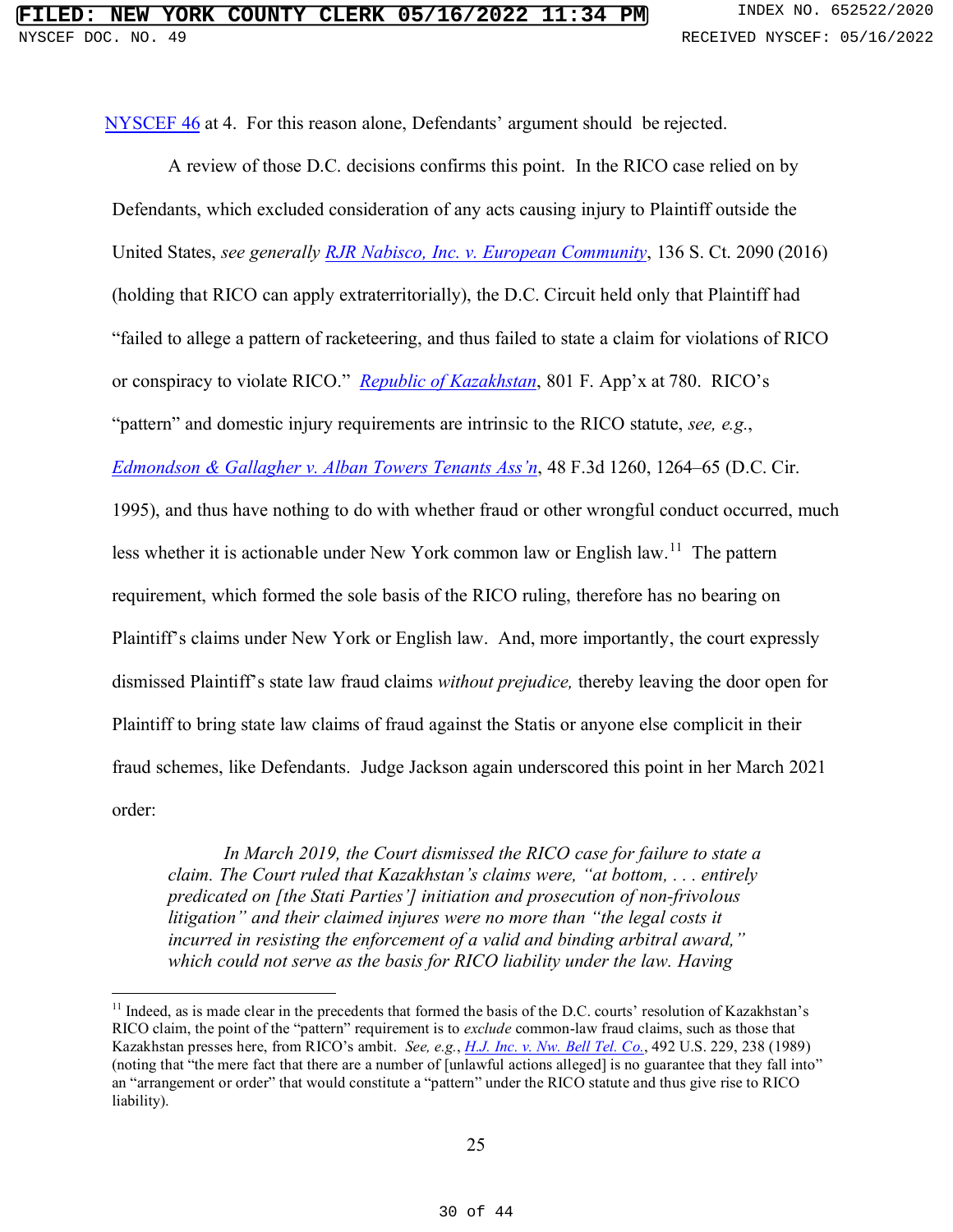*dismissed the federal claims, the Court declined to exercise supplemental jurisdiction over the remaining state law claims of fraud and civil conspiracy.* 

NYSCEF 46 at 2 (internal citations omitted).

Defendants' reliance on the District of Columbia proceeding in which the Statis

confirmed the arbitral award is equally flawed. That proceeding involved no adjudication or

findings whatsoever as to whether the Statis actually engaged in the massive fraud Plaintiff

alleges – to the contrary, it dealt with the narrow exceptions to the confirmation of an award

under the New York Convention. *See Stati*, 302 F. Supp. 3d at 209; *see also Stati*, 773 F. App'x

at 629. Confirming this point again in her March 2021 order, Judge Jackson noted that:

*In March 2018, the Court decided the original case pursuant to the Federal Arbitration Act. Stati v. Rep. of Kaz., 302 F. Supp. 3d 187, 202 (D.D.C. 2018) (explaining that the Act "affords the district court little discretion in refusing or deferring enforcement of foreign arbitral awards" unless specific narrow circumstances apply), citing Belize Soc. Dev. Ltd. v. Gov't of Belize, 668 F.3d 724, 727 (D.C. Cir. 2012), quoting Mitsubishi Motors Corp. v. Soler Chrysler– Plymouth, Inc., 473 U.S. 614, 631 (1985). The Court confirmed the arbitral award against Kazakhstan "because none of the grounds for refusal or deferral of the award set forth in the New York Convention apply."*

#### NYSCEF 46 at 1.

At most, Plaintiff presented its then-limited evidence on the LPG Plant Fraud, which both the district court and the court of appeals openly refused to consider. Specifically, the courts held that "none of the<sup>[]</sup> facts" relating to the LPG Plant Fraud "were presented to the Court" at the proper time, and thus categorically refused to consider them or even allow evidence of them to be presented. *Stati*, 302 F. Supp. 3d at 198 (expressly refusing to decide whether "the indicative bid the arbitrators did select as a measure of the value [of] the LPG plant . . . was itself the product of fraud"). Defendants notably only cite to Kazakhstan's Motion for Reconsideration in that proceeding to support their argument. NYSCEF 30 at 11–12. Not only does a review of that motion make clear that the fraud schemes alleged here are far broader, but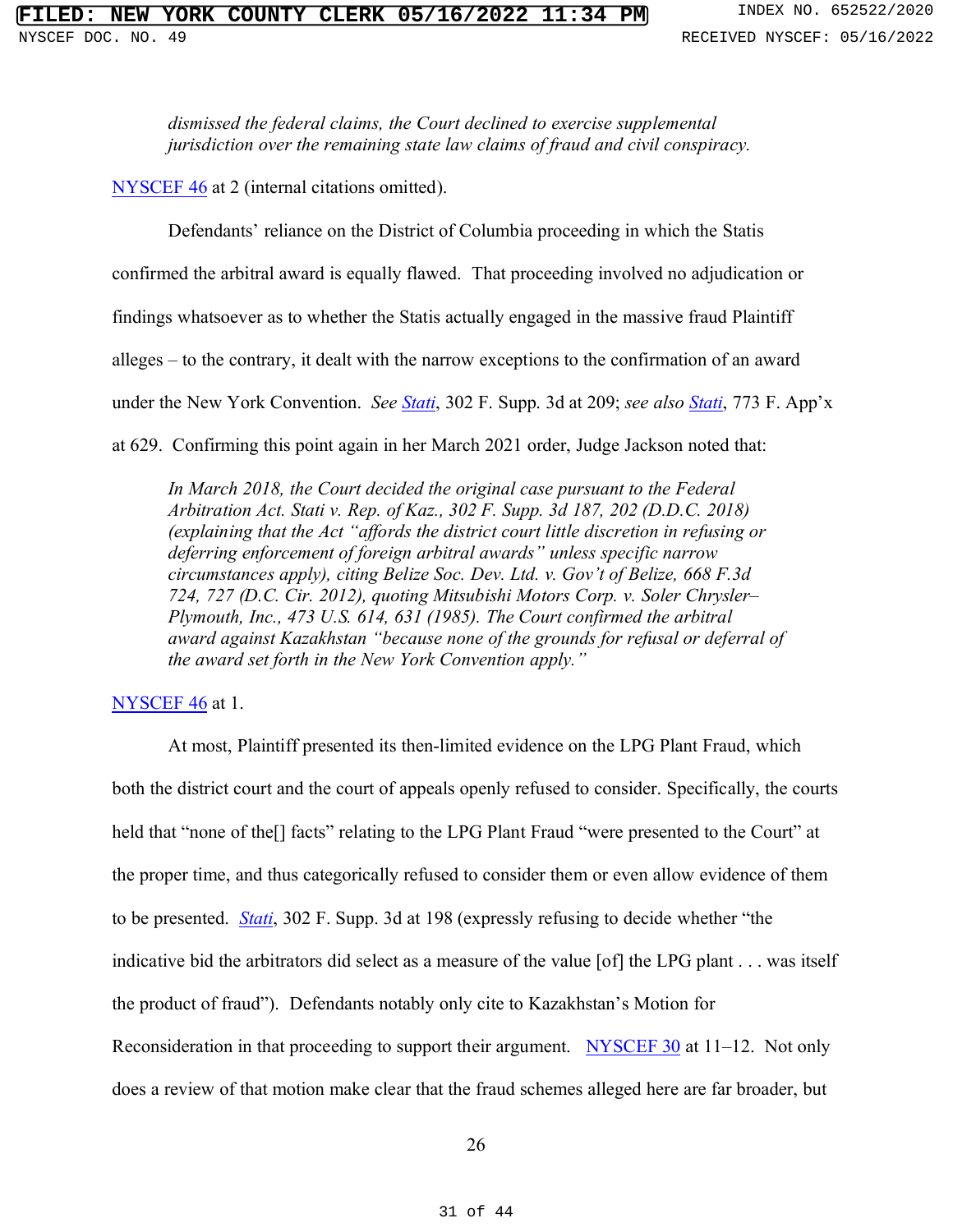Defendants ignore the DDC's *refusal* to consider such evidence or rule on it. *See Stati v. Republic of Kazakhstan*, 773 F. App'x at 629 (allegations regarding fraud outside arbitral proceeding that infected award were "new facts" that would not be considered). Given that the Statis successfully persuaded the D.C. courts that allegations regarding fraud outside the arbitration were beyond the confirmation proceeding's scope and constituted an "entirely separate theory of fraud" from any those courts could appropriately consider, *Stati*, 302 F. Supp. 3d at 198, Defendants cannot now have it both ways by telling this Court that the confirmation proceeding resolved those very same issues. And as with the Swedish judgments, the Belgium Court of Appeal has also now confirmed that the DDC relied on the erroneous Swedish decisions and did not have all the relevant information and evidence before it when confirming the award.

Defendants' cases support Plaintiff's – and not Defendants' – position. In *Buechel v. Bain*, the court made clear that the party invoking collateral estoppel first bears the burden of showing an "identity of issue" that was decided in a prior action and that is now "decisive" here. 97 N.Y.2d 295, 303–04 (2001); *see also Lukowsky v. Shalit,* 110 A.D.2d 563, 566 (1st Dep't 1985) (finding that plaintiff's claim could not be dismissed because "even when two successive actions arise from an identical course of dealing, the second may not be barred if the requisite elements of proof and evidence necessary to sustain recovery vary materially"). Defendants have not and cannot meet this burden.

Second, *even if* Defendants could identify an issue that has been decided, which they cannot, collateral estoppel fails where the other party demonstrates "the absence of a full and fair opportunity to contest the prior determination." *Buechel*, 97 N.Y.2d at 304*; Lukowsky,* 110 A.D.2d at 567 ("To invoke collateral estoppel . . . there must have been a full and fair opportunity to contest the decision now said to be controlling.") (citations and quotations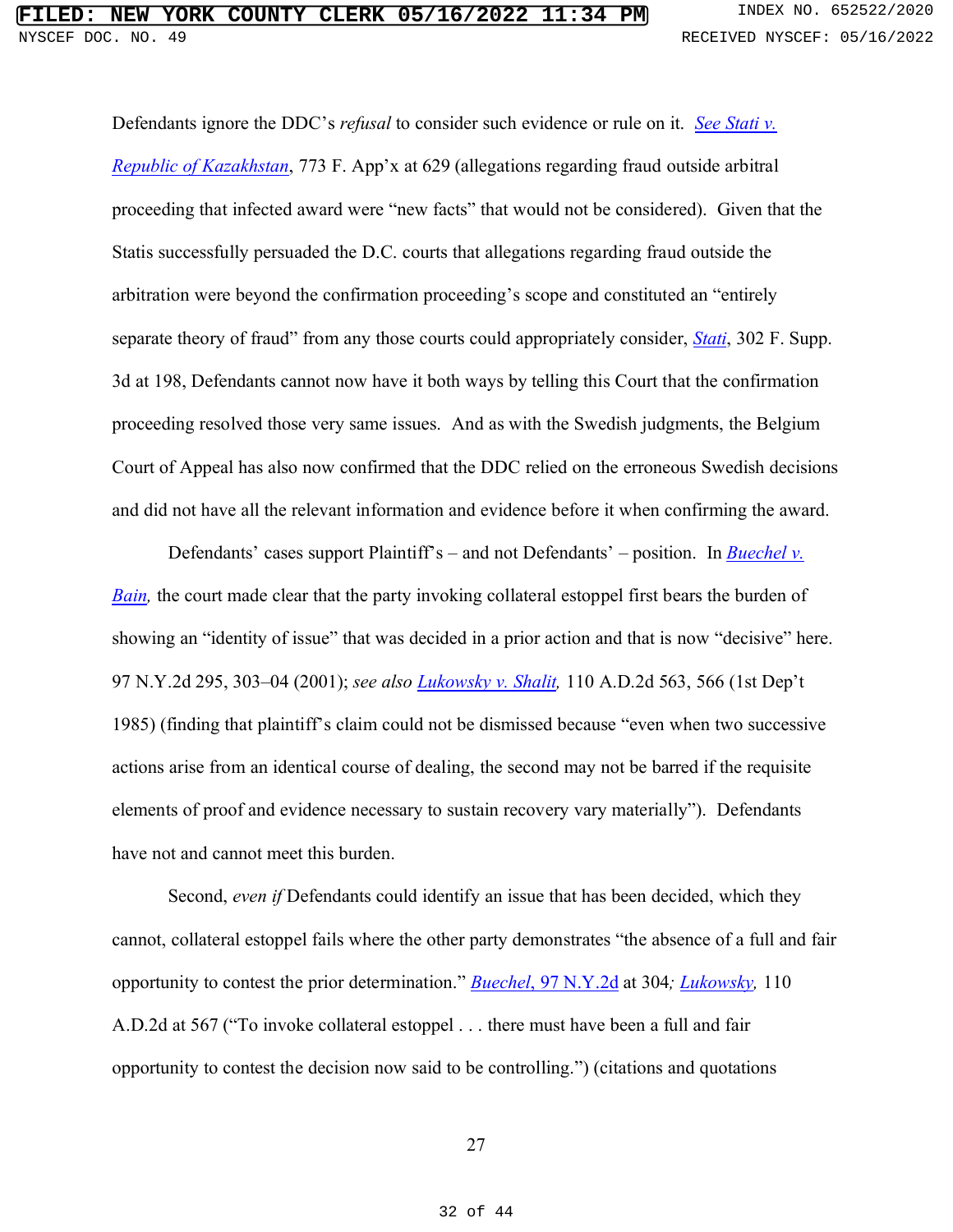omitted). Here, the Belgium Court of Appeal has found that none of the prior Swedish court judgments were entitled to *res judicata* effect because the Statis defrauded those courts when they "knowingly concealed...the truth" and "deliberately misled the Swedish courts...which – purposefully – prevented these jurisdictions from ruling on the matter on the basis of all available information." NYSCEF 24 at  $7-8$ . This included the Statis' suppression of key evidence of their fraud schemes, such as their material misrepresentations to their auditors that Plaintiff did not uncover until April 2019. NYSCEF 23 ¶ 53. Plaintiff's allegations of (*inter alia*) fraudulent suppression of evidence, the Belgium Decision, and the Schöldström report make clear that the Swedish proceeding did not constitute a "full and fair" opportunity to litigate Plaintiff's claims and therefore foreclose Defendants' argument.

#### П. **THE NOERR-PENNINGTON DOCTRINE DOES NOT BAR PLAINTIFF'S CLAIMS.**

The illegal conduct the Complaint alleges is not rendered immune from liability by *Noerr-Pennington* doctrine, as Defendants contend. *Noerr-Pennington* is a doctrine that "provides First Amendment protections for persons petitioning the government for redress[.]" *Singh v. Sukhram*, 56 A.D.3d 187, 188, 866 N.Y.S.2d 267, 270 (2008) (citing cases); *see also Alfred Weissman Real Estate, Inc. v. Big V Supermarkets, Inc.*, 707 N.Y.S.2d 647, 652 (2000). The doctrine "initially arose in the antitrust field," but it has since been expanded to claims like "common-law tortious interference with contractual relation." *Alfred Weissman*, 707 N.Y.S.2d at 652. While the filing of litigation *can* fall within the doctrine's protection, the *Noerr Pennington*  doctrine does not protect a party for initiating fraudulent litigation or for committing fraud within a proceeding. *See, e.g., People v. N. Leasing Sys., Inc.*, 169 A.D.3d 527, 531, 94 N.Y.S.3d 259, 263 (2019).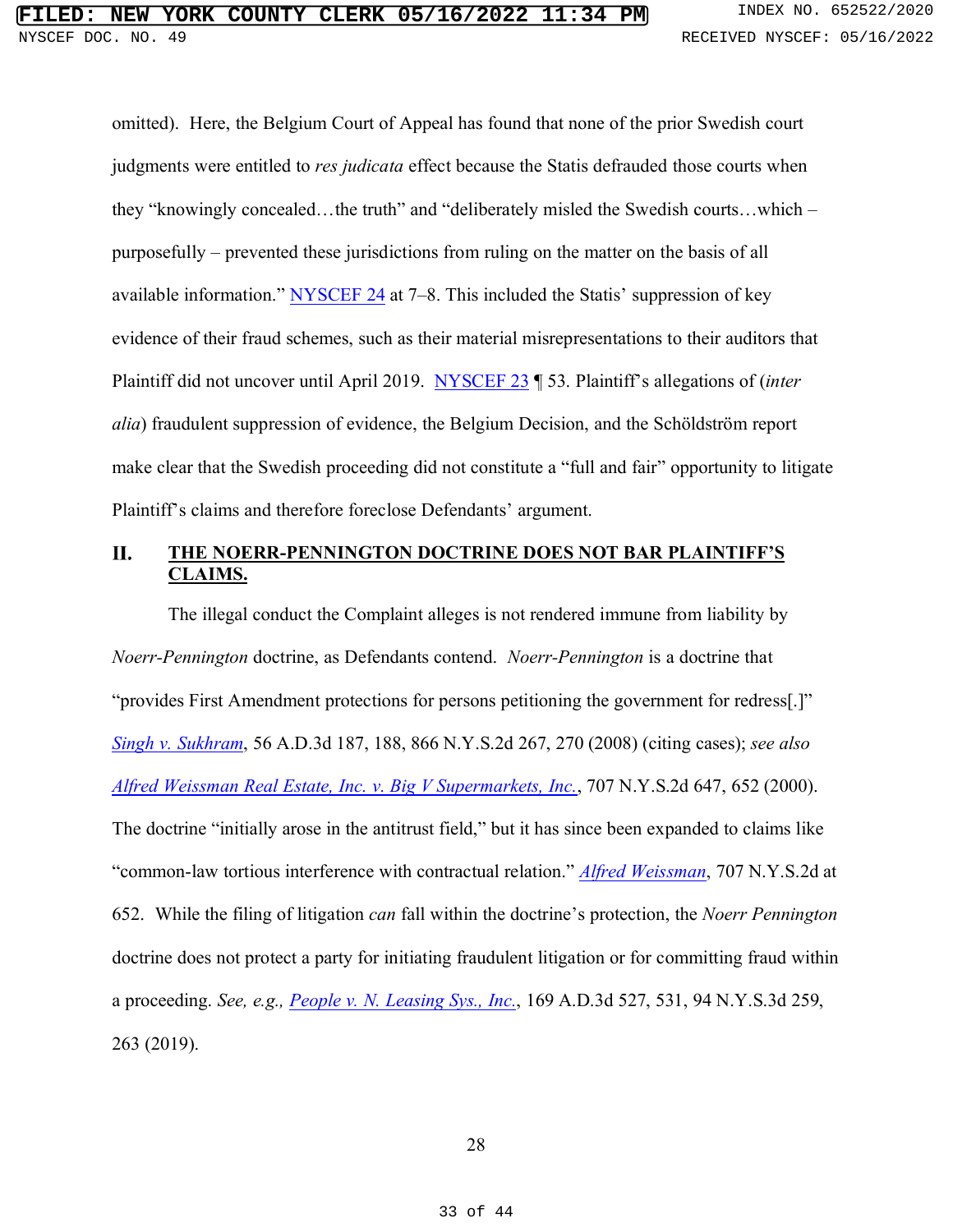As an initial matter, Defendants' arguments are predicated on their incorrect assertions that this lawsuit is based solely on "Argentem's efforts to aid in the enforcement of the Award," that was "properly issued in favor of the Statis." NYSCEF 30 at 3. This assertion is contradicted by the frauds alleged in the Complaint – which stretch far beyond any litigation or arbitration activity. *See, e.g.,* NYSCEF 23 ¶ 28 (detailing five frauds). Furthermore, Defendants again assert that "the Swedish appellate courts have twice considered and rejected the fraud arguments Plaintiff advances in this proceeding," NYSCEF 30 at 26, which similarly contradicts the plain allegations of the Complaint. *See, e.g.,* ¶ 62, 63. Defendants' reliance on disputed facts to argue their motion to dismiss is improper.

Second, the Complaint makes clear that the unlawful conduct engaged in by the Statis, which Defendants assisted and continue to assist, extends far beyond litigation activity. *See, e.g.*, *supra* at 10–12. Defendants cite no precedent suggesting that *Noerr-Pennington* protects funding and otherwise assisting with a wide-ranging unlawful scheme to defraud a number of victims merely because one aspect of that scheme involves arbitration and litigation activities. *See Mosdos Chofetz Chaim, Inc. v. Vill. Of Wesley Hills*, 701 F. Supp. 2d 568, 594 (S.D.N.Y. 2010) ("The Second Circuit has yet to decide whether 'the *Noerr–Pennington* doctrine ... must be applied mechanically in cases outside the antitrust area.'") (citations omitted).

Even assuming *arguendo* that the wrongdoing alleged was limited to litigation activity, *Noerr-Pennington* has no application because it does not protect *fraudulent* petitioning. *See, e.g.*, *Alfred Weissman*, 707 N.Y.S.2d 647, 654–55 (a corruption exception applies "where a party has stepped beyond the bounds of zealous advocacy and engages in conduct alleged to be criminal, not just deceptive or unethical.") (citing *Cipollone v. Liggett Group, Inc.*, 668 F. Supp. 408, 410 (D.N.J. 1987) and *Hamilton v. Accu-tek*, 935 F. Supp. 1307, 1317 (E.D.N.Y. 1996));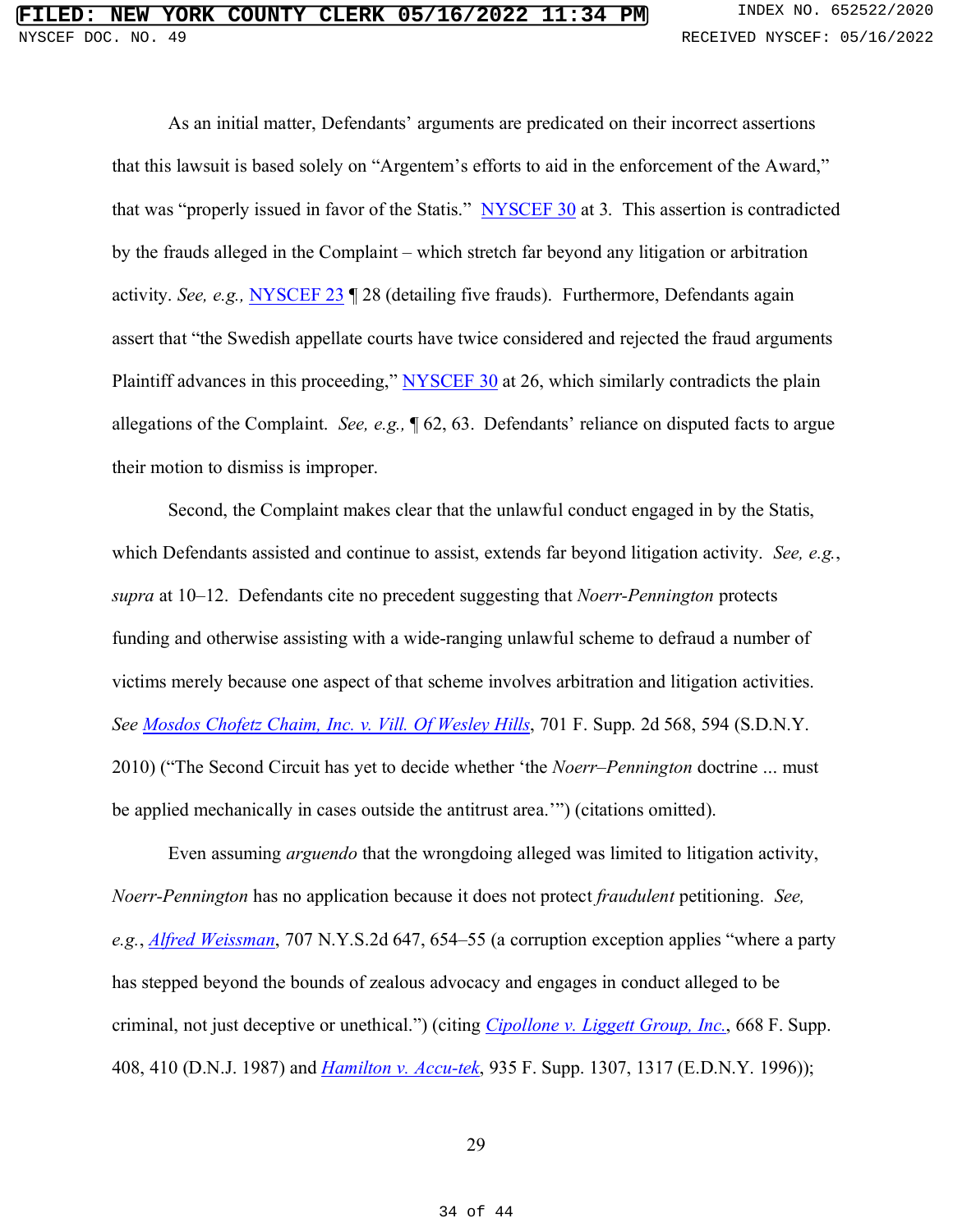*Concourse Nursing Home v. Engelstein*, 692 N.Y.S.2d 888, 892 (Sup. Ct. 1999) (a sham exception applies where a petition was "an abuse of the government process."), aff'd, 717 N.Y.S.2d 154 (2000); *People v. N. Leasing Sys., Inc.*, 169 A.D.3d 527, 531, 94 N.Y.S.3d 259, 263 (2019) ("The allegations sufficiently show a knowing participation in the scheme that justifies holding the . . . Respondents liable[.]"); *see also Kottle v. Nw. Kidney Centers*, 146 F.3d 1056, 1060 (9th Cir. 1998) ("[L]itigation can be deemed a sham if 'a party's knowing fraud upon, or its intentional misrepresentations to, the court deprive the litigation of its legitimacy.'") (quoting *Liberty Lake Invs., Inc. v. Magnuson*, 12 F.3d 155, 159 (9th Cir. 1993)); *Edmondson*, 48 F.3d at 1267 ("[N]either the *Noerr-Pennington* doctrine nor the First Amendment more generally protects petitions predicated on fraud or deliberate misrepresentation[.]") (describing the holding in *Whelan v. Abell*, 48 F.3d 1247 (D.C. Cir. 1995)).That is true whether or not the litigation in which the fraud occurred is successful. *E.g.*, *Kottle*, 146 F.3d at 1060; *Edmondson*, 48 F.3d at 1266–67. Accordingly, because the Complaint alleges that the Statis' unlawful conduct included making intentional misrepresentations and omissions to courts and arbitrators, and alleges that Defendants assisted in that scheme while fully aware of that fact, *see supra* at 10–12, neither the First Amendment nor *Noerr-Pennington* shields these claims.

#### Ш. **PLAINTIFF HAS SUFFICIENTLY PLED ITS CLAIMS.**

Defendants' pleading sufficiency-based arguments are equally erroneous. Defendants' incorrect argument that the Complaint fails to allege justifiable reliance on the Statis' fraudulent statements and omissions rests on an unsupported interpretation of New York law. Their mistaken contention that the Complaint does not allege their knowledge of and active participation in the Statis' fraud ignores the detailed and extensive allegations in the Complaint,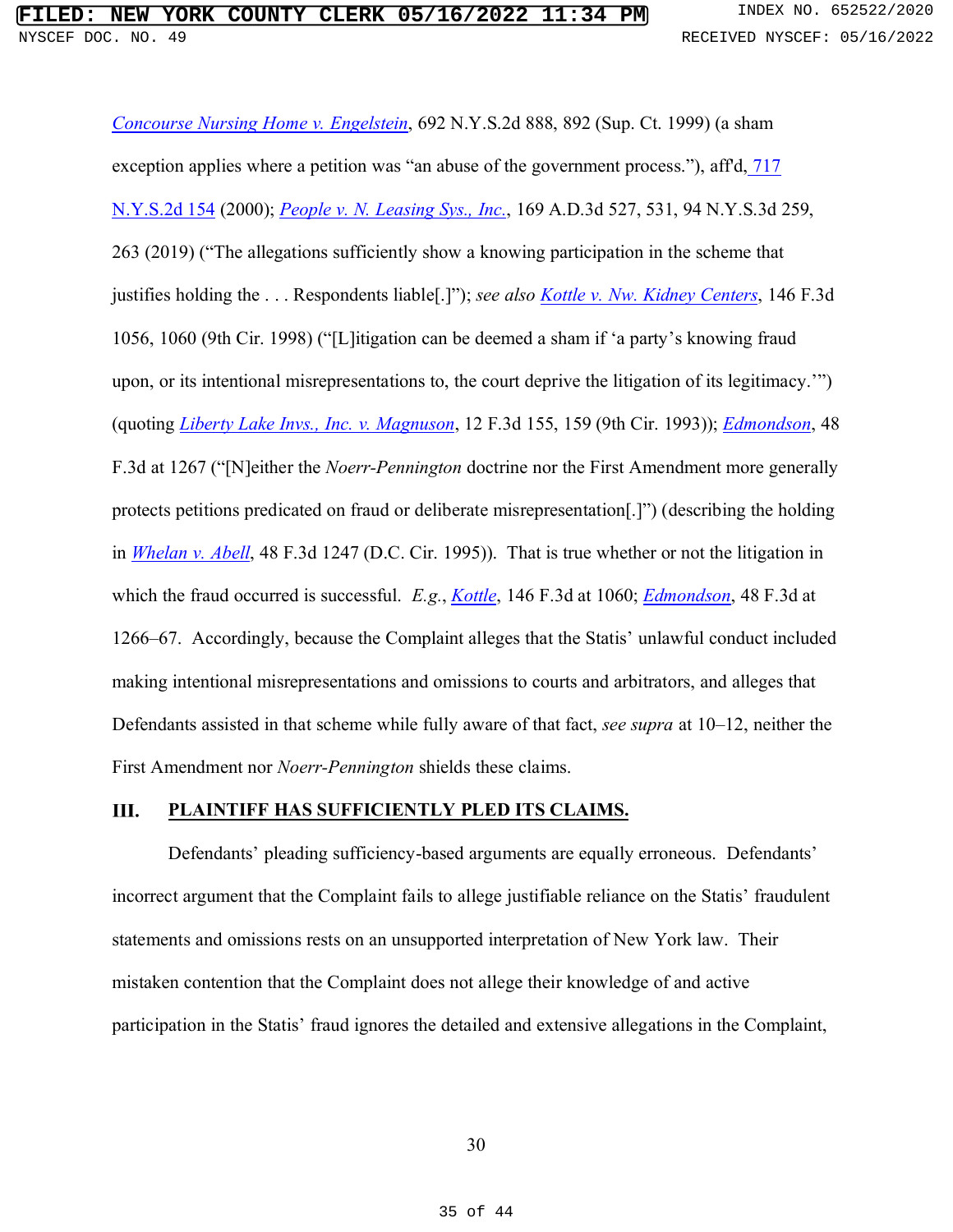which adequately state the elements of each claim asserted, thereby satisfying applicable pleading requirements.

#### **A. The Complaint Sufficiently Pleads An Underlying Fraud.**

Defendants do not contest that the Statis committed a series of wide-ranging, longrunning, and unlawful frauds, or that the Complaint sufficiently pleads the essential elements of fraud. *Centro Empresarial Cempresa S.A. v. Am. Movil, S.A.B. de C.V.,* 17 N.Y.3d 269, 276, 952 N.E.2d 995 (2011) (the elements of fraud include "representation of material fact, the falsity of that representation, knowledge by the party who made the representation that it was false when made, justifiable reliance by the plaintiff, and resulting injury"). This makes sense given that, as required by CPLR 3016(b), the Complaint alleges in detail the misrepresentations of material fact and material omissions knowingly made by the Statis to Plaintiff and others before, during, and after the arbitration for the purpose of inducing reliance, *see, e.g.*, NYSCEF 23 ¶¶ 102–92; and the injury to Plaintiff caused by these misrepresentations and material omissions. *Id.* 146. And, the merit of these fraud allegations is supported by voluminous evidence – as also alleged in detail the Complaint, *see, e.g., Id.* ¶¶ 71–89, and has now been confirmed in the Belgium Decision.

Instead, Defendants only argument here is their contention that Plaintiff did not sufficiently allege justifiable reliance on the Statis' fraudulent statements. NYSCEF 30 at 28– 31. But that is a non-starter. Specifically, the Complaint alleges at length, the Statis' fraudulent concealment of their falsification of their financial statements and other documents prevented Plaintiff from properly contesting that evidence in the arbitration. And the Statis' subsequent falsehoods in litigation since then necessarily bore on Plaintiff's arguments and legal defenses, which were prepared in response to the Statis' claims and allegations. *E.g.*, NYSCEF 23 ¶¶ 207- 10 (noting, *inter alia*, that Plaintiff relied on the Statis' misrepresentations – both inside and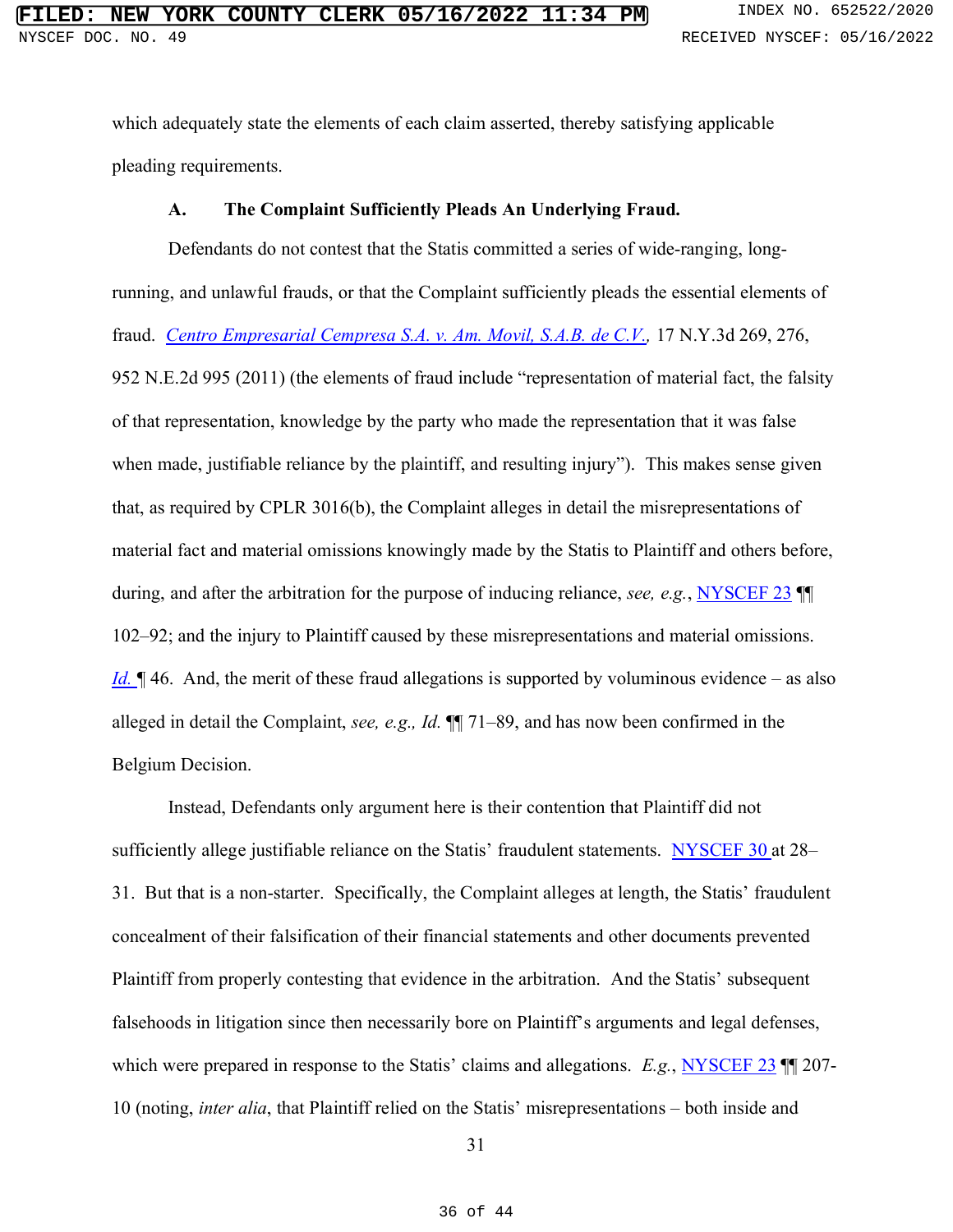outside litigation – to formulate jurisdictional arguments, liability arguments, and arguments relating to the value of the LPG Plant). If the Statis had made truthful instead of fraudulent representations both inside and outside its proceedings against Plaintiff, Plaintiff would have asserted different defenses and would not have incurred the fees and other costs it did, and the conduct of the proceedings would have been materially different. *See*, *e.g.*, *id.* ¶ 211.

Defendants' contention that a party can *never* rely on evidence it contested in litigation, NYSCEF 30 at 30, is wrong. As an initial matter, although Plaintiff certainly did rely on evidence and arguments the Statis presented in litigation, it also foreseeably relied on fraudulent misstatements and omissions that predated and/or were prepared outside the litigation, such as the Statis' falsified financial statements and fraudulently obtained audit reports.

The Belgium Court of Appeal in its November 2021 decision cited a number of instances in which Plaintiff relied on the Statis' fraud, including that: (1) the Statis failed to disclose during the arbitration the true status of their company Perkwood, which they owned but falsely presented as an independent third party supplier of equipment for the Kazakh operations, NYSCEF 24 at 29; (2) the arbitral tribunal (and thereby Plaintiff) "relied on evidence that has been found to be false", *id.* at 21–22; (3) the Statis insisted in the ECT Arbitration on the supposed "reliability" of their financial statements to demonstrate the existence and legality of their investment in Plaintiff, and that they had been audited by "Big Four" auditing companies, without disclosing that they had been deceived, *id.* at 23; (4) "the Statis…relied on their financial statements to dispute Kazakhstan's contention that the Statis had themselves driven their Kazakh companies into bankruptcy before the start of the alleged Plaintiff harassment campaign, i.e. before mid-October 2008," *id.* at 23 (internal citations omitted); (5) in the Swedish proceedings, the Statis "knowingly concealed...the truth" so that they "deliberately misled" the Swedish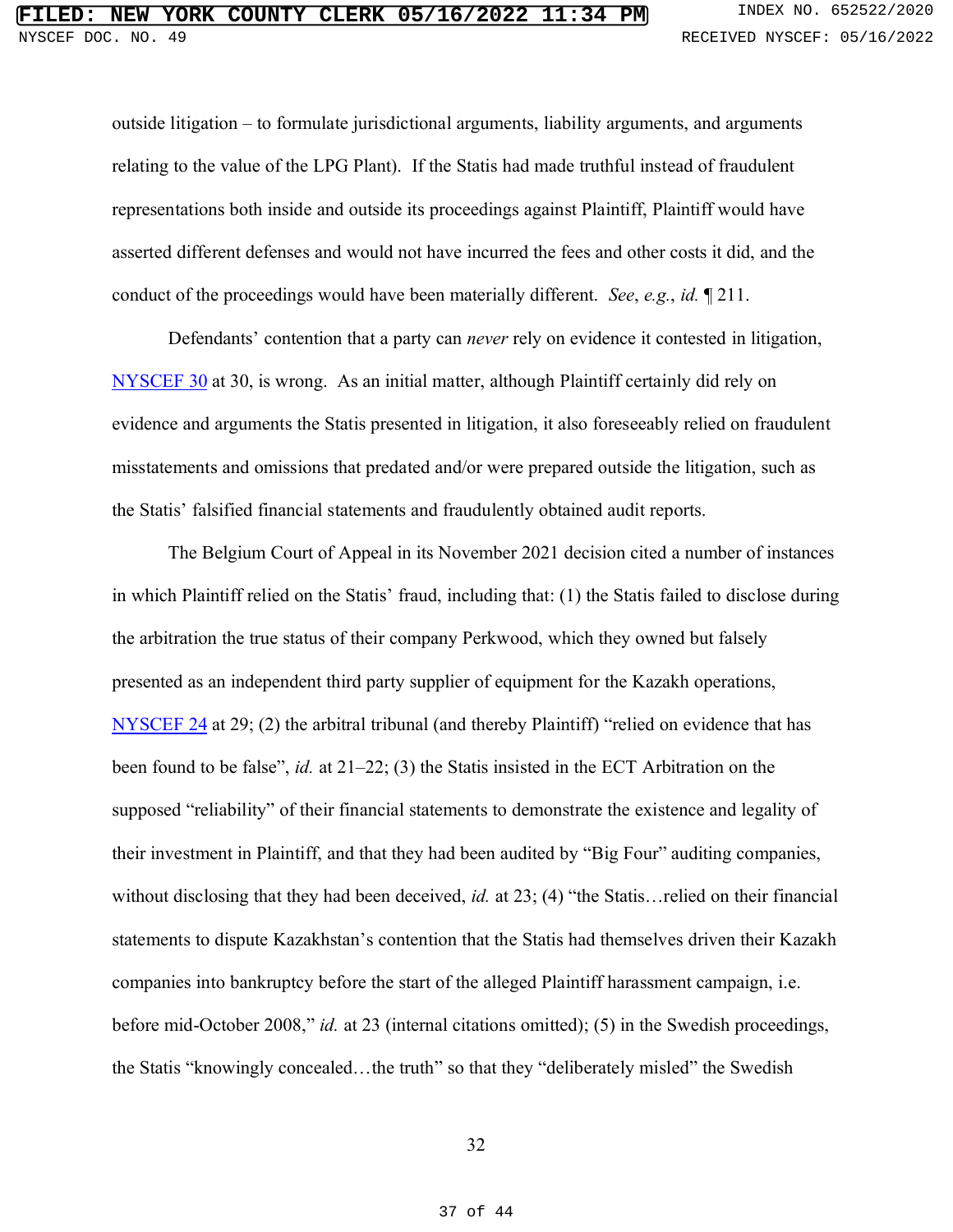courts and thereby Plaintiff, for example by failing to disclose to the court and to Plaintiff correspondence with KPMG in which it questioned their financial statements, *id.* at 9–10 ("it was only subsequently – in October 2019 – that Plaintiff was able to obtain a copy of the correspondence").

And in any event, the cases Defendants cite do not support their arguments. *See id.* at 28–30. One case states that a party cannot justifiably rely on the "legal opinion or conclusions of his or her adversary's counsel," but that is not Plaintiff's allegation. Rather, it has alleged that it relied on the Statis' *factual* allegations and evidence – not their counsel's legal conclusions. *Aglira v. Julien Schlesinger, P.C.,* 214 A.D.2d 178, 185 (1st Dep't 1995). Another case stands for the unremarkable proposition that a party cannot rely on a fraudulent statement when that party knows the statement is false. *See Shaffer v. Gilberg*, 125 A.D.3d 632, 635 (2d Dep't 2015) (plaintiff could not demonstrate reliance on promissory notes and loans where he "always maintained that he knew the promissory notes and loans were fabricated"). Plaintiff has alleged no awareness of the frauds at the time they occurred. Another case dismissed the fraud claims because the defendants (against whom the direct fraud was alleged) did not themselves make any false representations but rather coerced a third party to do so. *Clarke-St. John,* 164 A.D.3d at 743, 745. This case has no bearing on the allegations here. And two others hold that a party cannot justifiably rely on a misstatement when that party has knowledge of the truth. *In re Gormally*, 550 B.R. 27, 46–47 (Bankr. S.D.N.Y. 2016); *Centro Empresarial,* 17 N.Y.3d at 279. Again, there is no allegation here that Plaintiff had knowledge of the truth – quite the opposite – it has alleged that it was defrauded through fraudulent misstatements and schemes, the true facts of which it was very much unaware.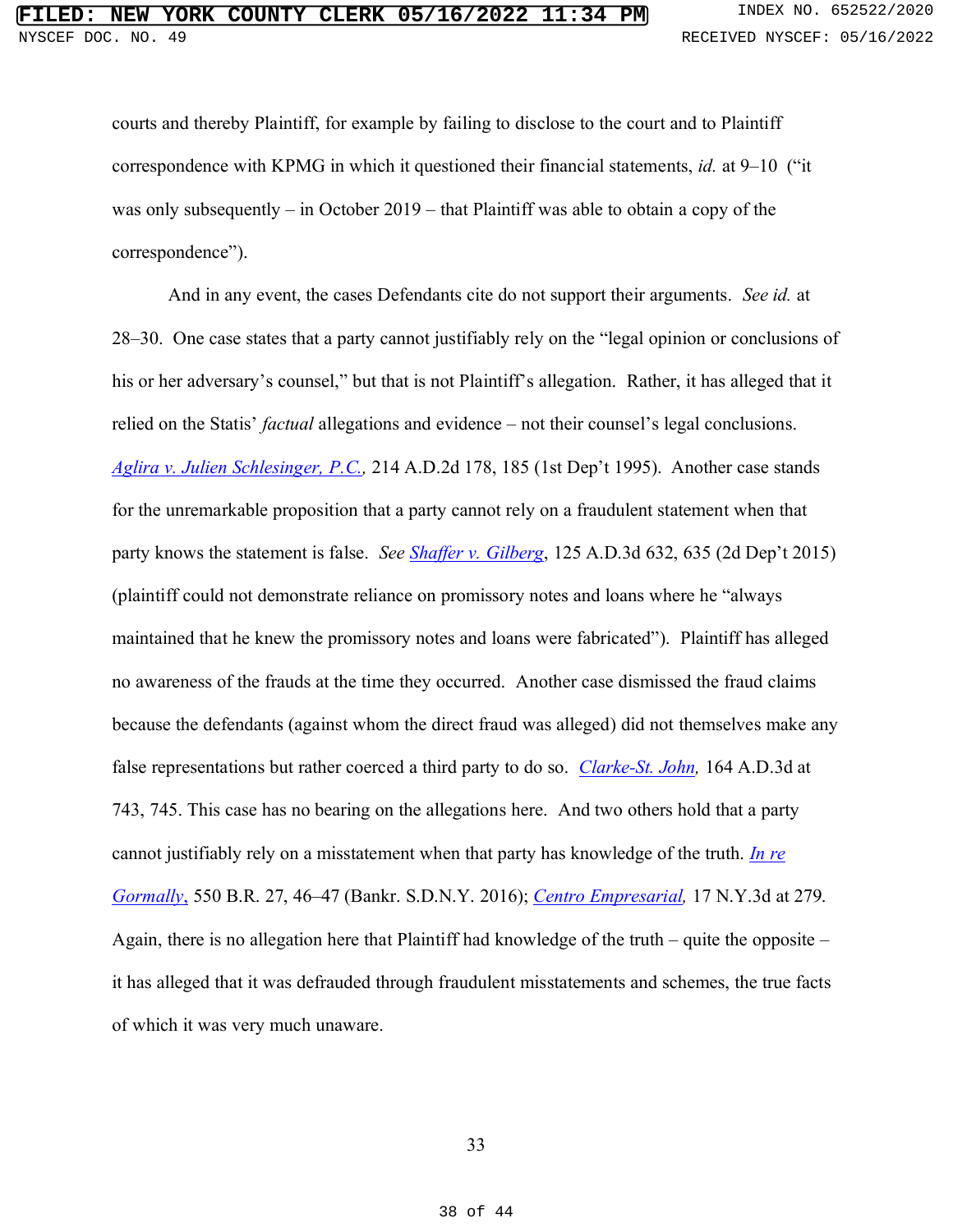Because the Complaint alleges at length that Plaintiff *did not* know the true nature of the Statis' fraud when the Statis' misstatements were made – and that Plaintiff is still, even now, unraveling the full extent of the Statis' wrongdoing – the cases Defendants rely on are inapposite.

#### **B. The Complaint Sufficiently Pleads Civil Conspiracy and Aiding and Abetting.**

Defendants argument argue that Plaintiff has failed to plead civil conspiracy, NYSCEF 30 at 31–33, and aiding and abetting, *id.* at 34–36, because it has not alleged that Defendants knowingly agreed to conspire with the Statis and intentionally participated in their scheme is belied by the Complaint's allegations. Plaintiff has alleged, in detail, both when and how Defendants became aware of the Statis' years-long fraud and that, instead of putting a stop to it, Defendants knowingly joined the Statis in their efforts to pursue a wrongful recovery from Plaintiff. NYSCEF 23  $\text{M}$  277–87. The operative allegations are not merely that one Defendant "purchased the Notes," as Defendants misleadingly suggest, NYSCEF 30 at 33, but that Defendants took numerous actions in furtherance of the Statis' fraud, such as funding and advising on fraudulent litigation activity and truth suppression, with full knowledge that they were assisting the Statis' fraudulent and unlawful schemes. The Complaint also alleges that Defendants themselves have taken overt actions in support of the fraud, such as their recent attempts to coerce a Kazakh official into paying on the Statis' fraudulent award. NYSCEF 23 318.

The Complaint lists the facts of the fraud that Chapman uncovered, *see id*. *¶* 278 (specifically alleging detailed facts of which Chapman became aware, including, *inter alia*, that "the Statis were systematically stripping their assets in Kazakhstan, partly through the scheme of shipping oil to related parties that was never paid for and also by paying a large dividend to a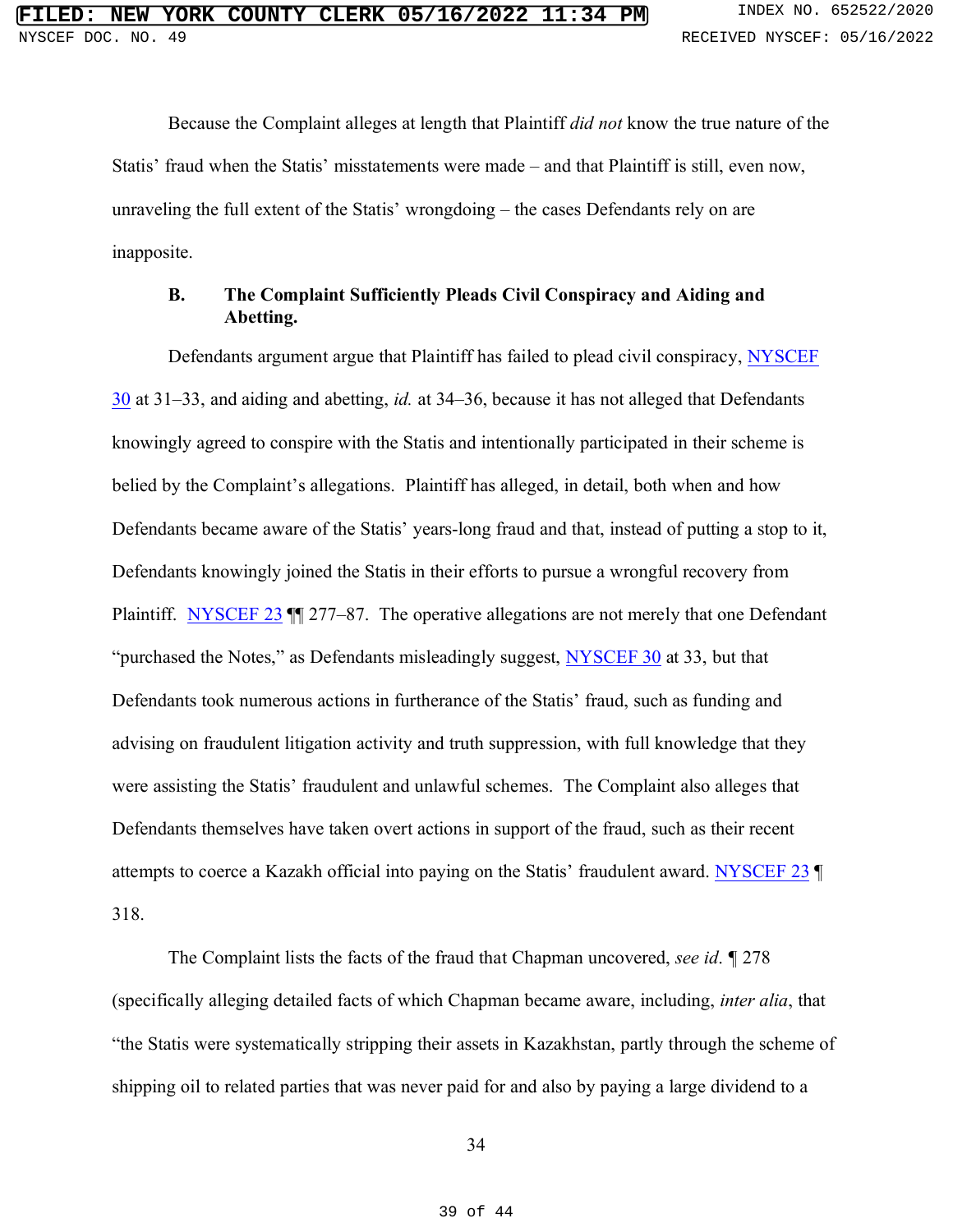related company, in violation of the Indenture"), the manner in which he uncovered them, *id. ¶* 280 (alleging, *inter alia*, that the Statis *directly apprise* Chapman of their fraudulent acts), and the overt acts he and the other Defendants have taken to assist the Statis' fraudulent scheme, *id. ¶*¶ 298–317 (alleging, *inter alia*, that Defendants provide specific advice and funding, and operate a website riddled with falsehoods, all for the purpose of assisting the Statis in concealing their frauds). Defendants' cookie-cutter analysis of the elements of each offense ignores these detailed and specific allegations, which undeniably state a plausible claim as to the Statis' wrongdoing and Defendants' knowledge and assistance thereof. And, under the cases relied on by Defendants, Plaintiff need only allege "specific factual allegations *that could support an inference*<sup>12</sup> that defendants knowingly agreed to cooperate in a fraudulent scheme, or shared a perfidious purpose." *LeFebvre v. New York Life Ins. & Annuity Corp.,* 214 A.D.2d 911, 912 (3d Dep't 1995) (emphasis added).<sup>13</sup> Plaintiff has done so here.

The other cases relied on by Defendants are also inapposite. Put simply, Plaintiff's allegations do not suffer from the insufficiencies that the claims in those cases did. *See Perez v. Lopez,* 97 A.D.3d 558, 560 (2d Dep't 2012) (dismissing conspiracy claim where complaint alleged *no* overt act committed by defendant); *NCA Holding Corp. v. Ernestus,* 1998 WL 229510, at \*2 (S.D.N.Y. May 7, 1998) (dismissing complaint where plaintiffs "failed to allege *any* facts from which the Court [could] determine that there was any common plan or scheme" (emphasis added)); *Domini Int'l S.p.A. v. Satec (U.S.A.) LLC,* 2004 WL 1574645, at \*4

<sup>&</sup>lt;sup>12</sup> In their Motion to Dismiss, Defendants conveniently ignore this language.

 $<sup>13</sup>$  Defendants further claim that Kazakhstan must show "independent culpable behavior" linking them to their co-</sup> conspirators' tortious actions. NYSCEF 30 at 31. Not only has Kazakhstan done so here, but the case on which Defendants rely makes clear that there are other types of allegations beyond that of "independent culpable behavior" that can link defendants to the tortious acts of others. *See Schwartz v. Society of N.Y. Hosp.,* 199 A.D.2d 129, 130  $(1<sup>st</sup> Dep't 1993).$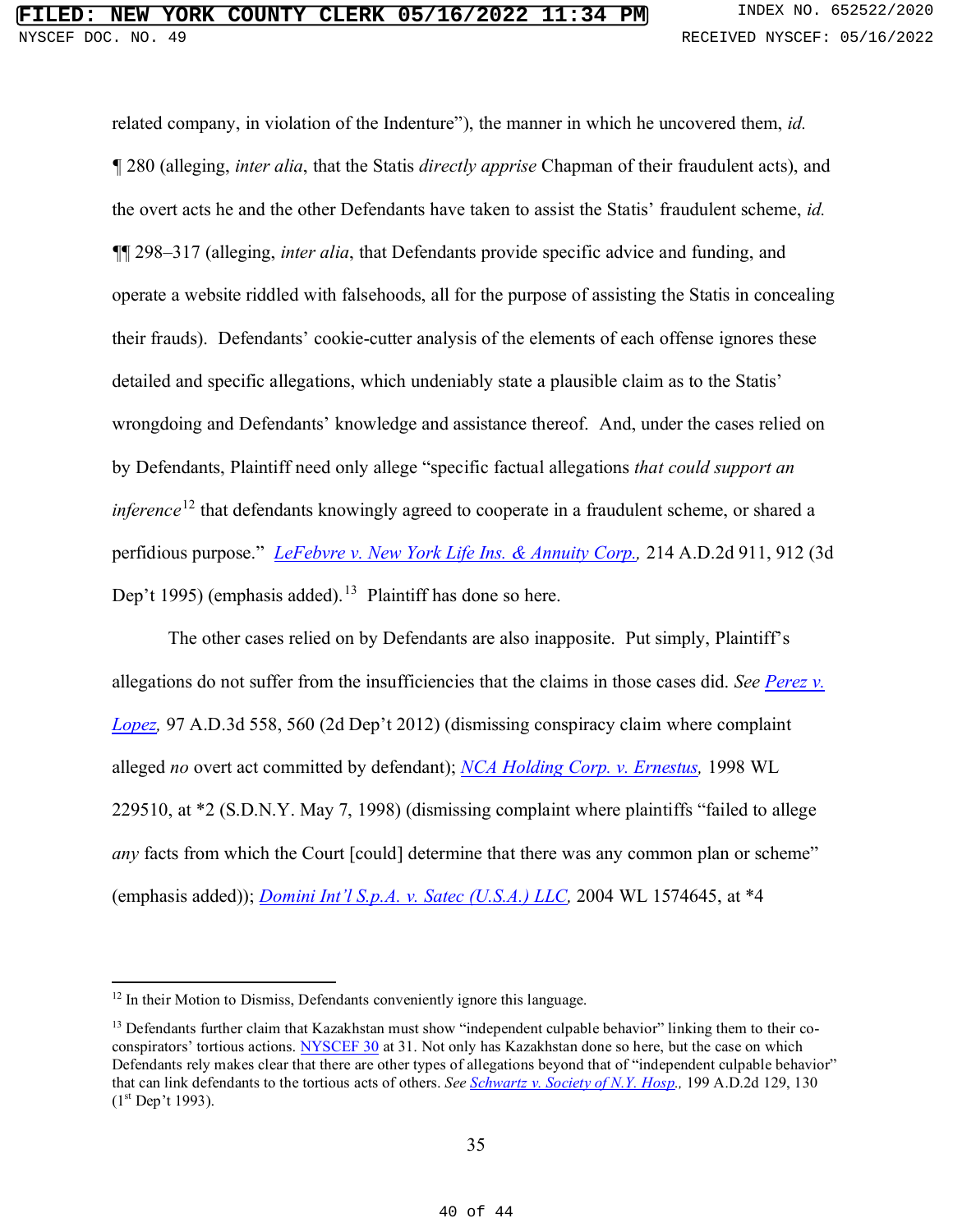(S.D.N.Y. July 13, 2004) (dismissing conspiracy claims where there were no allegations of a "specific agreement," "any specific overt action by [the defendant]," or "sufficient corporate entanglement" to justify an imputation of responsibility); *Meisel v. Grunberg,* 651 F. Supp. 2d 98, 121 (S.D.N.Y. 2009) (dismissing claim where the complaint did not allege any facts "from which it [could] be inferred there was an agreement to engage in a common scheme or plan").

Plaintiff has therefore satisfied the pleading requirements of its claims for civil conspiracy and aiding and abetting by alleging specifically what Defendants knew, when and how they knew it, and when and how they assisted the Statis' fraudulent scheme. *See Goel v. Ramachandran,* 111 A.D.3d 783, 792–93 (2d Dep't 2013) (The pleading standard "may be met when the material facts alleged in the complaint, in light of the surrounding circumstances, are sufficient to permit a reasonable inference of the alleged conduct including the adverse party's knowledge of, or participation in, the fraudulent scheme." (citations and quotations omitted)).

#### **C. The Complaint Sufficiently Pleads Unlawful Means Conspiracy.**

Defendants are also wrong that Plaintiff's English-law claim for unlawful means conspiracy is foreclosed by a conflict with New York law. As Defendants' lead case recognizes, every jurisdiction possesses the power to enact laws to regulate conduct that occurs within that jurisdiction and have those laws enforced, whether by that jurisdiction's courts or another's. *See City of Almaty*, 503 F. Supp. 3d at 62–63 (noting each jurisdiction's "interest in regulating conduct within its borders"). The elements of the unlawful means conspiracy claim are satisfied based on conduct that occurred in and targeted England, NYSCEF 23 ¶¶ 282, 287, 295. It is therefore within the reach of English law, which this Court is plainly competent to apply. Defendants do not suggest that any New York public policy prevents a New York (state or federal) court from recognizing a valid claim under English law. And Defendants cite no authority for their apparent view that the mere fact that New York law does not recognize the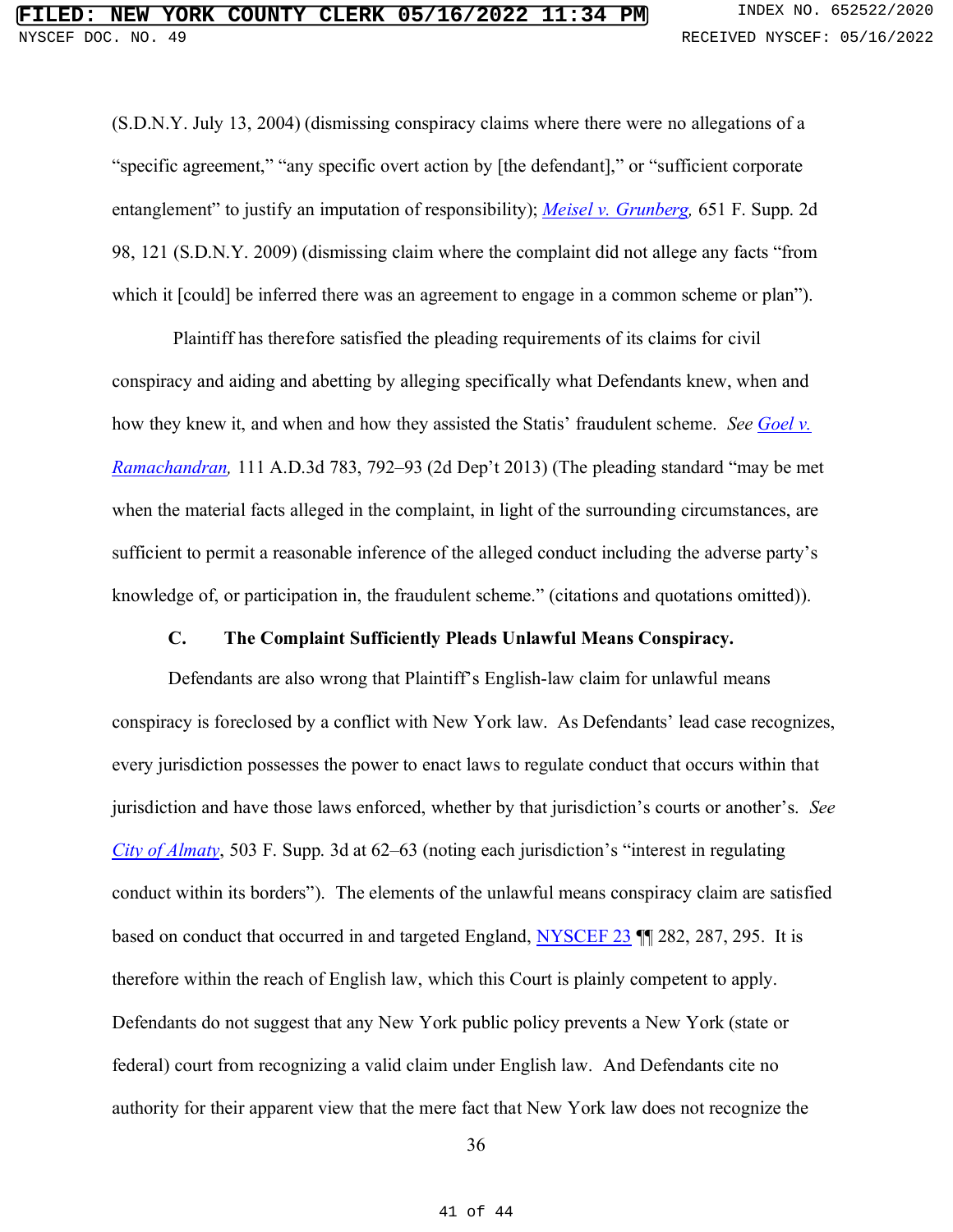exact same claim, with the exact same elements, means that a New York court cannot adjudicate a claim that is validly stated under English law. *See, e.g.*, *In re Nortel Networks, Inc.*, 469 B.R. 478, 512–13, 519 (Bankr. D. Del. 2012) (denying motion to dismiss unlawful means conspiracy claim under English law). For those reasons, Kazakshtan has adequately stated a claim for unlawful means conspiracy under English law.

#### **CONCLUSION**

For the foregoing reasons, Plaintiff respectfully requests that the Court deny the Motion to Dismiss in its entirety and for such other and further relief as the Court deems proper.

Dated: May 16, 2022 Respectfully submitted,

*/s/ Felice B. Galant* Felice B. Galant **NORTON ROSE FULBRIGHT US LLP** 1301 Avenue of the Americas New York, NY 10019-6022 Tel.: (212) 318-3000 Fax: (212) 318-3400 felice.galant@nortonrosefulbright.com

Matthew Kirtland (*pro hac vice*) Esha Kamboj **NORTON ROSE FULBRIGHT US LLP** 799 9th St. NW Suite 1000 Washington, DC 20001 Tel.: (202) 662-0300 Fax: (202) 662-4643 matthew.kirtland@nortonrosefulbright.com esha.kamboj@nortonrosefulbright.com

*Attorneys for Plaintiff Republic of Kazakhstan*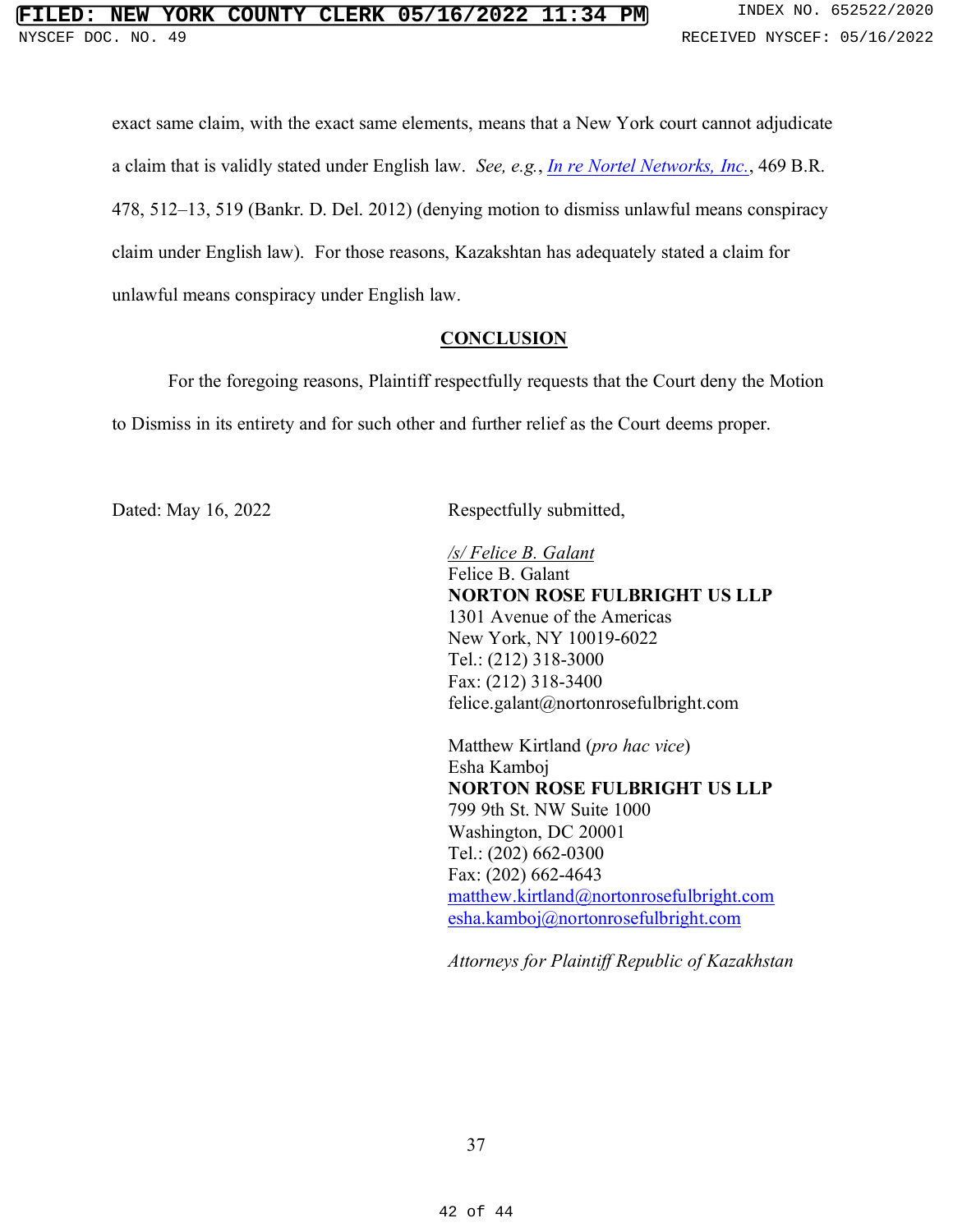#### **CERTIFICATE OF SERVICE**

I hereby certify that on May 16, 2022, I electronically filed this memorandum of law, the

accompanying Affirmation of Felice B. Galant dated May 16, 2022, and the exhibits thereto,

with the Clerk of the Court using the Court's electronic filing system, which shall send notice to

all counsel of record.

Dated: May 16, 2022

*/s/ Felice B. Galant*

Felice B. Galant **NORTON ROSE FULBRIGHT US LLP** 1301 Avenue of the Americas New York, NY 10019-6022 Tel.: (212) 318-3000 Fax: (212) 318-3400 felice.galant@nortonrosefulbright.com *Attorneys for Plaintiff Republic of Kazakhstan*